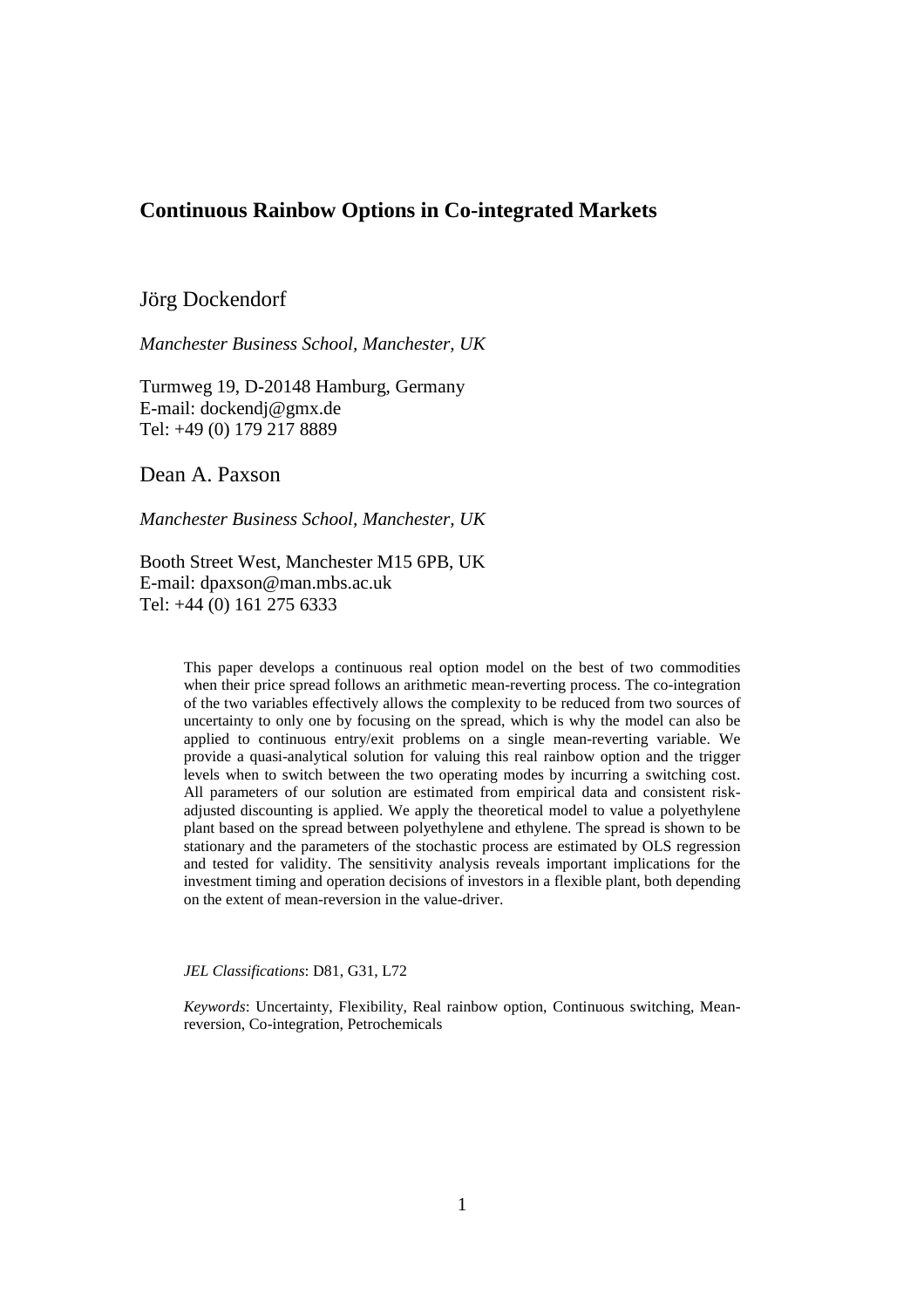### **1 Introduction**

Industrial and agricultural applications frequently exhibit inherent options to choose between the best of two commodities. If these options are well established, the probability is high that the markets of these commodities are co-integrated to some degree. If prices drift apart, suppliers would exercise the option and switch from the less favourable to the more favourable product, typically by incurring a switching cost, until the equilibrium is re-established which is reflected in a mean-reverting price spread. In these cases, a two-factor valuation problem could then be reduced to a problem with a single stochastic factor. These co-integrated markets are found particularly when commodities have similar applications and can be substituted rather easily for one another or when the production cost of one commodity is heavily influenced by another commodity. Examples include dry (bulk) and wet (oil) markets in the shipping industry (see Sodal et al., 2007), commercial and residential uses of real estate, industrial plants with flexibility on the product mix, refining margins and other conversion processes in the chemical industry, such as the production of polyethylene which is created by polymerisation of ethylene. Both ethylene and polyethylene are traded products, so that the conversion can be considered a real rainbow option. The valuation of this rainbow option based on the conversion spread will be the subject of the empirical application.

Kulatilaka and Trigeorgis (2004) discuss the general approach of valuing switching options, including options additivity and asymmetric switching costs. Stulz (1982) and Johnson (1987) develop closed-form solutions for a European option on the maximum or minimum of two or more assets. A quasi-analytical solution to a two-factor problem, where the option is not homogenous of degree one in the stochastic variables, is provided by Adkins and Paxson (2010a) and elaborated into a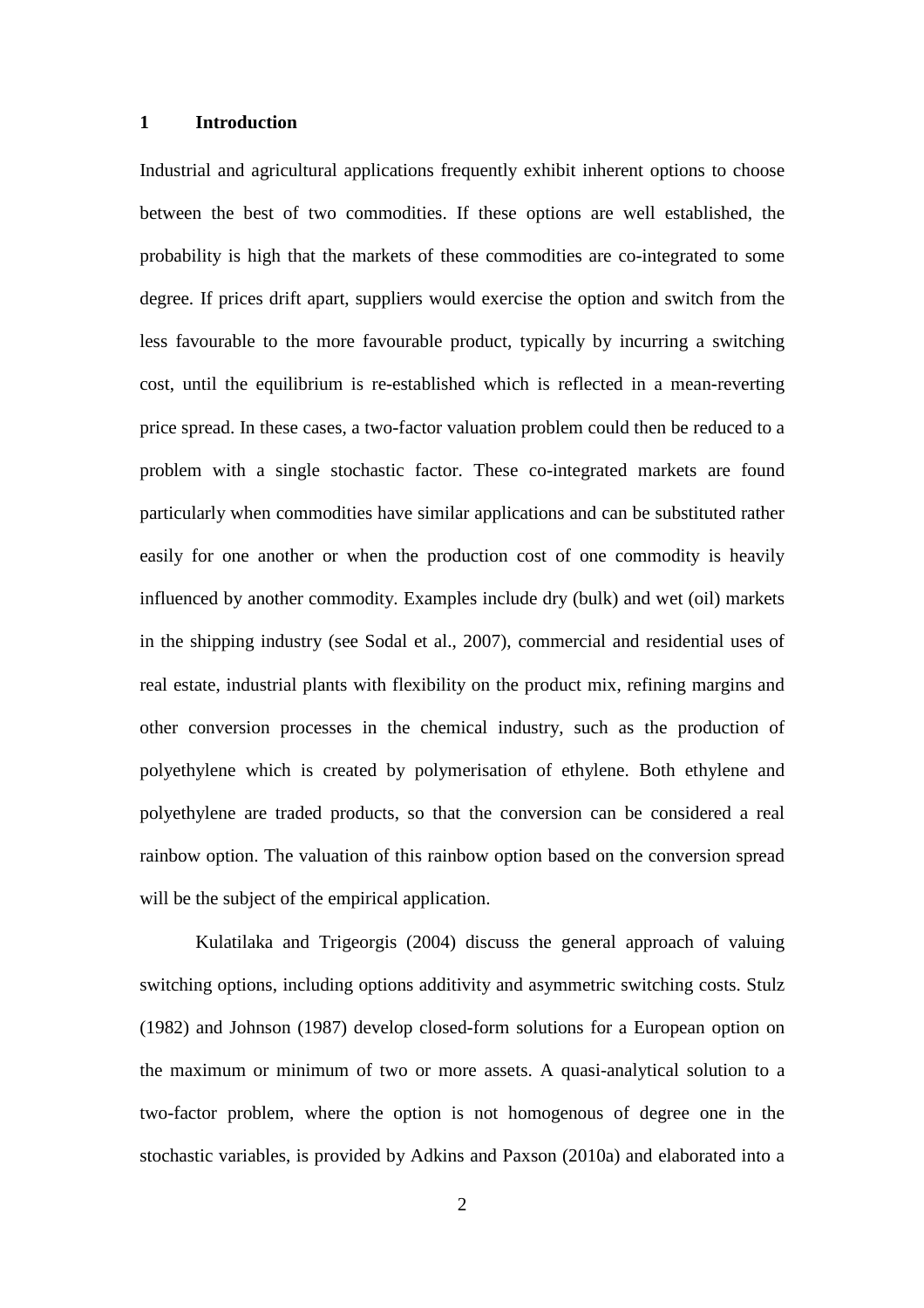general switching model for two alternative energy inputs (2010b). Dockendorf and Paxson (2009) develop real option models on the best of two commodity outputs with both single and continuous switching, including the option of temporary suspension, and apply the models to value a flexible fertilizer plant. All of the above mentioned models are based on uncertainty represented by geometric Brownian motion. The Schwartz (1997) analysis on the behaviour of commodity prices reveals that commercial commodity prices exhibit strong mean reversion. Also, Geman (2007) tests energy commodity prices for mean reversion and finds that oil and natural gas prices are mean-reverting during one period and random walk during another. Tvedt (2000) values a vessel with lay-up option in a shipping market with freight rate equilibrium and acknowledges in his conclusion that mean-reversion should be considered in the freight rate dynamics to improve the model for practical valuation. The option pricing theory on co-integrated assets has been explored by Duan and Pliska (2004), who value finite spread options on stock indices subject to timevarying volatility by means of Monte Carlo simulations. Dixit and Pindyck (1994) provide a solution to the investment problem on an asset which follows a geometric mean-reverting stochastic process, i.e. where the variable has an absorbing barrier at zero. Option valuation on mean-reverting assets is applied by Pinto et al. (2007) to the Brazilian sugar industry by approximating the prices of sugar and ethanol as discrete binomial mean-reverting processes and determining the value of switching between the two commodities within a bivariate lattice option framework. Näsäkkälä and Fleten (2005) value a flexible gas fired power plant on the basis of a spark spread with mean-reverting variations in the short term and a gBm equilibrium price in the longterm, but ignoring switching costs.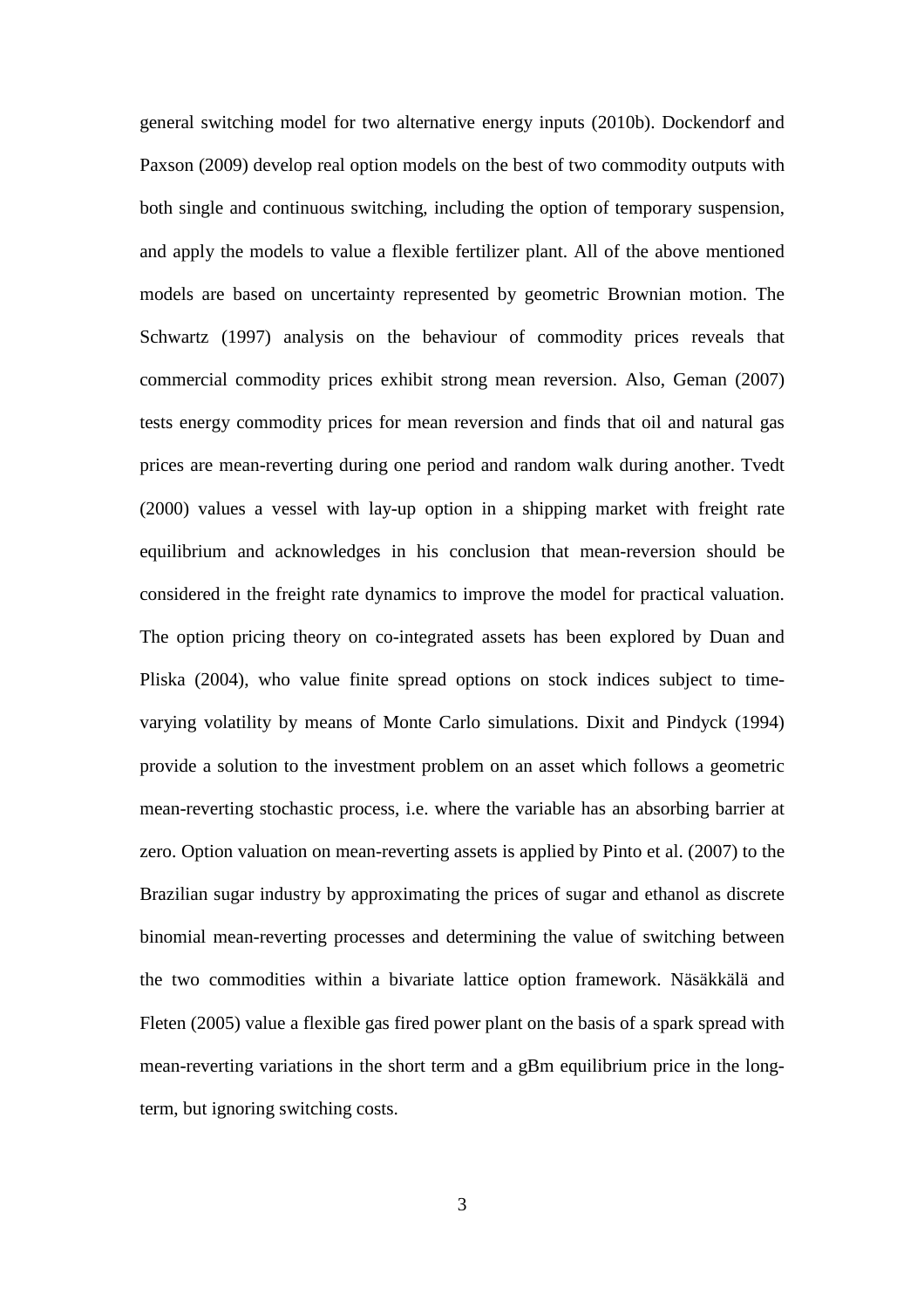Sodal et al. (2007) value the switching option for combination carriers between the co-integrated dry and wet bulk markets by modelling the price spread as mean-reverting. The approach is based on the Bellman equation which uses for the solution of the maximisation problem a rate ρ to discount the future option values. However, such a discount rate cannot be reasonably estimated because of the optionsspecific risk characteristics. Sodal's empirical application confirms that the option value is highly sensitive to this discount rate ρ. The option value almost triples if ρ is reduced from 0.15 to 0.05. Furthermore, the cash flows of the static project with no switching option, which includes non-stochastic cash flows, have been discounted at the same rate ρ. We develop an option model based on the contingent-claims and the risk-neutral valuation approach and show how Sodal's solution can be transformed to be independent of ρ.

The remaining part of this paper is organised as follows: Section 2 introduces the characteristics of the mean-reverting spread, provides the present value of perpetual cash flows without switching option and then develops a model for the continuous rainbow option. Section 3 applies the continuous rainbow option to value a polyethylene plant based on an econometric model of the polyethylene-ethylene conversion spread. Specific and general implications are discussed in Section 4. Section 5 concludes and raises issues for further research.

### **2 Valuing the Switching Opportunity**

## *2.1 Modelling uncertainty as a mean-reverting spread*

We assume that the asset can be operated in two different modes where each operating mode is associated with a different commodity produced. The flexibility to switch between two operating modes – the base mode (denoted by '0') and the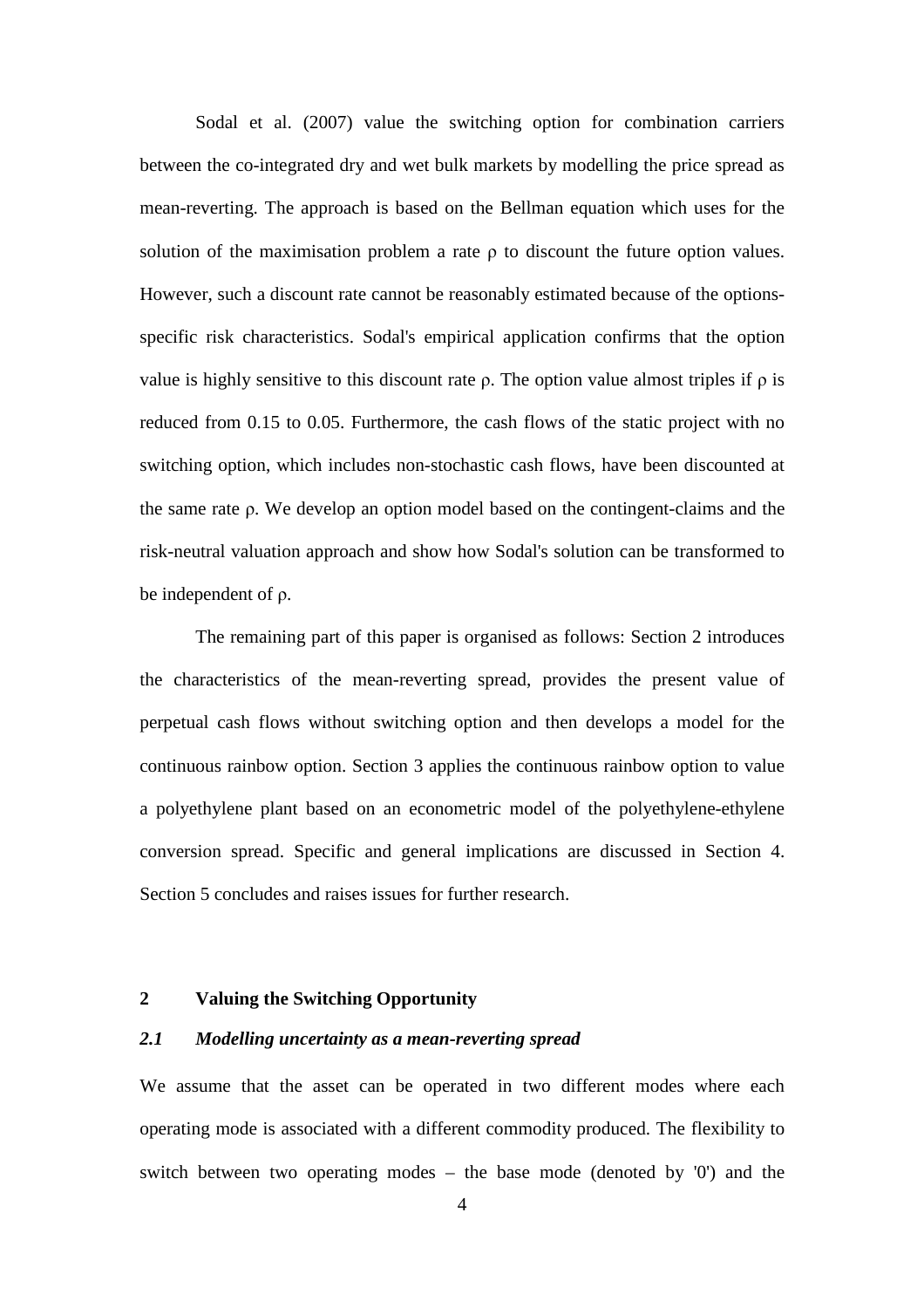alternative mode (denoted by  $1$ ) – means that we are faced with two underlying uncertainties, which are the prices of the two commodities. In integrated markets, however, the prices of the two commodities are bound to one another by economic reasons, so that the complexity can be reduced to only one underlying uncertainty by modelling the difference between the two commodity prices as mean-reverting. Let (p) be the weighted spread of the commodity prices,

$$
p = p_1 - \frac{k_0}{k_1} p_0 , \qquad (1)
$$

where  $p_0$  and  $p_1$  are the commodity prices in the base and alternative mode, respectively, and  $k_0$  and  $k_1$  the capacities. The capacities enter into the equation in order to account for the fact that product units and output capacities of the asset may be different in the two operating modes. Hence, we unitise the spread with regard to the product sold in the alternative mode. The spread of two co-integrated commodities can be both positive or negative so that the mean-reverting process needs to be modelled as an arithmetic Ornstein-Uhlenbeck process:

$$
dp = \eta(m - p)dt + \sigma dz, \qquad (2)
$$

where  $\eta$  is the speed of reversion, m the long-run mean of the spread,  $\sigma$  the volatility and dz a standardised Wiener process. The expected value of p at time t is given by:

$$
E[p_t] = m + (p - m)e^{-\eta t}
$$
\n(3)

and the variance of  $p_t$ :

$$
Var[p_t] = \frac{\sigma^2}{2\eta} \left( 1 - e^{-2\eta t} \right)
$$
 (4)

Dixit and Pindyck (1994) determine the convenience yield  $(\delta)$  of a mean-reverting process where both the drift rate and the volatility are proportional to the current level of the underlying variable (geometric mean-reversion). Applying the same logic, the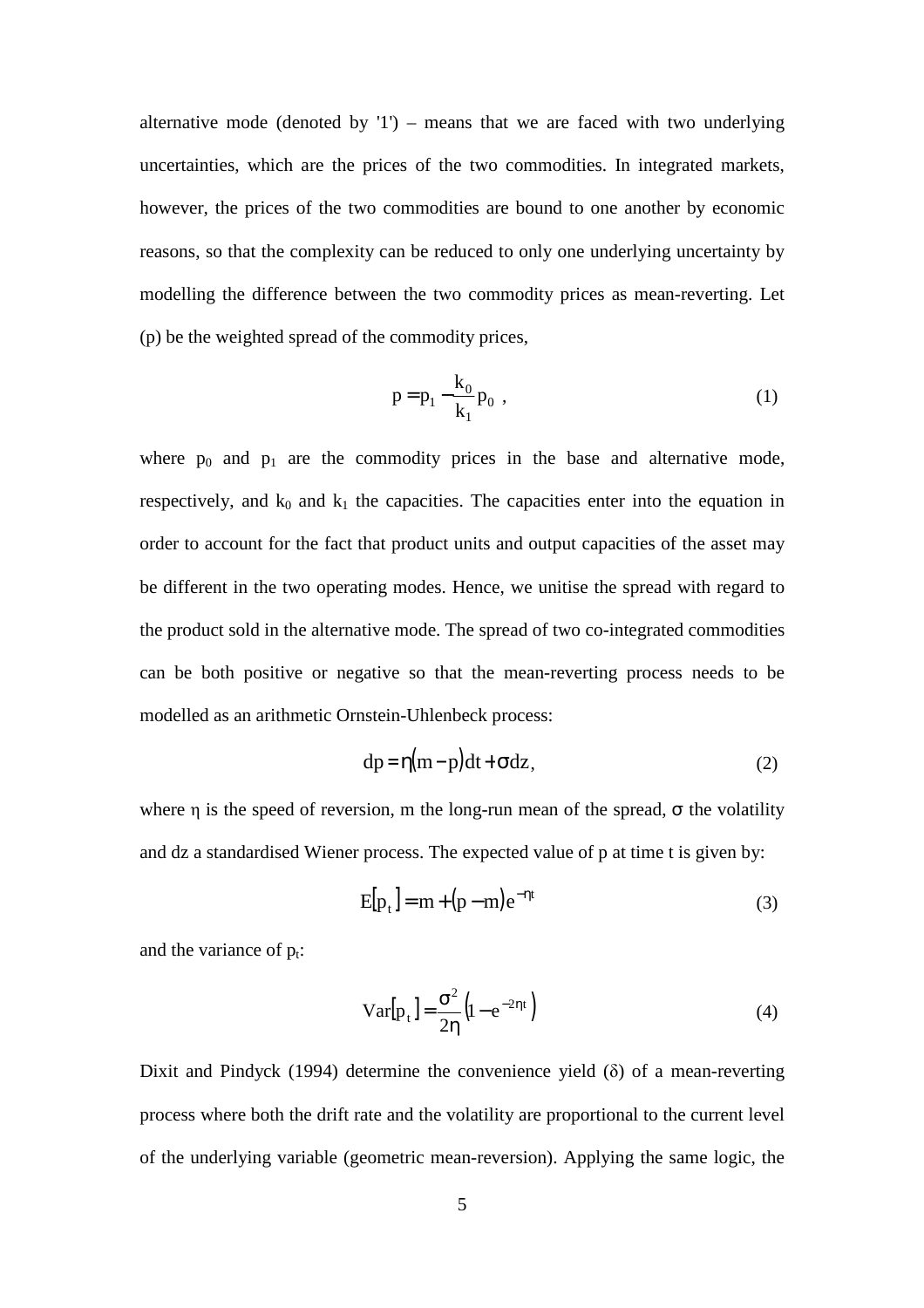parameters of the arithmetic mean-reverting process can be derived. The expected return  $(u)$  of p is determined by the systematic risk in the stochastic fluctuations in p and is equal to the sum of convenience yield  $(\delta)$  and expected increase in the level of  $p(\alpha)$ . The expected percentage change of p is the relative drift rate:

$$
\alpha = \frac{\eta(m-p)}{p} = \mu - \delta \tag{5}
$$

While the required return  $\mu$  is constant, the yield  $\delta$  varies with p. Solving for the convenience yield provides

$$
\delta = \mu - \frac{\eta(m - p)}{p}.
$$
 (6)

The dividend yield is the same in the risk-adjusted and risk-neutral world (denoted by \*). With the risk-neutral drift rate  $\alpha^* = r - \delta$  and the expected absolute drift being α\*p\*, the risk-neutral process of the mean-reverting process can be specified. An alternative way of deriving the risk-neutral process is to adjust the Wiener process for the market price of risk ( $\lambda_m$ ), dz\*= dz− $\lambda_m$  dt, as outlined by Bjerksund and Ekern (1995). We deviate from the latter reference insofar as  $\lambda_{m}$  cannot be kept constant for the arithmetic mean-reversion because the relative volatility depends on p. Applying the definition provided by Hull (2006), the market price of risk for the arithmetic

mean-reversion is p r m  $-\frac{1}{\sigma}$  $\lambda_{\rm m} = \frac{\mu - r}{r}$ , which provides:

$$
dp^* = \left[\eta m - \left(\mu - r + \eta\right)p^*\right]dt + \sigma dz^*.
$$
 (7)

### *2.2 Discounted cash flow with no flexibility*

Assuming no operating flexibility, the present value of the asset can be calculated as the discounted cash flow. The cash flow is given by the spread less the variable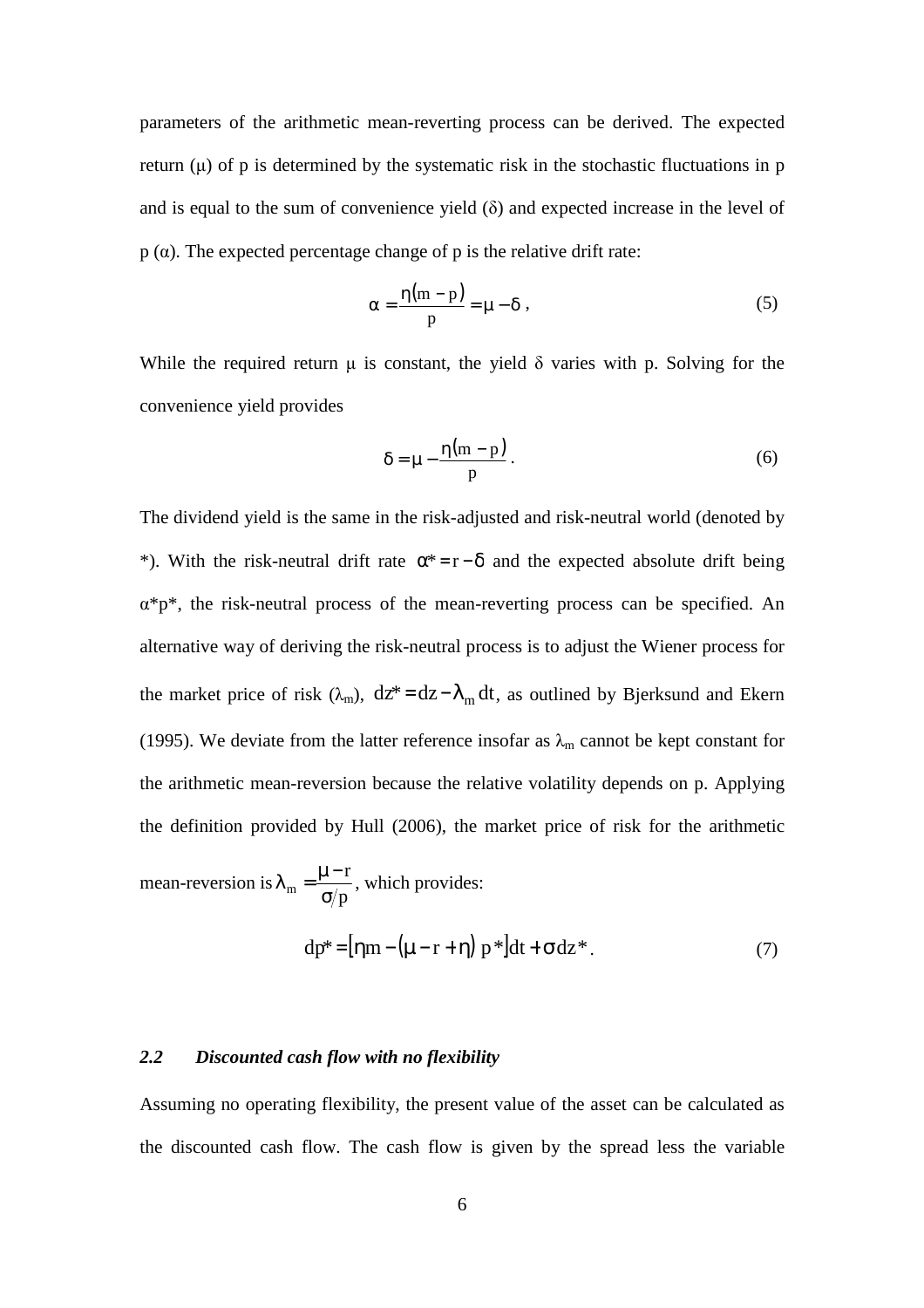operating cost,  $k_1(p-c)$ , where (c) is the weighted difference in variable operating cost between the two operating modes:

$$
c = c_1 - \frac{k_0}{k_1} c_0 . \tag{8}
$$

The discount factor for the volatile spread consists of a risk component and a time component. For the mean-reverting process, the risk dissipates over time so that the applicable risk discount factor would be different for each time period. This is in contrast to a geometric Brownian motion where the risk increases with time and the risk discount factor is compounded in the same way as the time discount factor. Instead of calculating the time-dependent risk discount factor for the mean-reverting process, the risk can be incorporated in the growth rate of p, as demonstrated by Bhattacharya (1978), which results in the risk-neutral process of p. Let r  $M = \frac{m}{m}$ η + µ −  $=\frac{m\eta}{\eta}$ ,

then from (2):

$$
dp = (\eta + \mu - r)(M - p)dt + \sigma dz
$$
\n(9)

In analogy to equation  $(3)$ , the expected value of p in the risk-neutral scenario is then given by:

$$
E[p_t] = M + (p - M)e^{-(\eta + \mu - r)t}
$$
\n(10)

The risk-neutral cash-flow could either be discounted at the risk-free rate of return for an asset lifetime of T years, or be discounted in perpetuity at a higher rate taking into account the asset depreciation in the form of exponential decay. We take the latter approach since we also need to consider technological, political and environmental risk. Let the arrival rate  $\lambda$  of a Poisson event incorporate both, depreciation and technological risk, so that the risk-neutral cash-flow is discounted at the rate  $(r+\lambda)$ :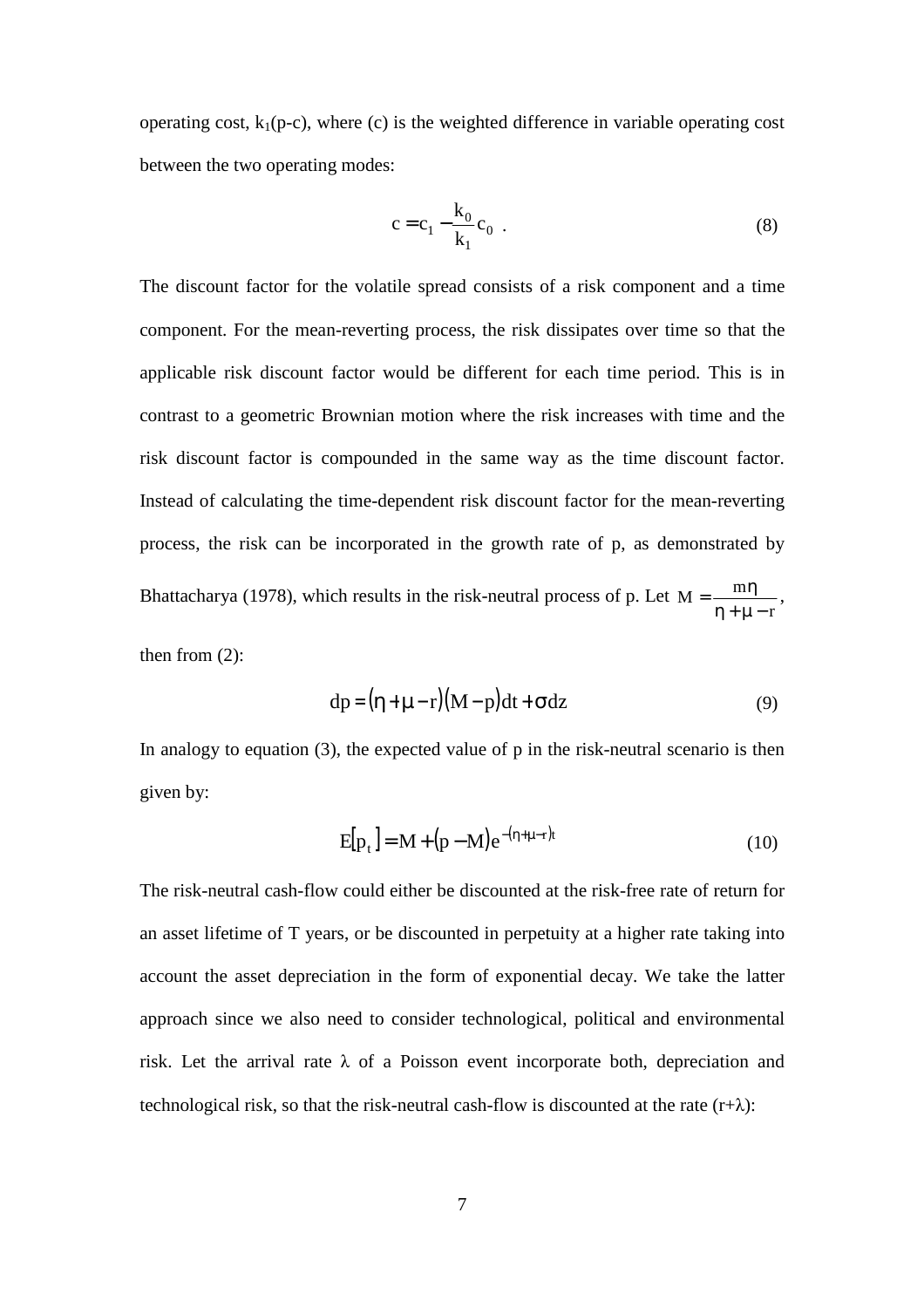$$
PV_{1}(p) = k_{1} \int_{0}^{\infty} (E[p_{t}] - c) e^{-(r+\lambda)t} dt = k_{1} \left( \frac{m}{(r+\lambda)\left(1 + \frac{\mu+\lambda}{\eta}\right)} + \frac{p}{\mu+\eta+\lambda} - \frac{c}{r+\lambda} \right). (11)
$$

The discounted cash flow consists of three parts. Firstly, the long-term average (m) is discounted at a rate of  $r(1+(\mu+\lambda)/\eta)$ . This discount rate increases with the systematic risk in the stochastic fluctuations of p, represented by µ, and decreases with the speed of mean-reversion (η), because the faster p returns to its long-run average the faster the risk is dissipated. With  $\eta$ >>( $\mu$ + $\lambda$ ), the discount rate will be only slightly above the risk-free rate. Secondly, the current value of p is discounted at  $(\mu+\eta+\lambda)$  which corresponds to discounting the η-decaying exponential function of p at the discount rate  $\mu$  and accounting for depreciation and political/technical risk. Thirdly, the operating cost is discounted at the risk-free rate augmented by the Poisson probability.

### *2.3 Continuous rainbow option*

We now allow for flexibility between the two operating modes. In the base mode, the commodity spread is foregone (zero cash flow). In the alternative mode, the spread is earned and variable operating costs are incurred (positive or negative cash flow).  $V_0(p)$  and  $V_1(p)$  represent the values of being in the respective state, each with the option to switch to the other mode. The Ornstein-Uhlenbeck process is a special case of the general Itô process of the form  $dp = \alpha(p)dt + \sigma(p)dz$ . Starting from this general approach, the value of an option on  $p$ ,  $V(p)$ , is described by the partial differential equation below:

$$
\frac{1}{2}\sigma(p)^2\frac{\partial^2 V}{\partial p^2} + (r - \delta)p\frac{\partial V}{\partial p} - (r + \lambda)V = 0
$$
\n(12)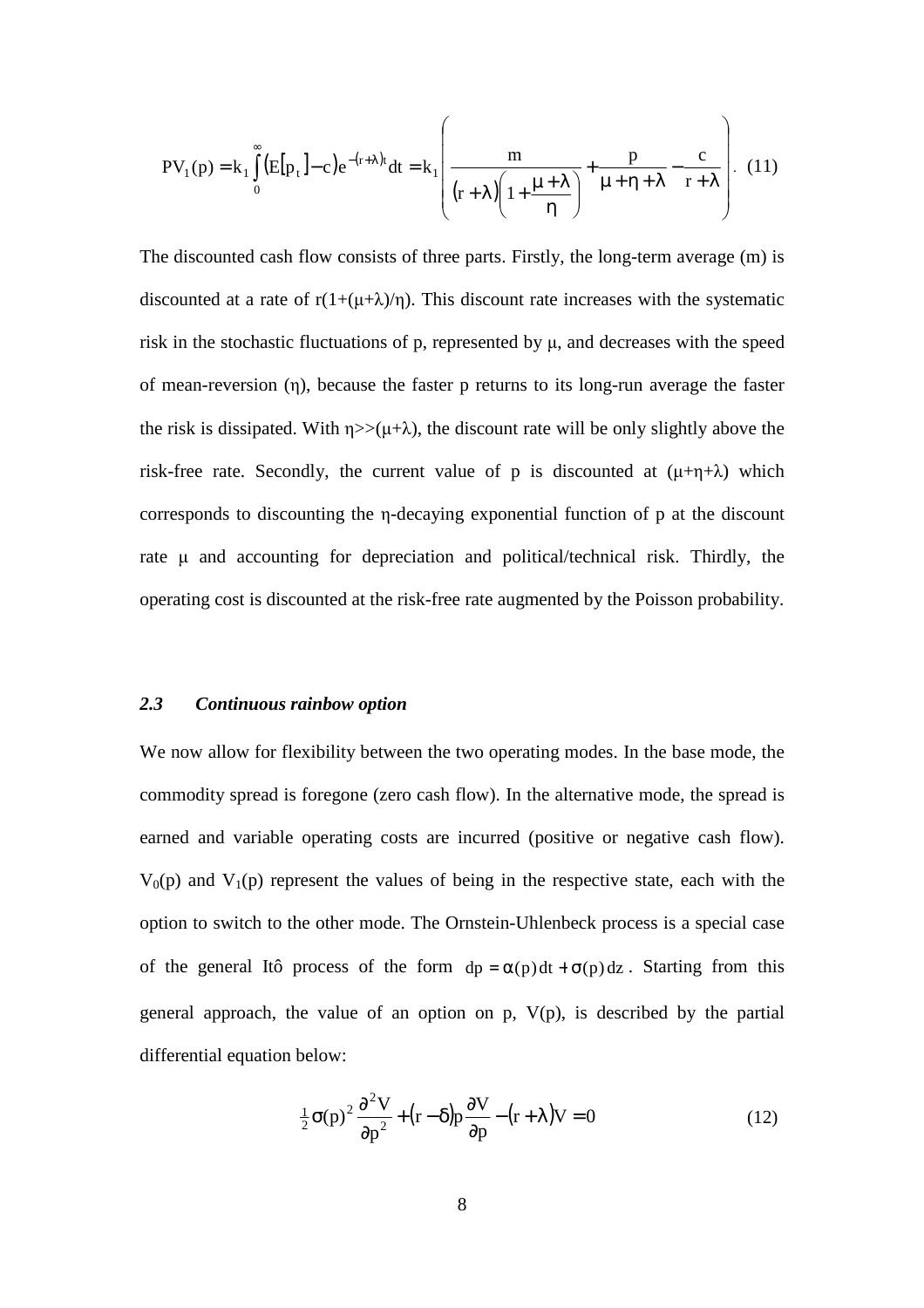The convenience yield from equation (6) is substituted for  $V_0$  and  $V_1$  in the above equation. In the base mode, no cash flow is earned and  $V_0$  is solely determined by the option value.

$$
\frac{1}{2}\sigma^2 \frac{\partial^2 V_0}{\partial p^2} + \left[\eta m - (\mu - r + \eta)p\right] \frac{\partial V_0}{\partial p} - (r + \lambda)V_0 = 0\tag{13}
$$

When operating in the alternative mode, a cash flow is earned equal to the commodity spread net of variable operating cost.

$$
\frac{1}{2}\sigma^2 \frac{\partial^2 V_1}{\partial p^2} + \left[\eta m - (\mu - r + \eta)p\right] \frac{\partial V_1}{\partial p} - (r + \lambda)V_1 + k_1(p - c) = 0 \tag{14}
$$

A more general form of equation (13) is obtained by substituting  $a = 2(r - \mu - \eta)/\sigma^2$ , b = 2ηm/ $\sigma^2$  and d =  $-2(r+\lambda)/\sigma^2$ :

$$
\frac{\partial^2 V_0}{\partial p^2} + (a p + b) \frac{\partial V_0}{\partial p} + d \cdot V_0 = 0
$$
 (15)

With  $\mu$ >r and  $\eta$ >0, parameter (a) will always be negative. For a<0, Kampke (1956, p.

416) suggests substituting  $V_0 = F(x)$  and  $x = \sqrt{|a|} \left( p + \frac{b}{a} \right)$  $\binom{b}{p+1}$ l ſ  $= \sqrt{|a|} p +$ a  $x = \sqrt{|a|} \left( p + \frac{b}{q} \right)$  to obtain:

$$
\frac{\partial^2 F}{\partial x^2} - x \frac{\partial F}{\partial x} - \frac{d}{a} F = 0
$$
 (16)

Appendix A demonstrates how the above equation can be further transformed into the Weber equation by substituting  $F = G(x)e^{\frac{1}{4}x^2}$  (see also Kampke, 1956, p. 414):

$$
\frac{\partial^2 G}{\partial x^2} = \left(\frac{x^2}{4} + \frac{d}{a} - \frac{1}{2}\right)G\tag{17}
$$

Spanier and Oldham (1987, p. 447) establish that the above Weber differential equation is satisfied by the parabolic cylinder function of order (-d/a) and argument (x) and (-x), represented by  $D_{-d/a}(x)$  and  $D_{-d/a}(-x)$ , so that  $G(x)$  is determined by: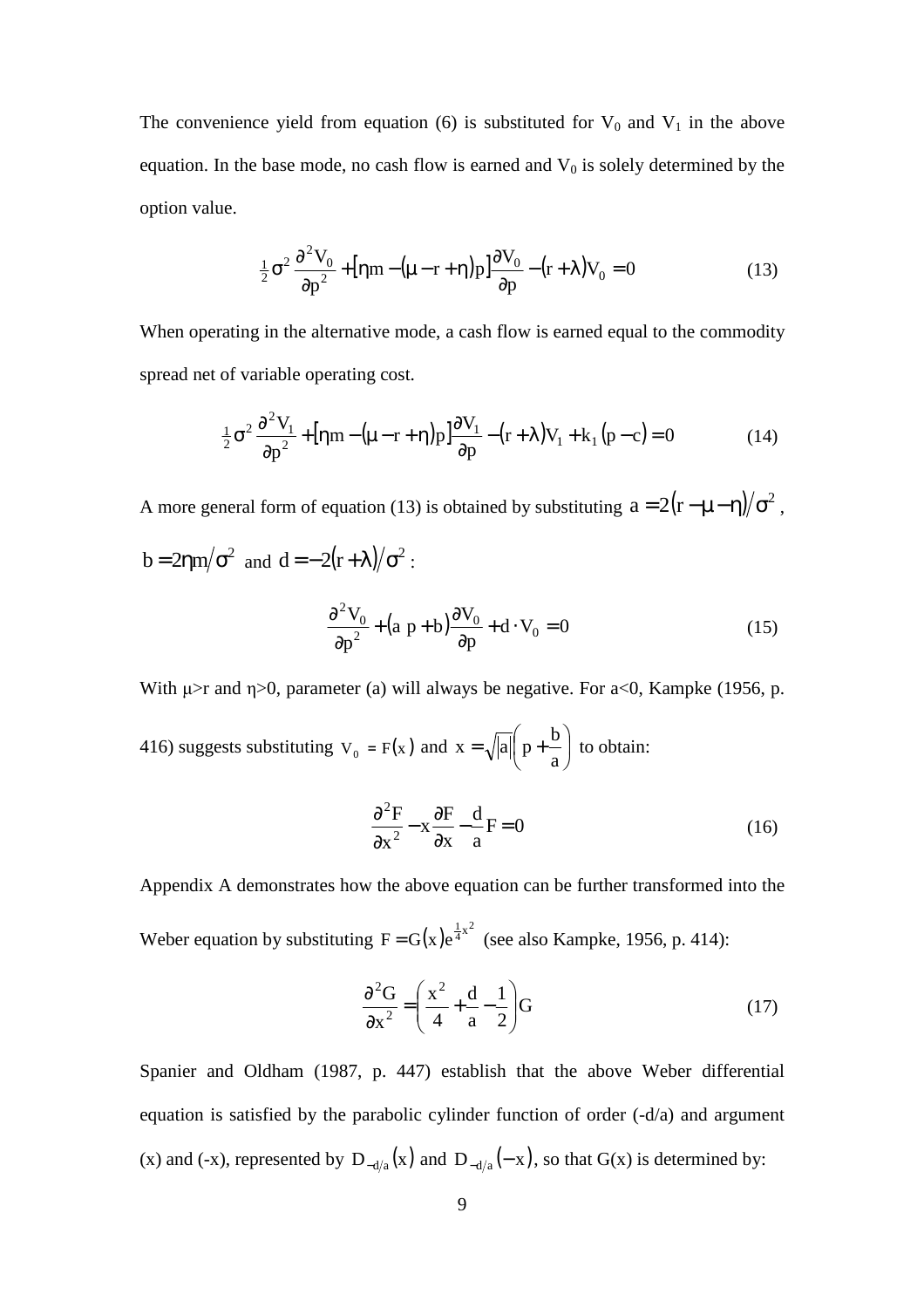$$
G(x) = A \cdot D_{-d/a}(x) + B \cdot D_{-d/a}(-x),
$$
\n(18)

where A and B are constant parameters and the parabolic cylinder function is defined by:

$$
D_{v}(x) = \frac{1}{2} \cdot \frac{\sqrt{2^{v+2} \pi}}{\Gamma(\frac{1-v}{2})} e^{-\frac{x^{2}}{4}} M\left(-\frac{v}{2}, \frac{1}{2}, \frac{x^{2}}{2}\right) + \frac{1}{2} \cdot \frac{-\sqrt{2^{v+3} \pi}}{\Gamma(\frac{-v}{2})} x e^{-\frac{x^{2}}{4}} M\left(\frac{1-v}{2}, \frac{3}{2}, \frac{x^{2}}{2}\right), (19)
$$

with M the Kummer function:

$$
M(a,b,z) = 1 + \frac{a}{b}z + \frac{a(a+1)}{b(b+1)}\frac{z^2}{2!} + \dots = \sum_{k=0}^{\infty} \frac{\Gamma(a+k)}{\Gamma(b+k)} \frac{\Gamma(b)}{\Gamma(a)} \frac{z^k}{k!}
$$
(20)

The asset in the base model is therefore valued as:

$$
V_0(p) = \left(A_0 \cdot D_{-d/a}\left(\sqrt{|a|}\left(p + \frac{b}{a}\right)\right) + B_0 \cdot D_{-d/a}\left(-\sqrt{|a|}\left(p + \frac{b}{a}\right)\right)\right)e^{\frac{1}{4}\left(\sqrt{|a|}\left(p + \frac{b}{a}\right)\right)^2} \tag{21}
$$

Concerning the asset in the alternative operating mode, the value is determined by the non-homogenous partial differential equation (14). The solution consists of the sum of the general solution to the homogeneous PDE and a particular solution to the nonhomogeneous PDE. A particular solution to the non-homogeneous equation is the present value of the perpetual cash flow  $k_1(p-c)$  which is the value of the operating asset without flexibility and given by equation (11), repeated below.

$$
V_{IP}(p) = k_1 \left( \frac{p}{\mu + \eta + \lambda} + \frac{m\eta}{(r + \lambda)(\eta + \mu + \lambda)} - \frac{c}{r + \lambda} \right)
$$
(22)

With the substitutions µ + η + λ  $u = \frac{k_1}{\mu + \eta + \lambda}$  and  $w = k_1 \left( \frac{m\eta}{(r + \lambda)(\mu + \eta + \lambda)} - \frac{c}{r + \lambda} \right)$ J  $\backslash$  $\overline{\phantom{a}}$  $\setminus$ ſ  $+\lambda$ −  $+$   $\lambda$  )( $\mu$  +  $\eta$  +  $\lambda$  $= k_1 \left( \frac{m \eta}{(n+1)!} \right)$ r c r  $w = k_1 \left( \frac{m \eta}{(m+1)(m+n+1)} - \frac{c}{m+1} \right)$ , the value

of the asset operating in the alternative mode is determined by the function below:

$$
V_{1}(p) = \left(A_{1} \cdot D_{-d/a}\left(\sqrt{|a|}\left(p + \frac{b}{a}\right)\right) + B_{1} \cdot D_{-d/a}\left(-\sqrt{|a|}\left(p + \frac{b}{a}\right)\right)\right)e^{\frac{1}{4}\left(\sqrt{|a|}\left(p + \frac{b}{a}\right)\right)^{2}} + u \cdot p + w
$$
\n(23)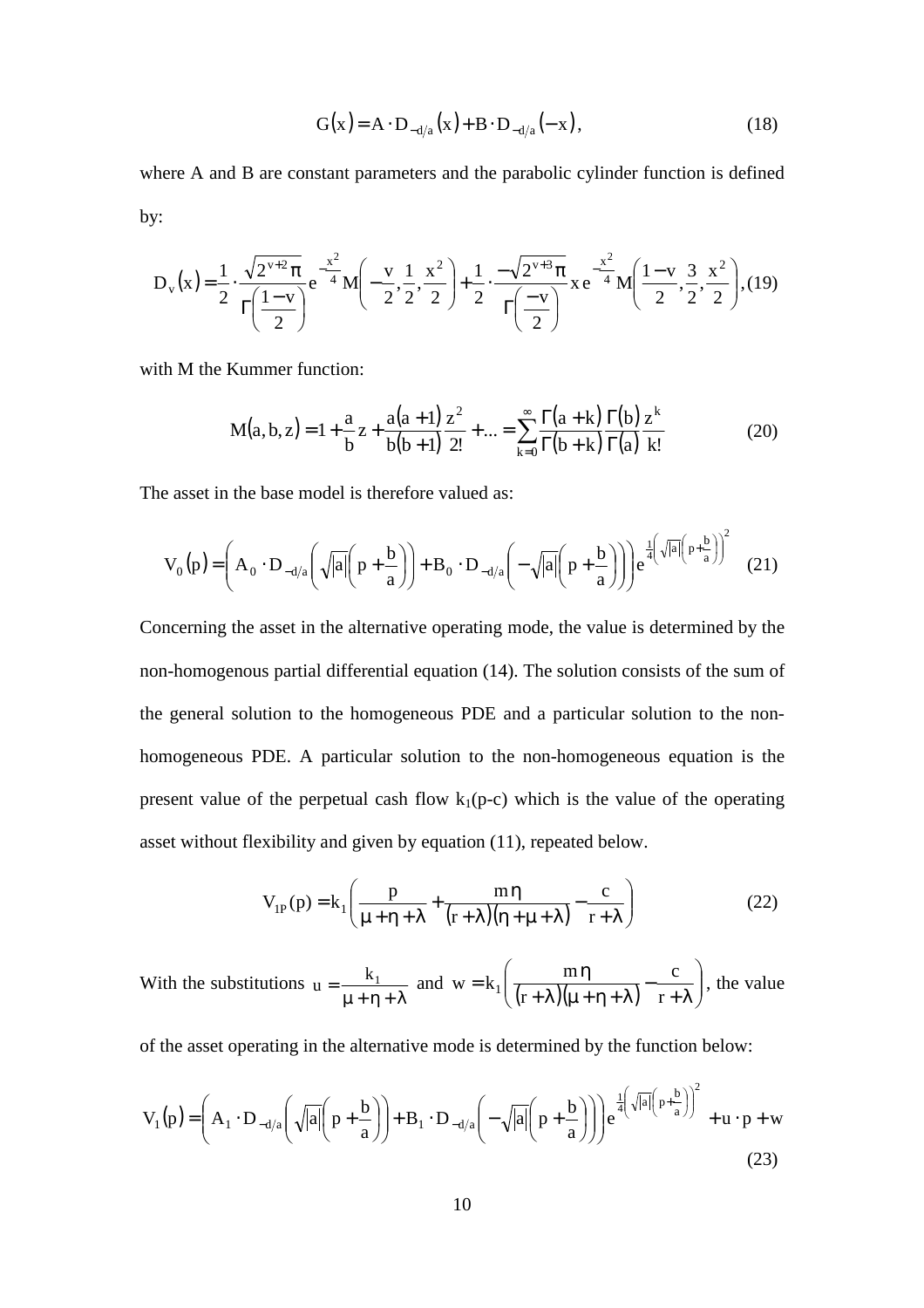The reader can verify, that the solution to the homogenous partial differential equation based on a Bellman equation with the unspecified discount rate ρ, as provided by Sodal et al. (2007), can be transformed into the above equation by substituting  $\eta \rightarrow \eta + \mu - r$ , r  $m \rightarrow \frac{\eta m}{\eta}$ η + µ −  $\rightarrow \frac{\eta m}{\eta}$  and  $\rho \rightarrow r$  in the former, where notations apply as used

in this paper. Their solution to the non-homogenous differential equation cannot be transformed in a similar way since all stochastic and non-stochastic components of the perpetual cash flows have been uniformly discounted at the rate ρ.

As Kulatilaka and Trigeorgis (2004, p. 195) state, the "valuation of the flexible project must be determined simultaneously with the optimal operating policy". So we can expect the coefficients A and B to depend on the switching boundaries given by the spread levels of  $p_H$  and  $p_L$ , where  $p_H$  triggers a switch from the base operating mode to the alternative operating mode and  $p<sub>L</sub>$  vice versa. In order to determine the coefficients, the general form of the value functions needs to be investigated. The option value of switching from the base mode to the alternative mode needs to increase with the spread, since the spread can only be earned in the alternative mode, and to tend towards zero for large negative spreads. When operating in the alternative mode and earning the cash flow p-c, the option to switch and forego the cash flow needs to increase in value with lower (more negative) p-values and should be almost worthless for very high values of p. Figure 1 below depicts the general form of the value functions.

### FIGURE 1

The parabolic cylinder function  $D_v(x)$  tends towards infinity for large negative values of x and towards zero for large positive x for all  $v<0$ . It is a monotonically decreasing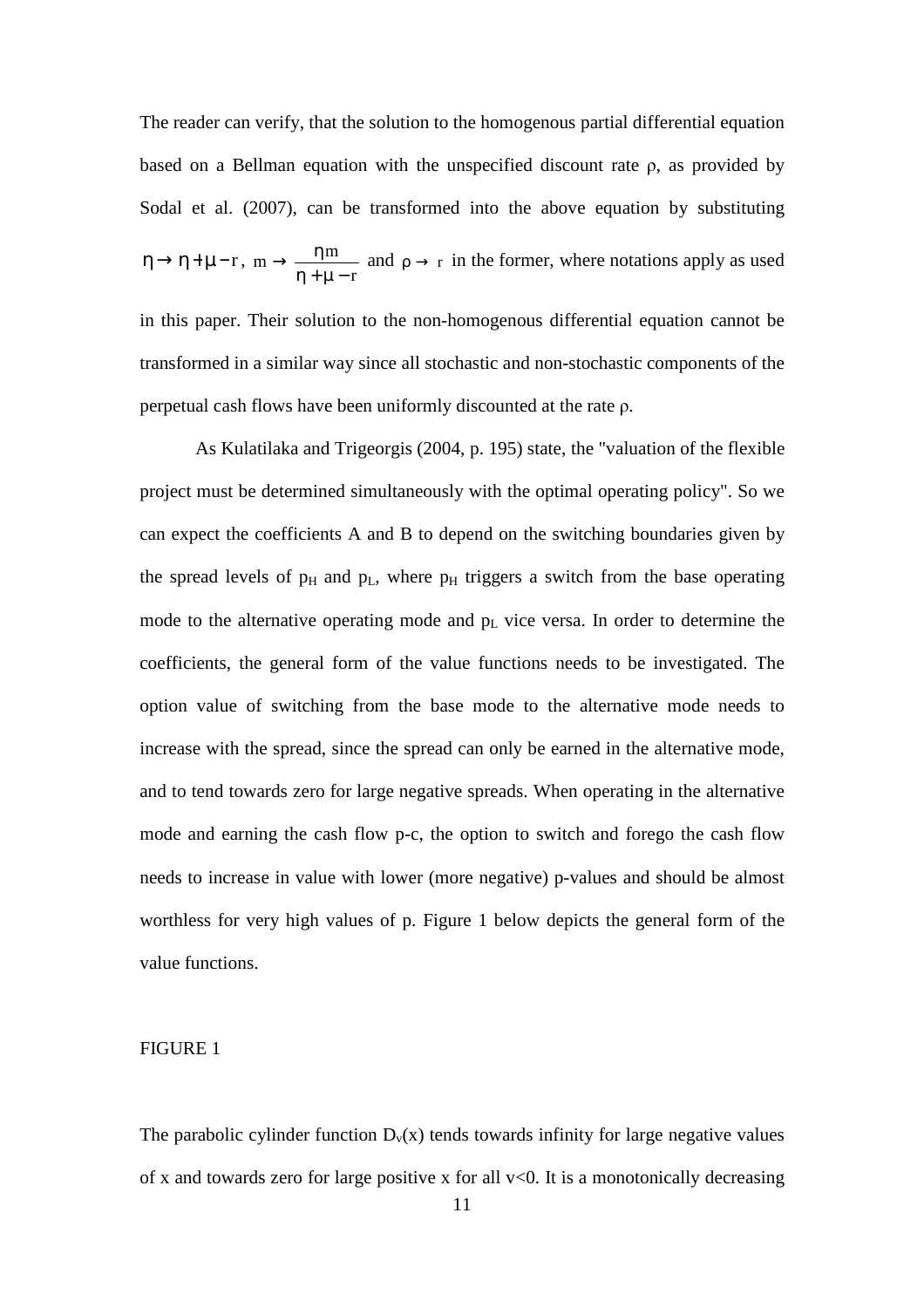function in x for  $(v < -0.20494)$  and has one local maximum for  $(-0.20494 < v < 0)$ . The exponential multiplier term in the option value in  $V_0$  and  $V_1$  makes the option values monotonically increasing and decreasing respectively for all  $v<0$ . For  $V_0$ , the option value of switching increases with p and becomes negligible for large negative values of p. Hence  $A_0$  must be zero and  $B_0$  positive. For  $V_1$ , it is the other way round, so that  $A_1$  must be positive and  $B_1$  zero.

Switching between operating modes occurs when the value in the new operating mode exceeds the value in the incumbent mode by the switching cost. These rules are formalised by two boundary conditions,

$$
V_0(p_H) = V_1(p_H) - S_{01}
$$
 (24)

$$
V_1(p_L) = V_0(p_L) - S_{10}
$$
 (25)

where  $S_{01}$  and  $S_{10}$  are the respective switching costs.  $V_0$  and  $V_1$  must also comply with the smooth pasting conditions at the trigger levels,  $p_H$  and  $p_L$ .

$$
\frac{\partial V_0(p_H)}{\partial p} = \frac{\partial V_1(p_H)}{\partial p}
$$
 (26)

$$
\frac{\partial V_0(p_L)}{\partial p} = \frac{\partial V_1(p_L)}{\partial p}
$$
 (27)

The four equations, (24), (25), (26), (27), enable us to determine the four unknown parameters  $B_0$ ,  $A_1$ ,  $p_H$  and  $p_L$ . The procedure to solve the system of equations is as follows:

- 1. Solve equation (24) for  $B_0$  as a function of  $A_1$ ,  $p_H$  and  $p_L$
- 2. Solve equation (25) for  $A_1$  as a function of  $p_H$  and  $p_L$
- 3. Guess  $p_H$  and  $p_L$  (based on the general shape of the value functions)
- 4. Change  $p_H$  and  $p_L$  until both equations (26) and (27) are satisfied simultaneously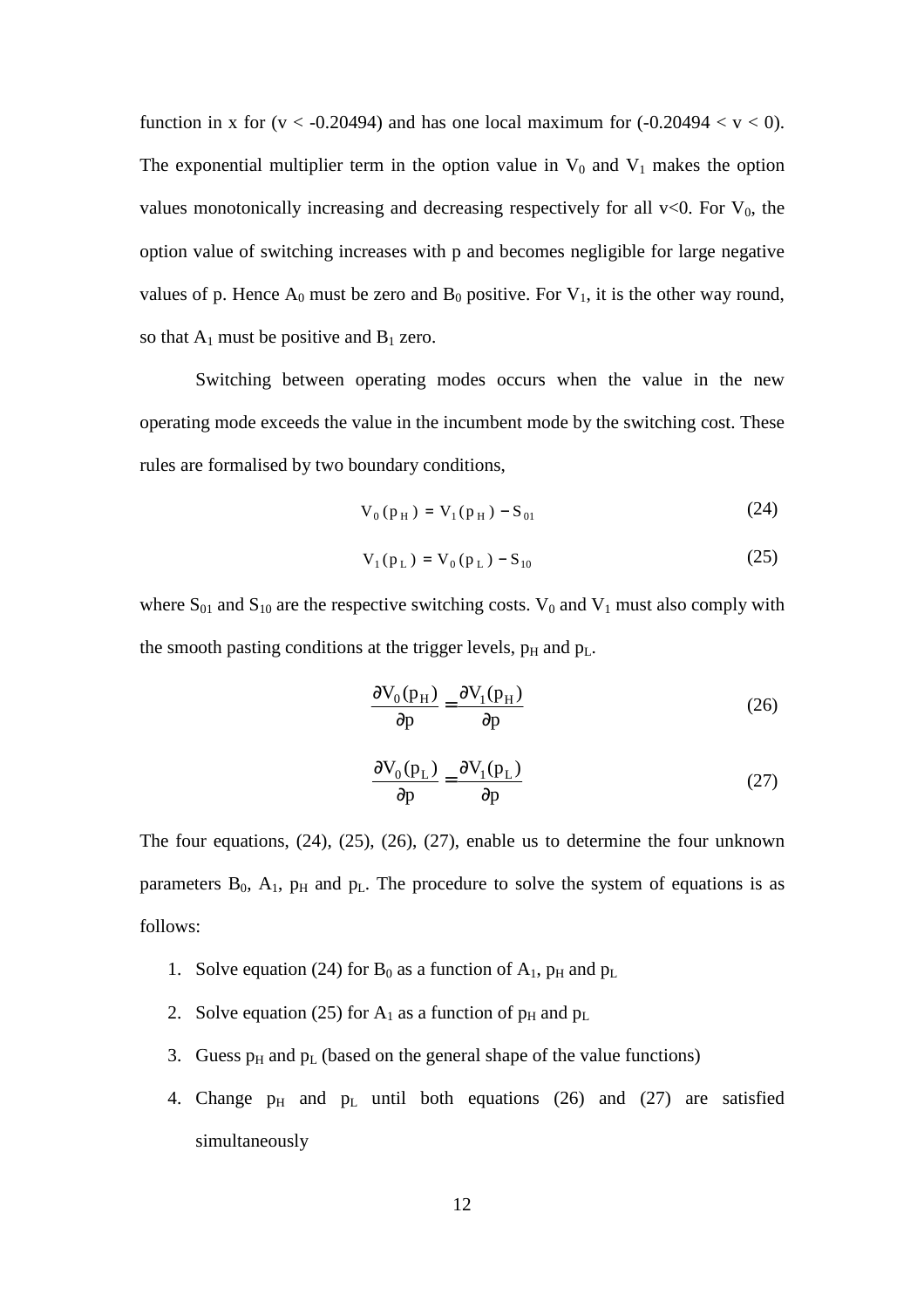### 5. Check that both  $B_0$  and  $A_1$  are positive

Step 4 is a minimization problem which is solved numerically. The solution is therefore not available in closed-form. Appendix B provides the detailed equations.

## **3 Empirical Application: Valuing a polyethylene plant**

In this empirical section, the continuous rainbow option is applied to determine the market value of a polyethylene plant which converts ethylene into polyethylene. The latter product is a plastic which is widely used in film, pipes, blow and injection moulding applications and fibres, while ethylene is the main product from the petrochemical naphtha cracking process. At first glance, this seems to be an input/output option rather than an option on the best of two outputs (rainbow option). However, both commodities are traded and ethylene could be sold to the market instead of converting it to polyethylene. In that sense, the polyethylene plant can be considered a rainbow option on ethylene and polyethylene. The flexibility is given by the option to choose between not operating the plant (base mode) and operating the plant (alternative mode). Figure 2 below depicts a simplified scheme of the transformation.

## FIGURE 2

While various patented polyethylene processes are used in industry, we will focus on the slurry process for the production of high-density polyethylene (HDPE). The asset under consideration is assumed to be in Europe with an annual production capacity of 250,000 tons of HDPE, with an initial investment of an estimated  $\epsilon$ 200 million.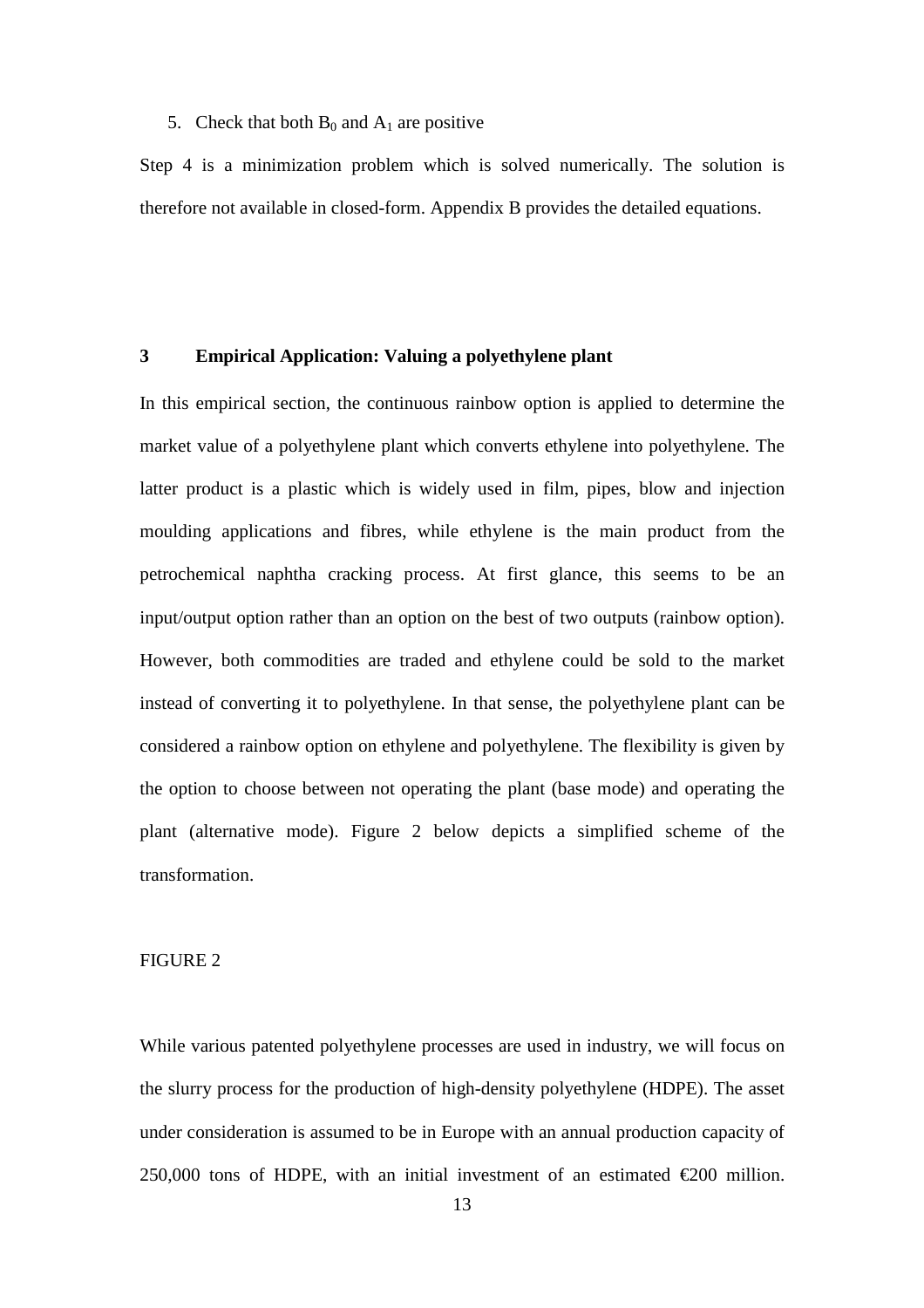Meyers (2004) provides specific consumption data for the slurry process which requires about 1,017 kg of ethylene for the production of 1,000 kg of polyethylene. The conversion spread is therefore defined as:

$$
p = p_{\text{polyethylene}} - 1.017 \cdot p_{\text{ethylene}} \tag{28}
$$

Although other materials are required for the chemical transformation, prices of polyethylene are largely determined by ethylene as the dominant feedstock. This suggests that both prices are co-integrated, i.e. they are bound in the longer term and the difference between the two tends to revert to a long-term average which should cover operating costs of converting ethylene to polyethylene, capital costs and profit. To further explain this mechanism, consider the following scenarios. An increase in ethylene prices means higher production costs of polyethylene which will eventually lead to an increase in the market price of the latter. The extent of this price increase depends on whether the market price is more cost-driven or demand driven at that time. A cost-driven market price is much more responsive to a change of production costs than a demand-driven market price (see Figure 3). This relationship is inverse for a change in demand of polyethylene. A change of demand will lead to significant adjustments in polyethylene prices in a demand-driven market but less so in a costdriven market. Furthermore, a polyethylene demand change will also impact on the prices of ethylene since about 60% of the global ethylene production output is used to produce polyethylene, according to estimates of Deutsche Bank (2009). While most of the remaining share is used to produce other chemical products, ethylene also has some direct applications (e.g. fuel gas for special applications or ripening of fruit).

### FIGURE 3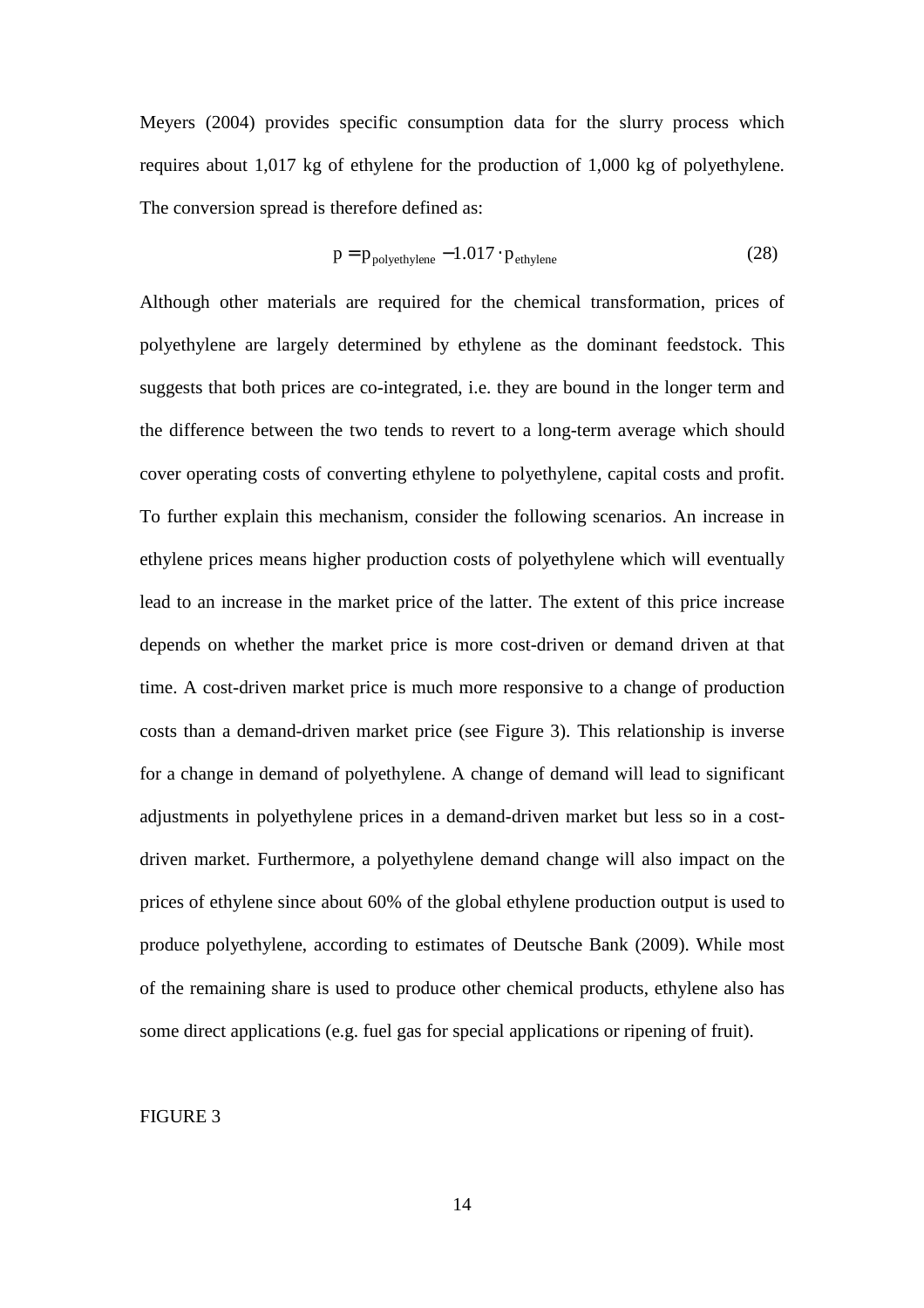### *3.1 Econometric model for the stochastic spread*

As Dixit and Pindyck (1994) acknowledge, both theoretical considerations and statistical tests are important to determine whether a variable follows a meanreverting stochastic process. Following the discussion on equilibrium mechanisms above, this section intends to econometrically test the spread for mean-reversion and then to estimate the parameters of this stochastic process. According to Brooks (2009) and Duan and Pliska (2004), a linear combination of non-stationary variables of integration order one will be stationary if the variables are co-integrated. In other words, the spread of polyethylene and ethylene prices is stationary and can be modelled as an autoregressive mean-reverting process if the two commodity prices are co-integrated. Hence, we first test the commodity prices for co-integration and the spread for stationarity. If these tests confirm the mean-reverting nature of the spread, the parameters of the Ornstein-Uhlenbeck process are determined by means of an Ordinary Least Squares regression and statistical tests are performed on the validity of the regression.

Time series with monthly data for ethylene and polyethylene prices from Jan 1991 to Dec 2009 are the basis for the empirical analysis. These prices are for delivery within Europe, i.e. gross transaction prices. Figure 4 gives a graphical representation of the historical commodity prices as well as the conversion spread. It can be seen from the figure that the two commodity prices tend to move together and the spread is more stationary although volatile.

### FIGURE 4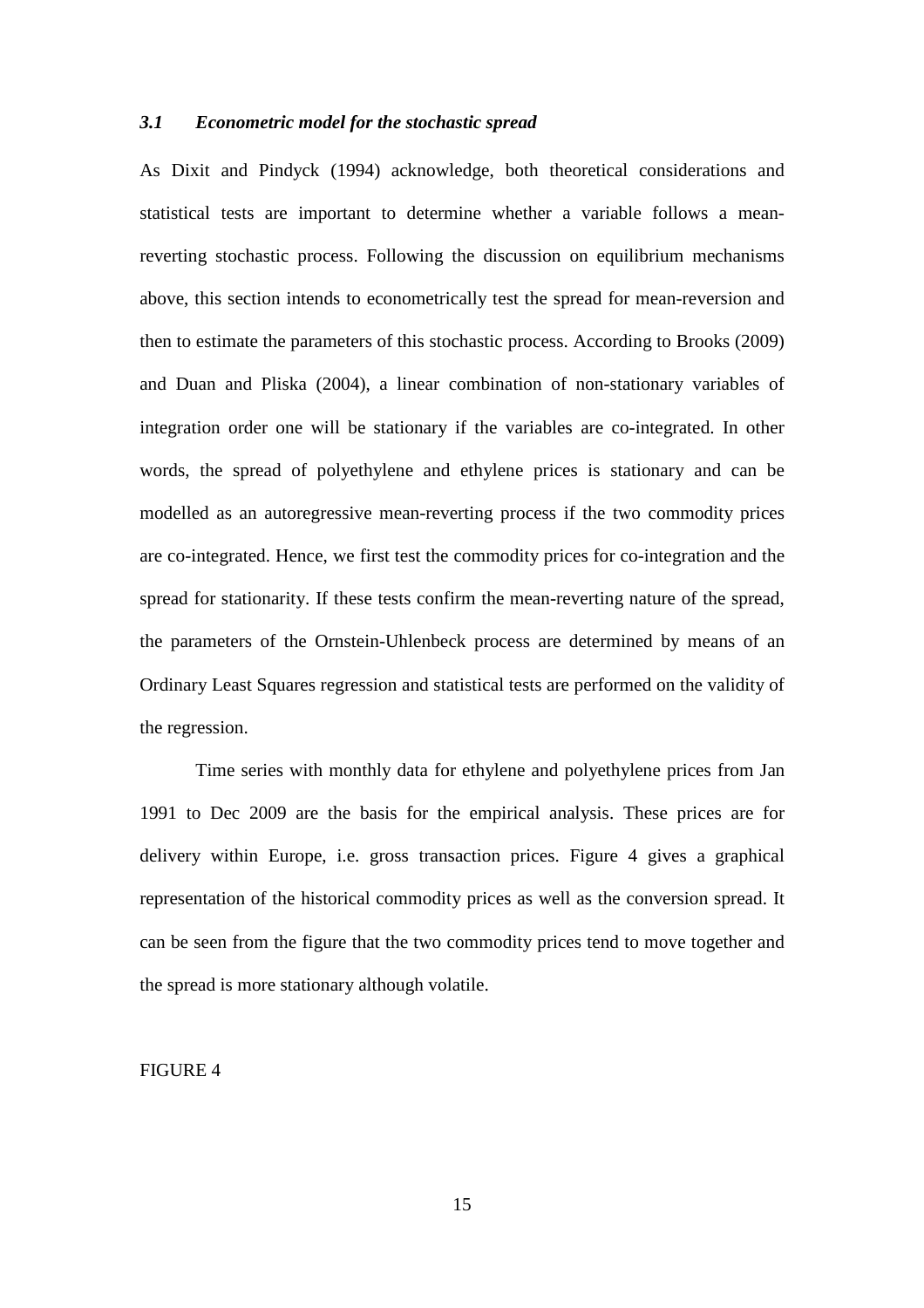#### *3.1.1 Test for mean-reversion*

The purpose of this chapter is to test whether the spread follows a mean-reverting/ stationary process. This can be done either directly by demonstrating that the spread is stationary or indirectly by showing that ethylene and polyethylene prices are cointegrated, because according to the Granger representation theorem, this implies that a linear combination of the two (such as the conversion spread) is stationary.

Two variables are co-integrated if their levels are non-stationary and the  $1<sup>st</sup>$ difference in levels is stationary. An Augmented Dickey-Fuller (ADF) unit root test assumes that the series is non-stationary under the null hypothesis. Hence, the two variables are co-integrated if the ADF test statistic for each variable is not rejected on the levels but rejected on the  $1<sup>st</sup>$  difference in levels. Co-integration is confirmed for ethylene and polyethylene prices by considering the probabilities of making an error when rejecting the null hypothesis of unit roots, as shown in Table 1: When the pvalue is below 5%, the null hypothesis can be rejected with a confidence level of more than 95%. For ethylene and polyethylene prices, the null hypothesis of unit roots cannot be rejected at the 1% level but possibly at the 5% level. The hypothesis of unit roots in the 1<sup>st</sup> difference of the two commodity prices can be rejected with certainty. This means that the commodity prices tend to be non-stationary, but the change in prices is stationary.

### TABLE 1

The same table also provides the ADF statistic for the spread (which is a linear combination of ethylene and polyethylene prices), for which the null hypothesis of non-stationarity is strongly rejected. Because there is the possibility that the null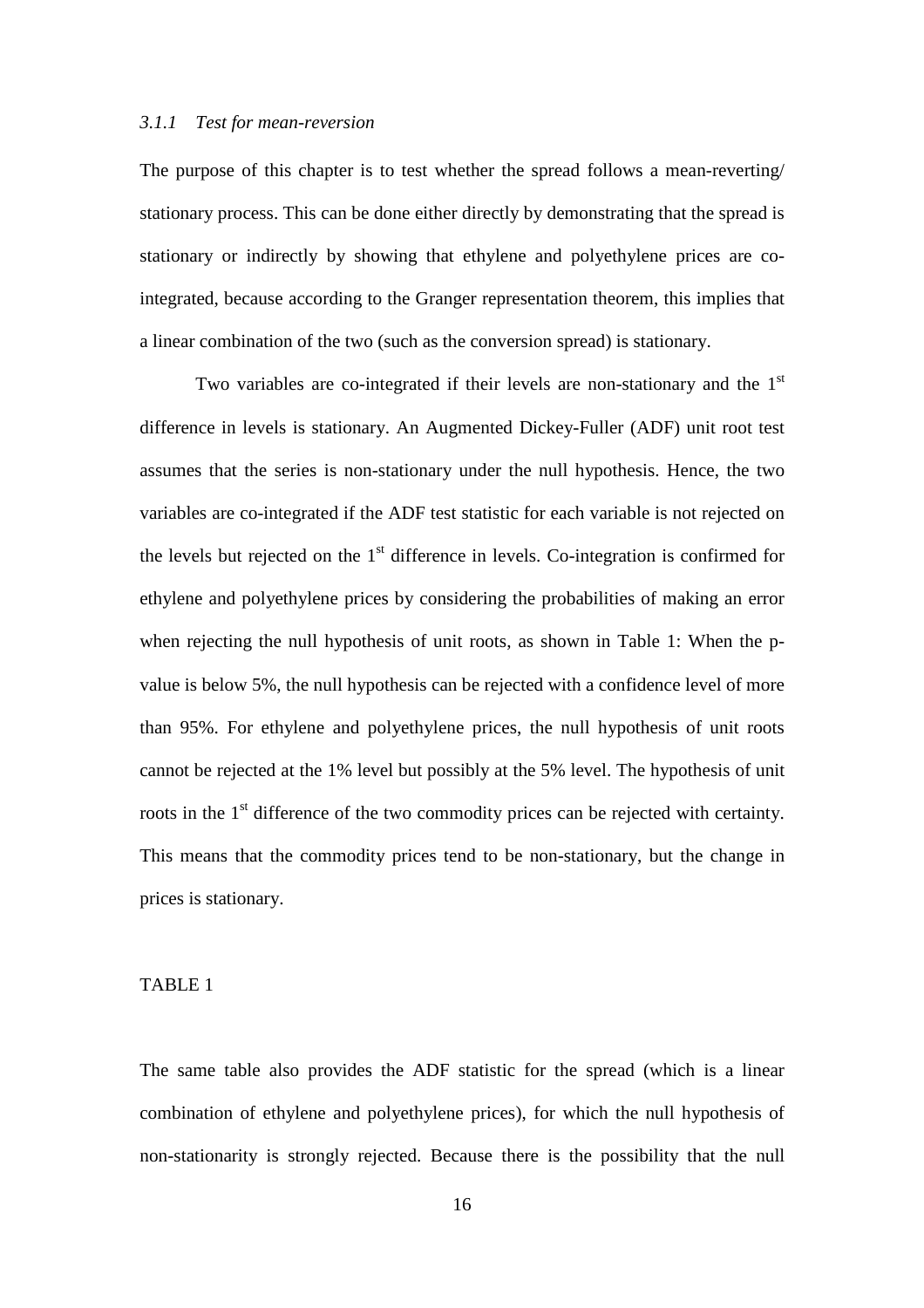hypothesis might be rejected due to insufficient information, we also perform a stationarity test to confirm the above analysis. A KPSS test assumes the series is stationary under the null hypothesis. The KPSS test statistic for the spread series is 0.72, which means that the null hypothesis of stationarity is rejected at the 5% level (0.46) but not rejected at the 1% level (critical value: 0.74).

### *3.1.2 Regression model*

The Ornstein-Uhlenbeck process for the spread (p) is specified in continuous time. In order to estimate the parameters  $(\eta, m, \sigma)$ , the model needs to be converted to its discrete time equivalent. The corresponding discrete-time process of the spread is a first-order autoregressive model and can be derived from (2) and (3), see also Dixit and Pindyck (1994):

$$
p_{t} = m(l - e^{-\eta}) + e^{-\eta} p_{t-1} + \varepsilon_{t}
$$
 (29)

where  $\varepsilon_t$  is normally distributed with mean zero and standard deviation  $\sigma_{\varepsilon}$ 

$$
\sigma_{\varepsilon}^{2} = \frac{\sigma^{2}}{2\eta} \left( 1 - e^{-2\eta} \right)
$$
 (30)

It should be noted, that the parameters η and σ depend on the chosen time interval ∆t which is one month. The regression is then run on equation

$$
p_{t} = \alpha + \beta p_{t-1} + \varepsilon_{t}, \qquad (31)
$$

with

$$
\hat{\eta} = -\log \hat{\beta},\tag{32}
$$

$$
\hat{m} = \frac{\hat{\alpha}}{1 - \hat{\beta}},
$$
\n(33)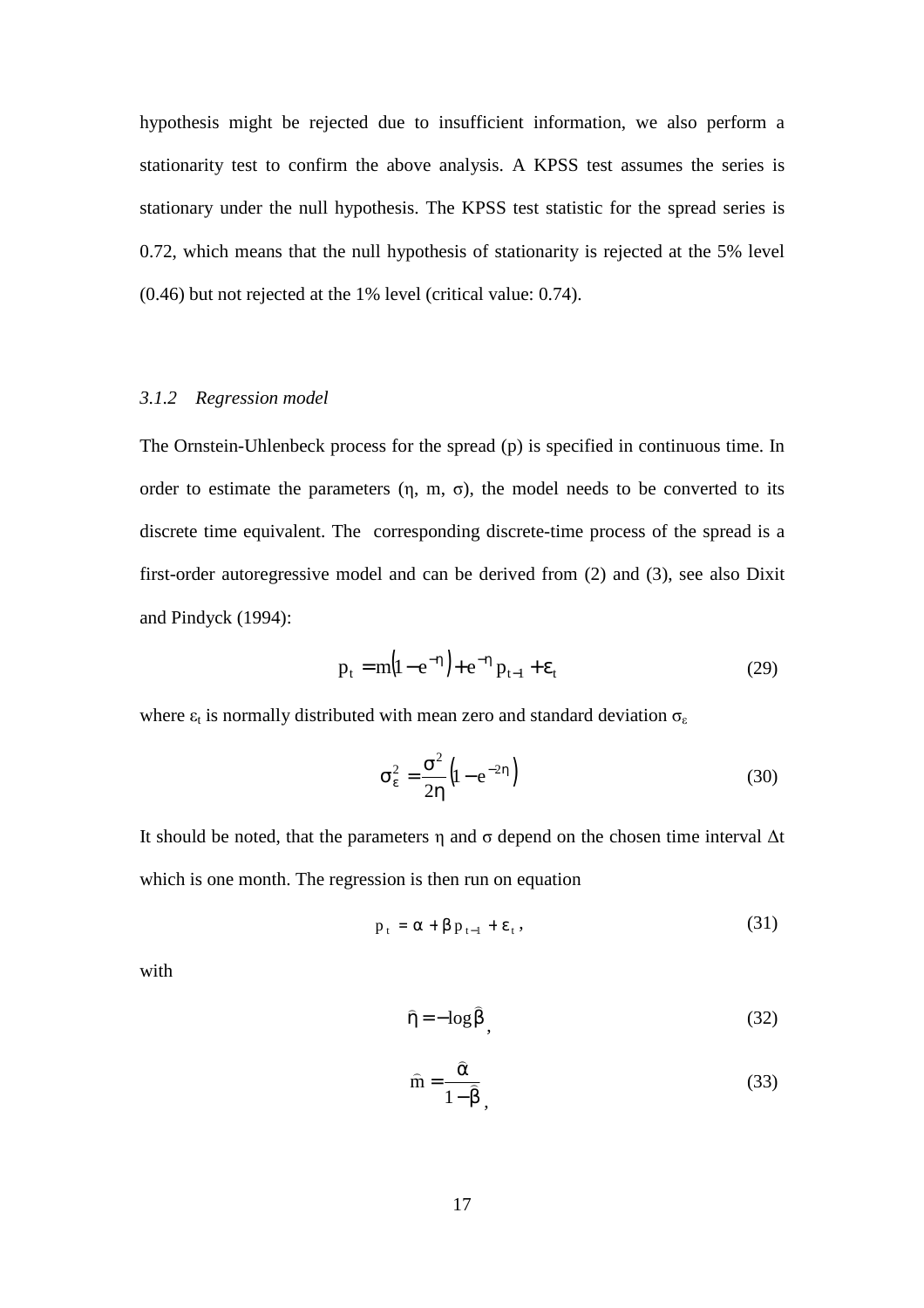$$
\hat{\sigma} = \hat{\sigma}_{\varepsilon} \sqrt{2 \frac{\log \hat{\beta}}{\hat{\beta}^2 - 1}}
$$
 (34)

To transform the parameters  $\eta$  and  $\sigma$  from a monthly to an annual scale, multiply the mean-reversion rate by twelve and the volatility by the square root of twelve. Table 2 provides the parameter estimates of the regression model, based on the 1991-2009 monthly data of the price spread, as well as the transformed parameters for the Ornstein-Uhlenbeck process. Both parameters, α and β, are statistically significant (pvalues: 0.00), thereby confirming that the model is auto-regressive. The regression estimates the mean of the spread (m) at  $\epsilon$ 317/mt, the annual volatility (σ) at  $\epsilon$ 198 and the mean-reversion rate  $(\eta)$  at 1.35.

### TABLE 2

#### *3.1.3 Statistical tests*

The above regression model needs to undergo a number of diagnostic tests in order to verify its validity. The residuals of the regression should be homoscedastic, not autocorrelated and normally distributed. Further tests on the stability of the parameters and the linearity in the functional form are performed. The results of these tests are given in Table 3 and are discussed below.

#### TABLE 3

The distribution of the residuals ought to be of constant variance over time, i.e. homoscedastic. If this is not given, the standard error of the parameter estimates would be flawed and so would be any inference on the significance of the parameters.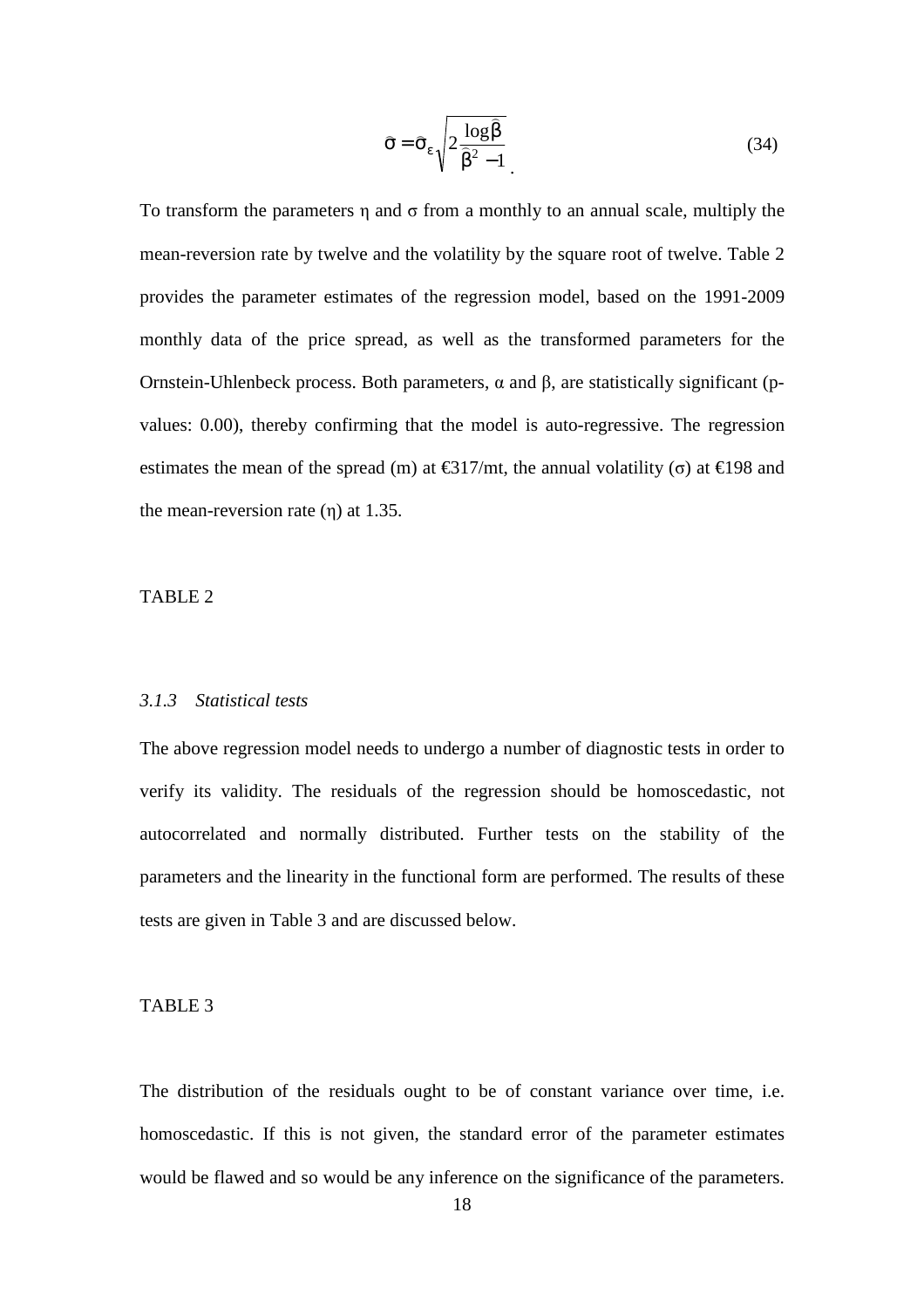However, the parameter values would be unbiased even in the presence of heteroscedasticity. The White test indicates that the probability of making an error when rejecting the null hypothesis of homoscedasticity is 0.49. We adopt the 0.05 probability level as the threshold between rejection and non-rejection. Hence, the residuals are not heteroscedastic. The autoregressive regression model already takes into account autocorrelation in the spread. We still need to test whether the model covers all of the autocorrelation. The consequences of ignoring autocorrelation in the residuals are the same as for heteroscedasticity, i.e. the parameters would be inefficient but unbiased. The Breusch-Godfrey test confirms that the residuals are not correlated. The Bera-Jarque test for normal distribution of the residuals rejects the hypothesis of normality at the 1% significance level, meaning the residuals are not normally distributed. While the residuals distribution is not skewed, it is leptokurtic (peaked relative to the normal) with a kurtosis of 4.07 (3.0 for a normal distribution). Since the kurtosis does not impact on the mean of the residuals distribution, this nonnormality has no practical consequences for the validity of the regression model.

The functional form of the chosen regression model is linear. The appropriateness of this form can be tested by means of Ramsey's RESET test which adds exponential terms of the dependent variable to the regression model. With one fitted term (square of the dependent variable), the alternative hypothesis of a nonlinear functional form can be rejected at the 0.05 significance level so that our chosen linear functional model is appropriate.

Parameter stability tests are intended to verify if the parameter estimates are stable over time or whether they change significantly. Performing a series of Chow tests with different breakpoints over the sampling period suggests that there might be breakpoints at the end of 1998 and 2000, as can be seen from Figure 5. Hence,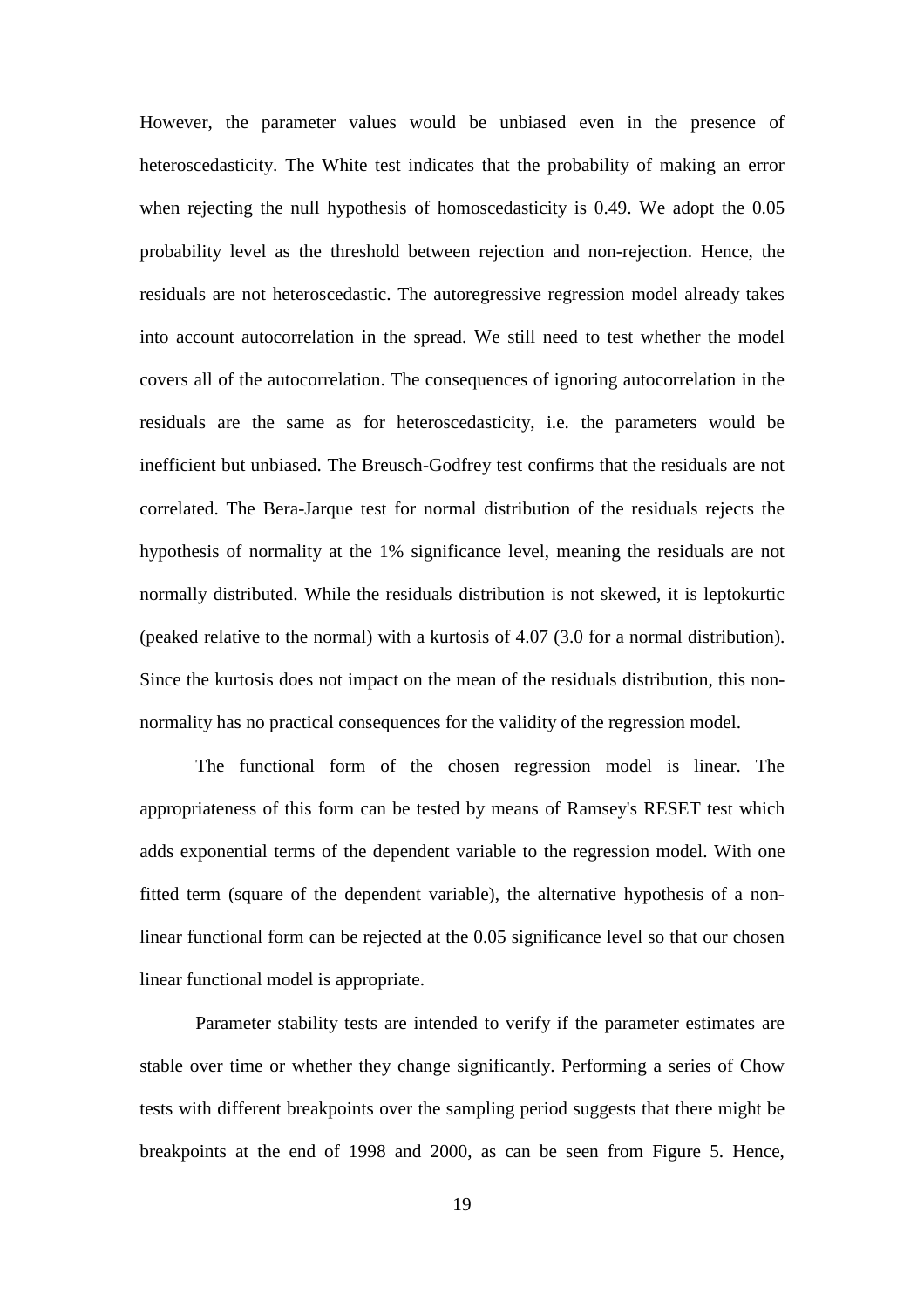parameter estimates based on data before the breakpoint would be significantly different from estimates thereafter. In the long-run the polyethylene-ethylene conversion spread depends on the conversion ratio and needs to cover operating and fixed/capital costs. With existing plants being distributed globally, any changes in these factors would happen slowly which is why there seems to be no economic justification for a sudden change in the long-term behaviour of the spread. Recursive coefficient estimates indicate that both  $\alpha$  and  $\beta$  converge to stable values (see Figure 6). A CUSUM test also shows that the cumulative sum of the recursive residuals is within the 0.05 significance range at all times, suggesting that the parameters are stable.

FIGURE 5

### FIGURE 6

## *3.2 Asset-specific parameters*

The key characteristics of the polyethylene plant are given in Table 4 together with the calculation of the operating margin based on the spread as of December 2009.

TABLE 4

## TABLE 5

The variable cost of production is composed of consumption material cost (see costbreakdown provided in Table 5 above), logistics cost for the delivery of the final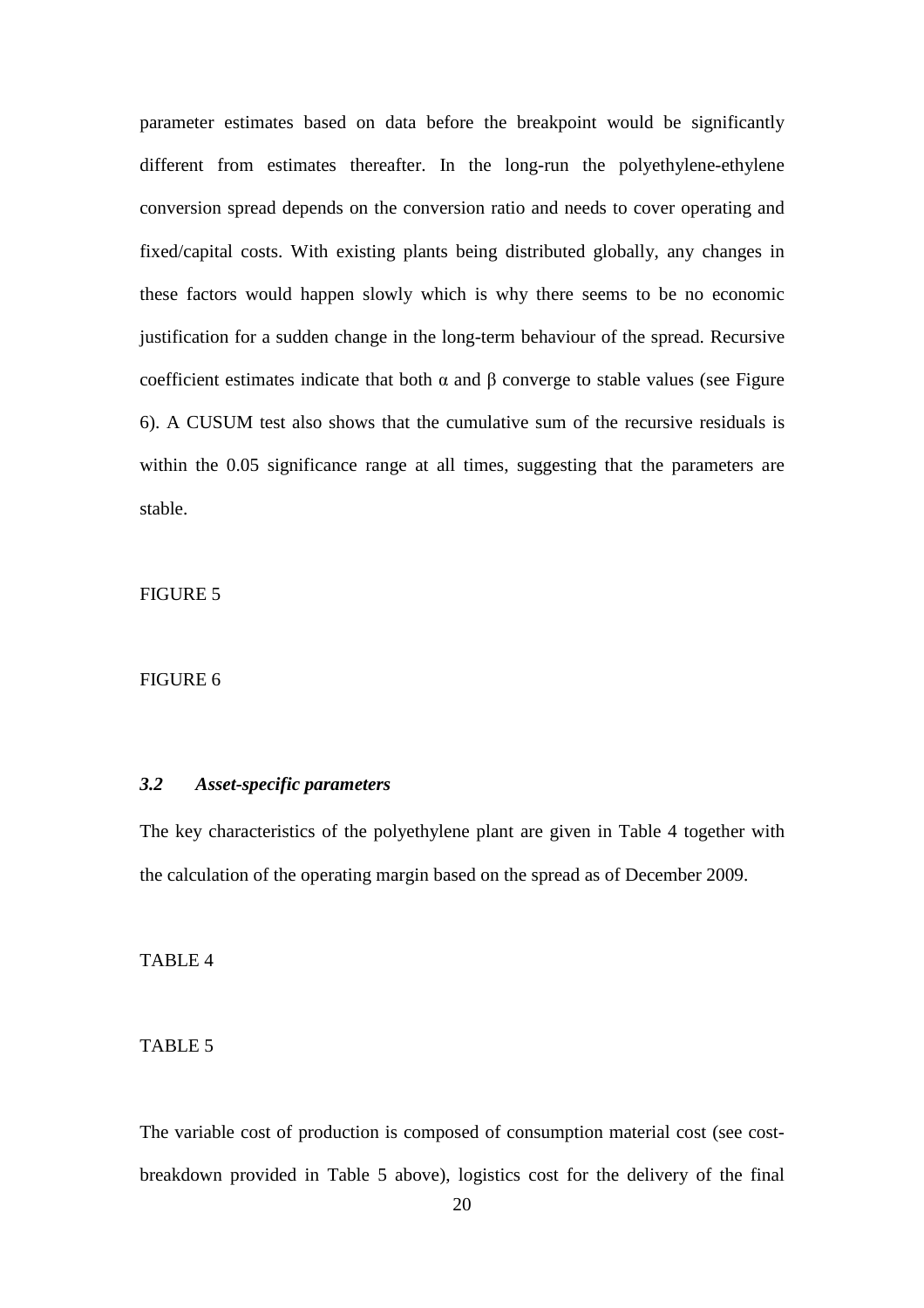product within Europe, and personnel cost. About 30 people are required to operate the shifts next to a management team of about 4-6. This is under the assumption that the plant is part of a larger petrochemical complex, so that general services can be shared. Assuming annual personnel cost of  $\epsilon$ 50,000 per employee, the total personnel cost amounts to  $\epsilon$ 1.75 m. In case of temporary suspension of the plant operations, following a fire-and-hire strategy would endanger the know-how base. However, many European countries provide for some flexibility with regard to personnel deployment, such as flexible working-time accounts and short-time allowance. Therefore we consider 2/3 of the shift personnel cost to be variable ( $\epsilon$ 1 million) so that the variable personnel cost per ton of polyethylene produced is  $\epsilon$ 4. Annual maintenance cost for this kind of chemical plant is estimated at 1.5% of the investment cost  $(\epsilon_3$  million). Together with the fixed personnel cost, the total fixed operating cost amounts to  $\epsilon$ 3.75 million.

As was said earlier in this paper, limited lifetime of the asset (depreciation) and specific technological and political risks associated with the investment are accounted for by a Poisson event with the arrival rate  $\lambda$ . The limited lifetime is modelled in the form of exponential decay, where  $\phi_T = |\lambda e^{-\lambda t} dt$ T  $t = 0$  $_{\rm T} = \int \! \lambda \, {\rm e}^{-\lambda t}$ =  $\phi_{\rm T} = \int \lambda e^{-\lambda t} dt$  is the probability that the asset has reached the end of its lifetime before T. Assuming an expected lifetime of 20 years, use T = 20 and  $\phi_{20} = 0.5$  to get the corresponding arrival rate for depreciation as  $\lambda_D = 0.035$ . Investing in, owning and operating a chemical plant is associated with significant technological risks, ranging from non-compliance of the chemical processes, patent conflicts, to product obsolescence. Furthermore, political risks persist over the asset lifetime, such as terrorist attacks, environmental issues or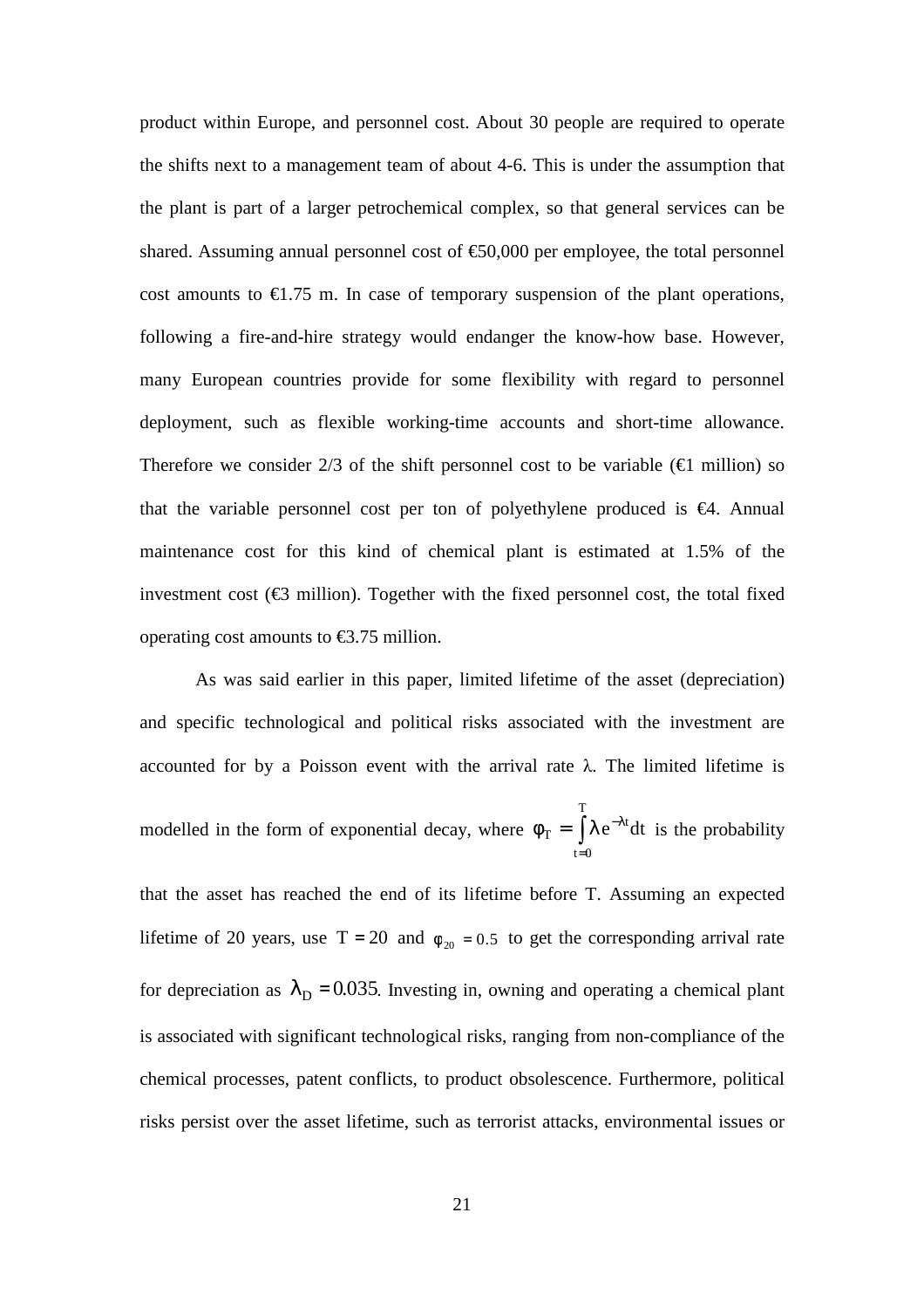health concerns. We choose  $\lambda_T = 0.045$ , and get the Poisson arrival rate for the asset as  $\lambda = \lambda_D + \lambda_T$ .

### *3.3 Asset valuation*

The theoretical models developed in Section 2 are now applied to value a polyethylene plant with the empirical data from above. As an extension, we introduce a hypothetical tax rate  $\gamma$  on the cash flow, so that the cash flow in the alternative operating mode becomes  $(1 - \gamma)k_1(p - c)$ . The total asset value in the respective operating mode is then given by  $AV_0$  and  $AV_1$ , according to  $AV_{0/1} = V_{0/1} - PV (c_{fix}) + PV (tax)$ , where  $PV(c_{fix}) = \frac{c_{fix}}{r + \lambda}$ = r  $PV(c_{fix}) = \frac{c_{fix}}{r}$  is the present value of the annual fixed operating cost and PV(tax) the present value of the tax break. Assuming the investment cost (I) is linearly depreciated over the depreciation period (T) for accounting purposes, as is the case in many European countries, the annual tax break during T years is  $\gamma I/T$  and its present value  $PV(tax) = \sum_{t=1}^{n} \frac{1}{T} \gamma \frac{1}{(1+r)^{t}}$  $=$   $\sum_{i=1}^{1}$ γ T  $\sum_{t=1}^{l} T^{t} (1+r)^{t}$ 1 T  $PV(tax) = \sum_{n=1}^{T} \frac{1}{\gamma} \frac{1}{(1-\gamma)^{n}}$ . The asset values as a function of the spread and the switching boundaries are represented in graphical form in Figure 7 below.

#### FIGURE 7

Considering first the alternative operating state, when the plant is operated and the spread is earned, it can be seen that the asset value  $(AV_1)$  increases linearly in p for very high levels of p while the function is convex for lower levels of p. This is explained by the option to switch to the base operating mode which is relevant for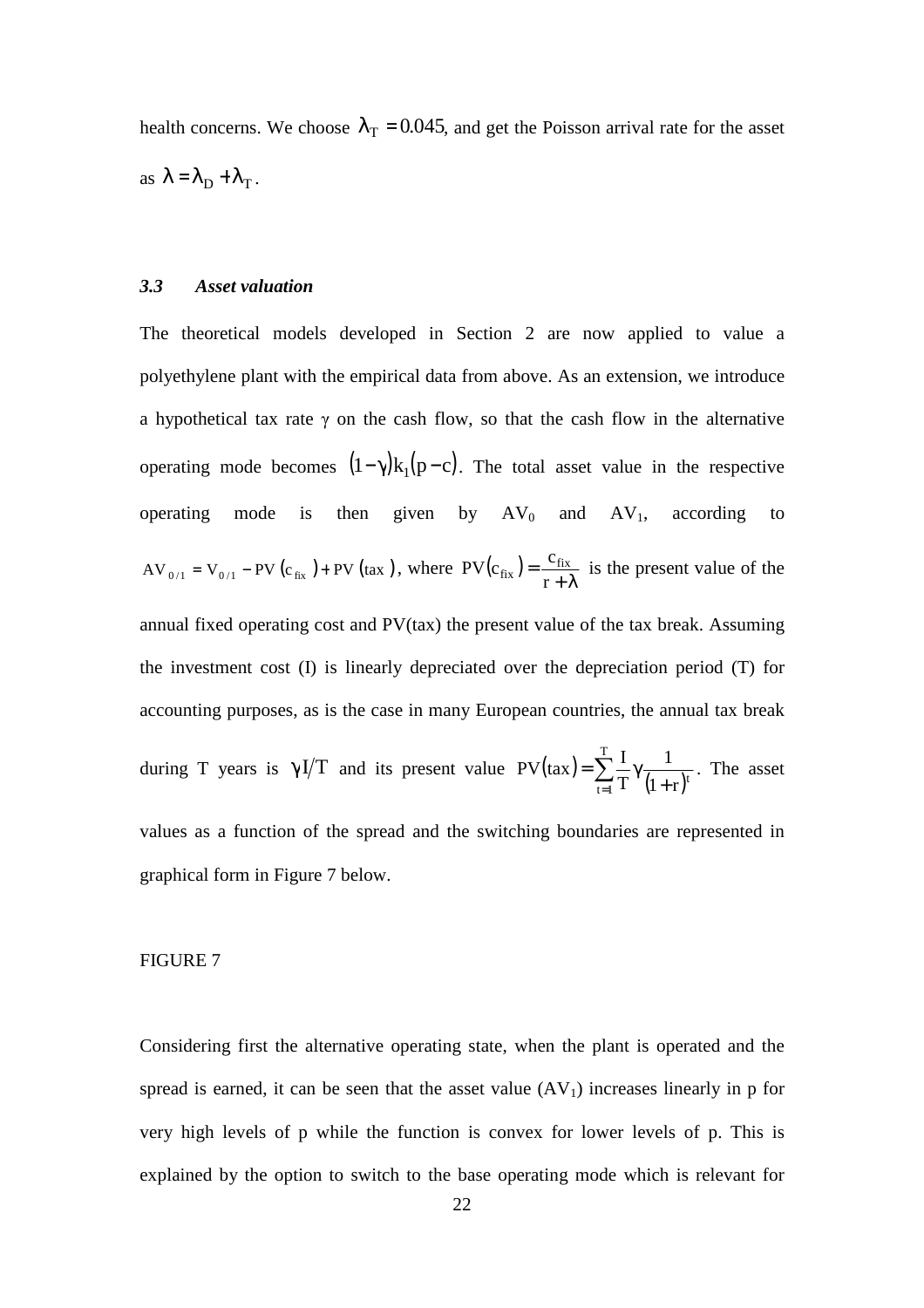lower p-values and negligible for high p-values. The value function increases steeply beyond the switching boundary  $p_L$  because the switching option would largely exceed the discounted cash flows. However, the function  $AV_1$  is not relevant for  $p < p_L$  since the operating mode is changed at  $p_L$ . AV<sub>0</sub> increases gradually until the option to switch and earn the spread reaches  $V_1-S_{01}$  at the switching boundary  $p_H$ . Even for highly negative p-values, it is expected that p will eventually revert to the long-run mean (m) so that the option on the spread declines only slowly towards zero for negative spread levels.

### TABLE 6

Table 6 above provides the asset value with and without operating flexibility together with the switching boundaries for the standard parameters and various scenarios in order to test the sensitivity to changing parameters. For the standard parameters, we find a value of the operated plant with no flexibility of  $\epsilon$ 251 million compared to an asset value with operating flexibility of  $\epsilon$ 255 million, which is a 2% premium and suggests a low probability of suspending the asset operation. These asset values compare to an investment cost of about  $\epsilon$ 200 million. The switching boundaries  $p_L$ and  $p<sub>H</sub>$  lie to both sides of the variable operating cost (c), as would be expected, however, not symmetrically. Suspending the operations would be recommended at a net cash flow (p-c) of -€23.67/mt compared to restarting at  $\epsilon$ 19.72/mt. This asymmetry is explained by the long-run mean of p which is significantly above the operating cost. Suspension is delayed more than resumption. The switching boundaries are distributed symmetrically to both sides of the variable operating cost if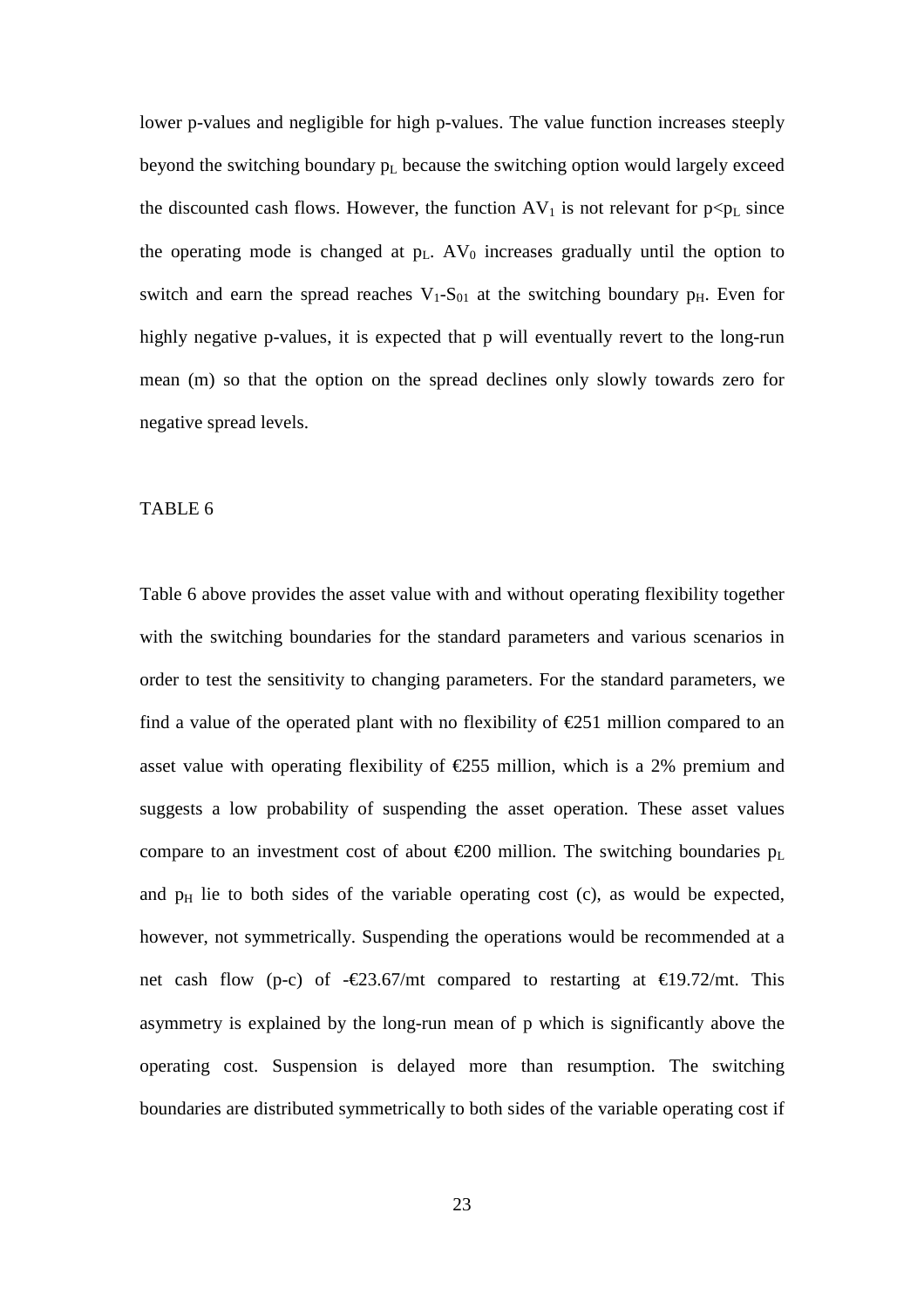the switching cost is zero, then  $p_L=p_H=c$ , or if the long-run mean of the spread was identical to the variable operating cost.

Let us first validate the behaviour of the value function with regard to the parameters of the underlying uncertainty and then with regard to asset-specific parameters. When testing for zero volatility, the spread will tend towards its long-run mean (m) in a deterministic way. With m>c and all stochastic elements eliminated, the option to suspend becomes irrelevant so that the operating flexible asset is valued exactly the same as the non-flexible one. Furthermore, if the plant is suspended, it would be resumed as soon as the spread exceeds the variable operating cost because with m $\geq$ , the net cash flows (p-c) are positive from that time on and the present value of those net cash flows exceeds the switching cost  $(S_{01})$ . Now, let the speed of meanreversion (η) be zero so that the Ornstein-Uhlenbeck process simplifies to a Brownian motion process with no drift,  $dp = \sigma dz$ . For the non-flexible plant, the present value declines when mean-reversion is relaxed because the risk increases with time (volatility proportional to the square root of time). This is reflected in a higher discount rate for the spread in equation (11). As a result, the present value of  $\epsilon 166$ million is significantly lower compared to the mean-reversion case and would even not justify the investment. In contrast, the value of the flexible asset increases significantly by about 25% to  $\epsilon$ 315 million when relaxing mean-reversion, which is a 90% premium on the non-flexible asset. This is consistent with real options theory because the lower the speed of mean-reversion the higher the absolute volatility and the higher the option values.

Assuming different variable operating costs, the option premium increases with higher operating cost because the probability of exercising the option (switching) increases. However, as long as the option is far in the money,  $(p-c) \gg 0$ , the premium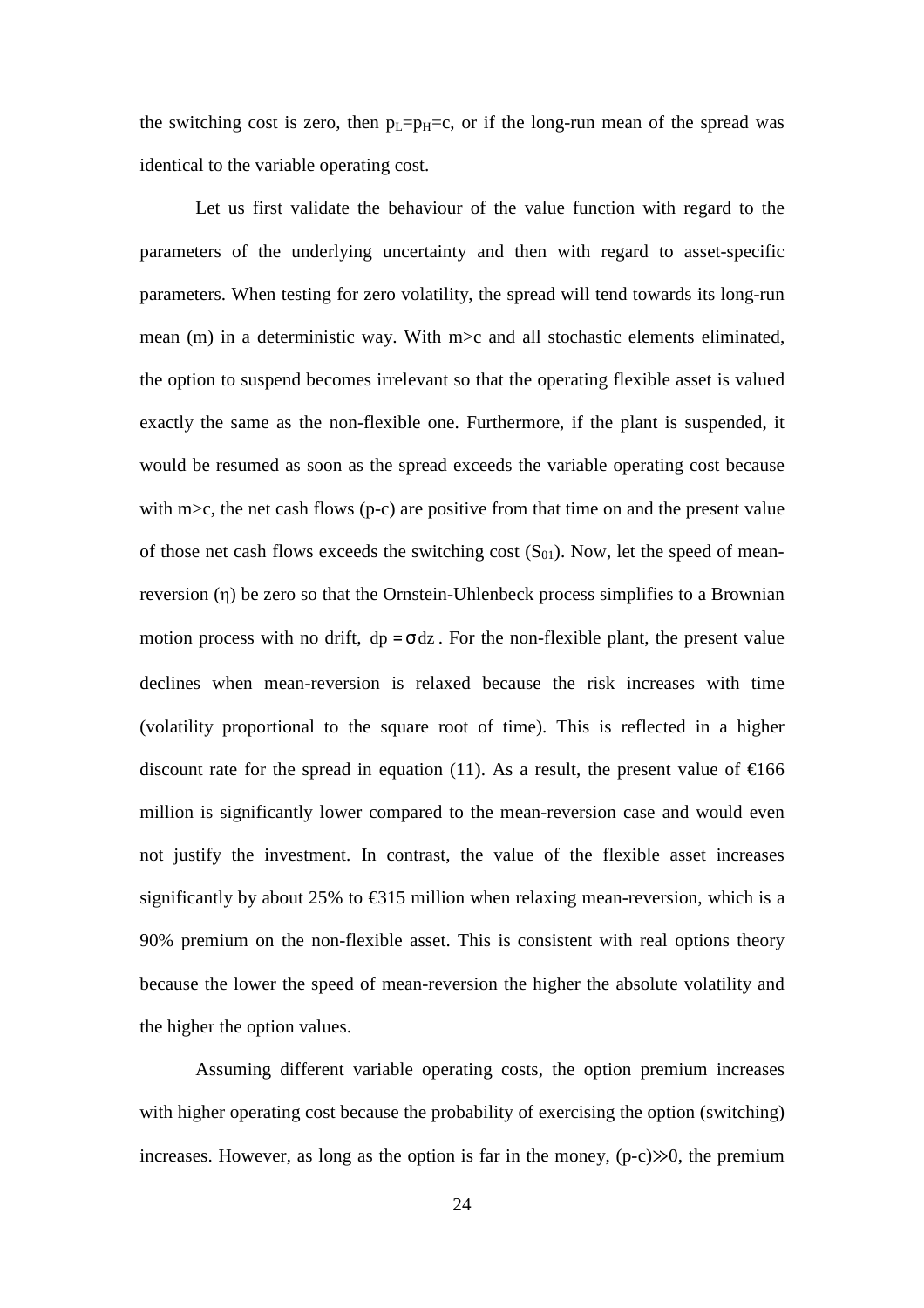is rather small. The results confirm the intuition that in the absence of switching cost, switching is optimal as soon as the spread crosses the operating cost, so that the cash flow is given by Max[p-c;0]. Although the switching cost significantly influences the switching boundaries, its effect on the asset value is minor because the current and long-run expected spread is far above the operating cost and hence the probability of suspending the plant and incurring switching costs is low. Figure 8 below illustrates the sensitivity of the switching boundaries to the variable operating cost and to the switching cost. It can be seen that while  $p_H$  and  $p_L$  move in line with the operating cost, the switching boundaries are not symmetrically distributed around the operating cost because m≠c. Finally, comparing the case of an initial spread of €500/mt vs. a spread of  $\text{\textsterling}150/\text{mt}$ , the difference in asset value would be about  $\text{\textsterling}40$  million.

## FIGURE 8

It is now interesting to simulate the asset operation on the basis of historical commodity prices. Figure 9 shows the development of the polyethylene/ethylene spread over the last decade, together with the level of variable operating cost of the conversion plant and the switching boundaries. It can be seen that the plant should have been idle most of the year 2000 and be suspended in 2004 and 2005 for about one month each time. In these cases, ethylene was better sold to the market instead of polyethylene. Most of the time, however, the spread level exceeds the variable cost by far, so that sell polyethylene was the better product, which explains the rather small option premium for the flexibility of suspending the plant of 2%.

## FIGURE 9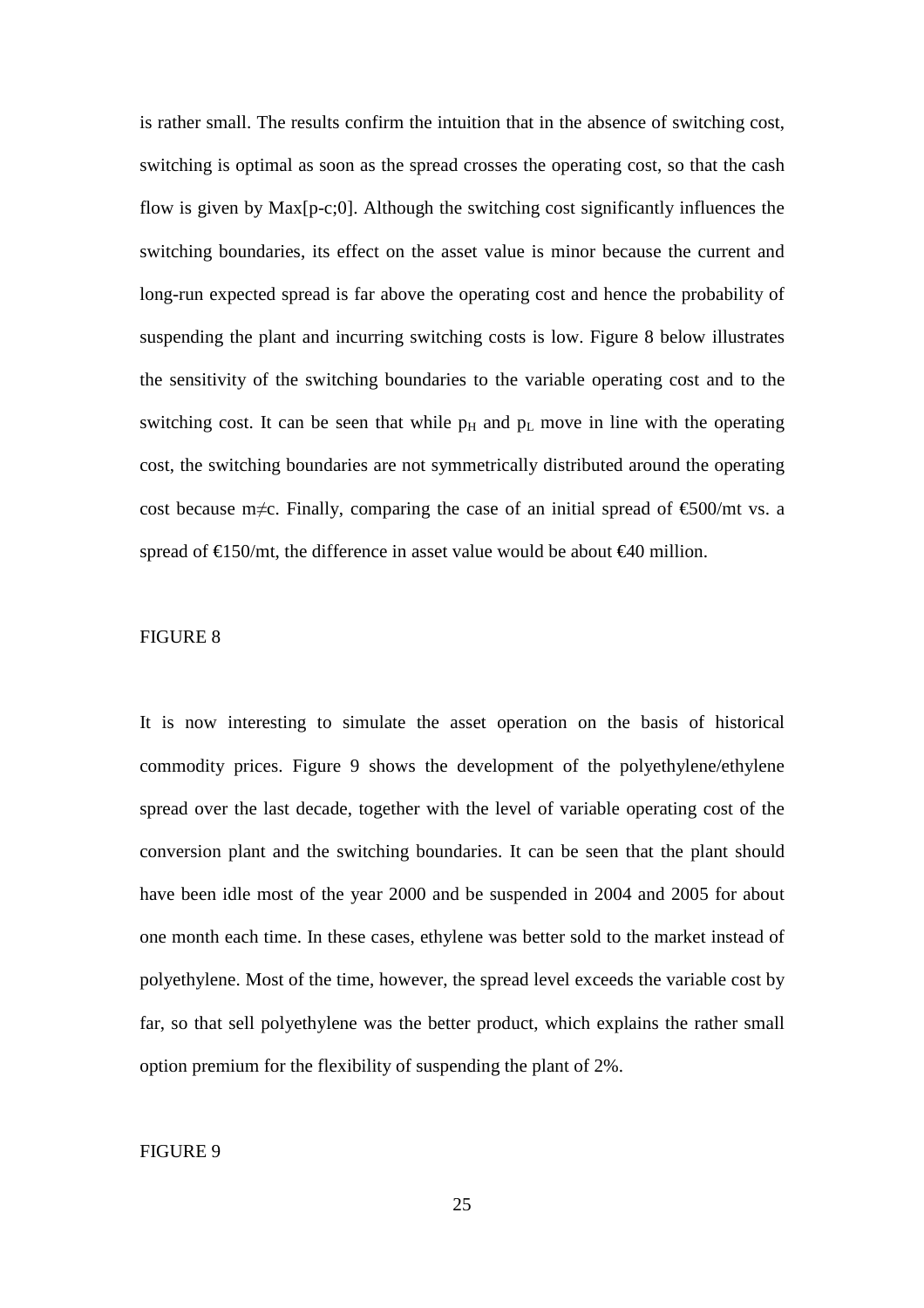## *3.4 The Greek Letters*

The risk measures Delta and Gamma of the asset value are provided in Figure 10. Delta is defined as the change of the asset value with changes in the spread (p), and Gamma is the change of Delta with changes in the spread. The asset value function in the base operating mode (suspension) is a convex function in p, therefore Delta is also increasing in p. When the asset is in the alternative operating mode (operation), the asset value increases with the spread and the Delta approaches a constant value for high levels of p, because the option to suspend becomes negligible. For a level of the spread lower than the switching boundary, the asset value function finds a minimum and increases again for lower levels of p in order to reflect the switching option. Hence, the Delta function is zero when the value function  $(V_1)$  is at a minimum, and negative for lower levels of the spread.

## FIGURE 10

## **4 Implications**

### *4.1 Implications for participants in the polyethylene industry*

Three generic strategies are available to companies involved in the production of polyethylene: investing in a polyethylene plant by building a new one or buying an existing one, optimising the operations, or divesting. The model and the results from the previous section enable us to evaluate these strategies and to point out opportunities and pitfalls.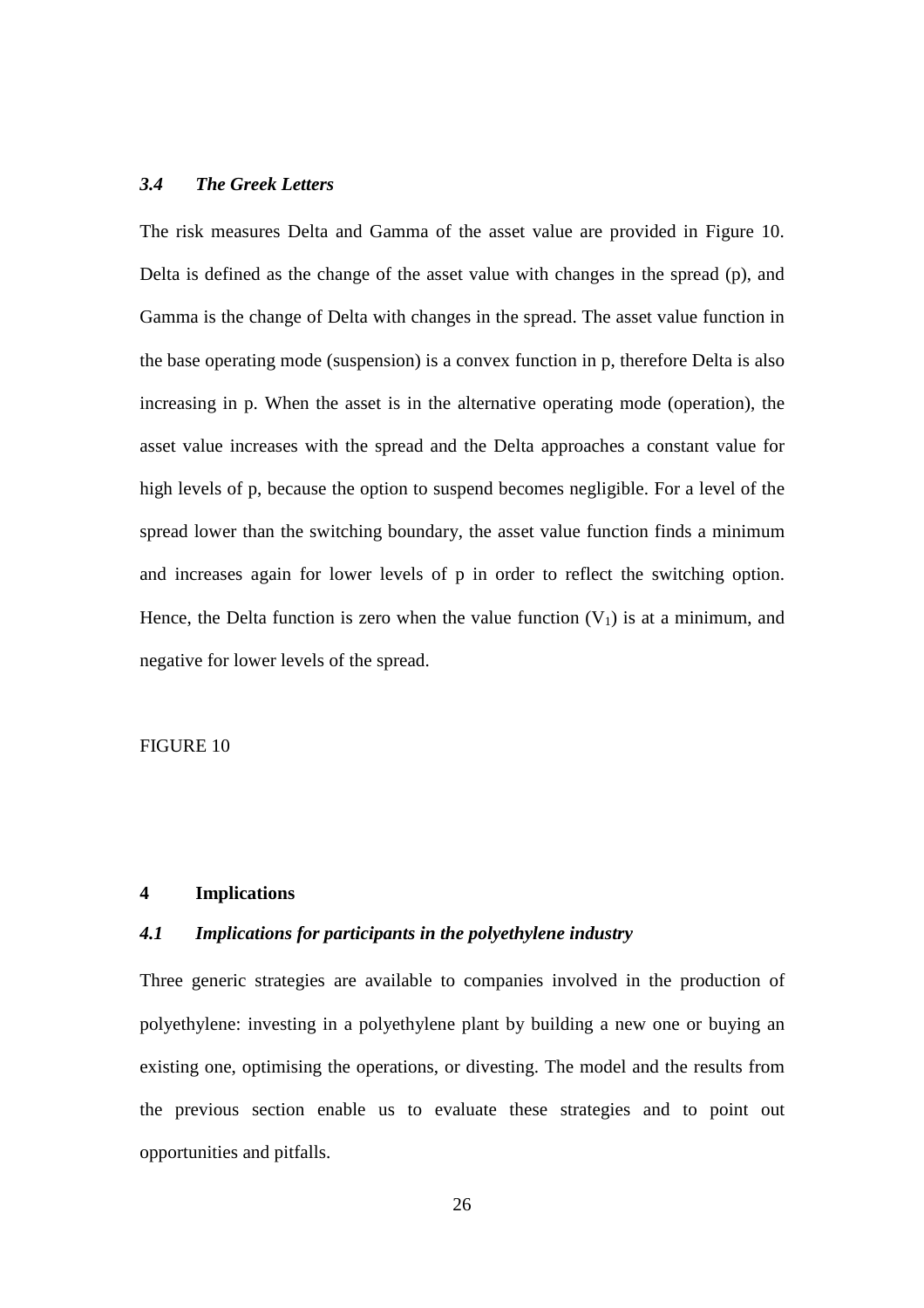Both investment and divestment decisions require transparency on the value of the transaction asset to determine an appropriate transaction price or to compare to the investment cost. When setting up a new plant, the investment is supposed to add value and the project should be implemented at the right time to maximise the value. The polyethylene plant is valued at  $\epsilon$ 255 million which compares to the investment cost of about  $\epsilon$ 200 million. Hence, the investment would be positive in the current set of circumstances. We have seen that the asset value would vary by about 15% (or  $\epsilon$ 40 million in absolute terms) if we vary the initial spread level between the extreme levels of  $\text{\textsterling}150/mt$  and  $\text{\textsterling}500/mt$ . Ceteris paribus, the investment is more valuable if the current spread is high. With regard to taking the actual investment decision, this needs to be interpreted in combination with the time to build (about two years) and the correlation between spread and investment cost (the model above assumes constant investment cost).

In the design phase of the new plant, decisions are taken regarding the degree of operating flexibility to be incorporated into the asset. The asset with operating flexibility has been shown to exceed that without flexibility by about  $\epsilon$ 4 million. Thus, operating flexibility should be incorporated as long as it can be implemented for a cost of less than €4 million. Furthermore, a trade-off between reduced operating cost and higher investment cost is commonly encountered. For instance, if the variable operating cost of the polyethylene plant could be reduced from  $\text{\textsterling}128.5/\text{mt}$  to  $\text{\textsterling}100/\text{mt}$ , this would justify a  $\text{\textsterling}36$  million higher investment cost.

Transparency on the spread levels triggering temporary suspension and resumption is essential for the management team operating the plant so that these critical decisions can be prepared in good time. One needs to be aware that switching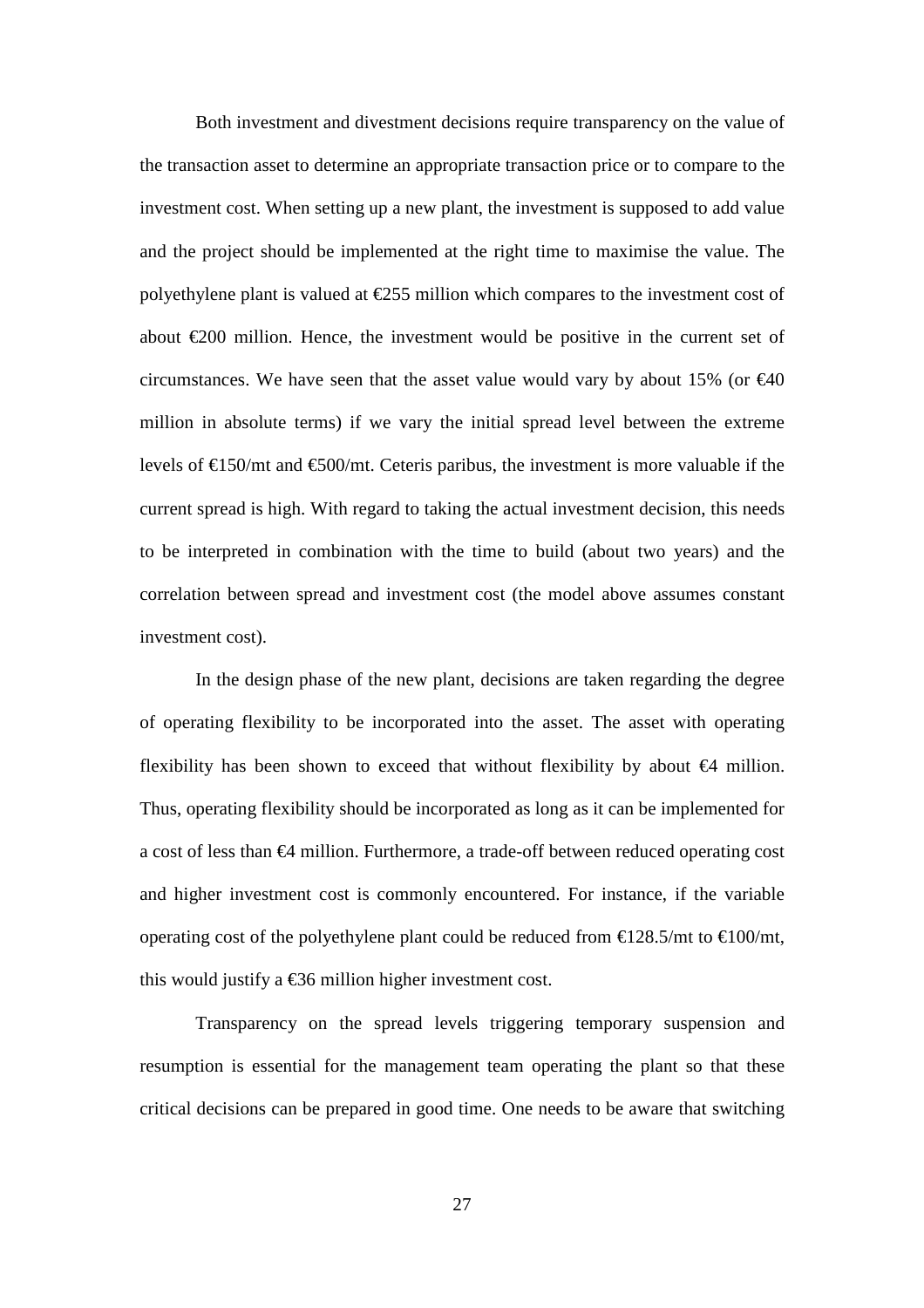boundaries change when variable operating cost (e.g. logistics cost) or the cost of ramping up or down the plant change.

## *4.2 General implications*

The application of the continuous rainbow option has shown that the flexible asset increases in value when relaxing the mean-reversion (η) in the underlying uncertainty. This is consistent with the Smith and McCardle (1999) conclusion that the option of flexibility is worth less when the underlying variable is mean-reverting instead of random walk. For η=0, the stochastic process simplifies to a Brownian motion with no drift. Real options theory tells that the value of real options increases with volatility, and a non-stationary Brownian motion is more volatile than a stationary mean-reversion process. On the contrary, the non-flexible asset decreases significantly in value if mean-reversion is relaxed which is due to the higher discount rate. Laughton and Jacoby (1993) call these two opposing phenomena the variance and discounting effects. From this can be concluded that flexibility in assets is recommended when the value drivers are non-stationary, whereas the extra cost for flexibility might not be justified when the value-drivers are stationary.

The results also highlight the relevance of assessing the degree of cointegration of markets. If two co-integrated variables are modelled as geometric Brownian motion with the appropriate correlation, their spread would not be bound and asset values based on these variables would tend to be overstated. Instead, the spread of two co-integrated variables should be modelled as a stationary process.

In real life, decisions to realise large scale investments are typically taken at times when the uncertain value-drivers are high or near its peak, for obvious reasons. Assuming this value-driver is a commodity and follows a mean-reverting stochastic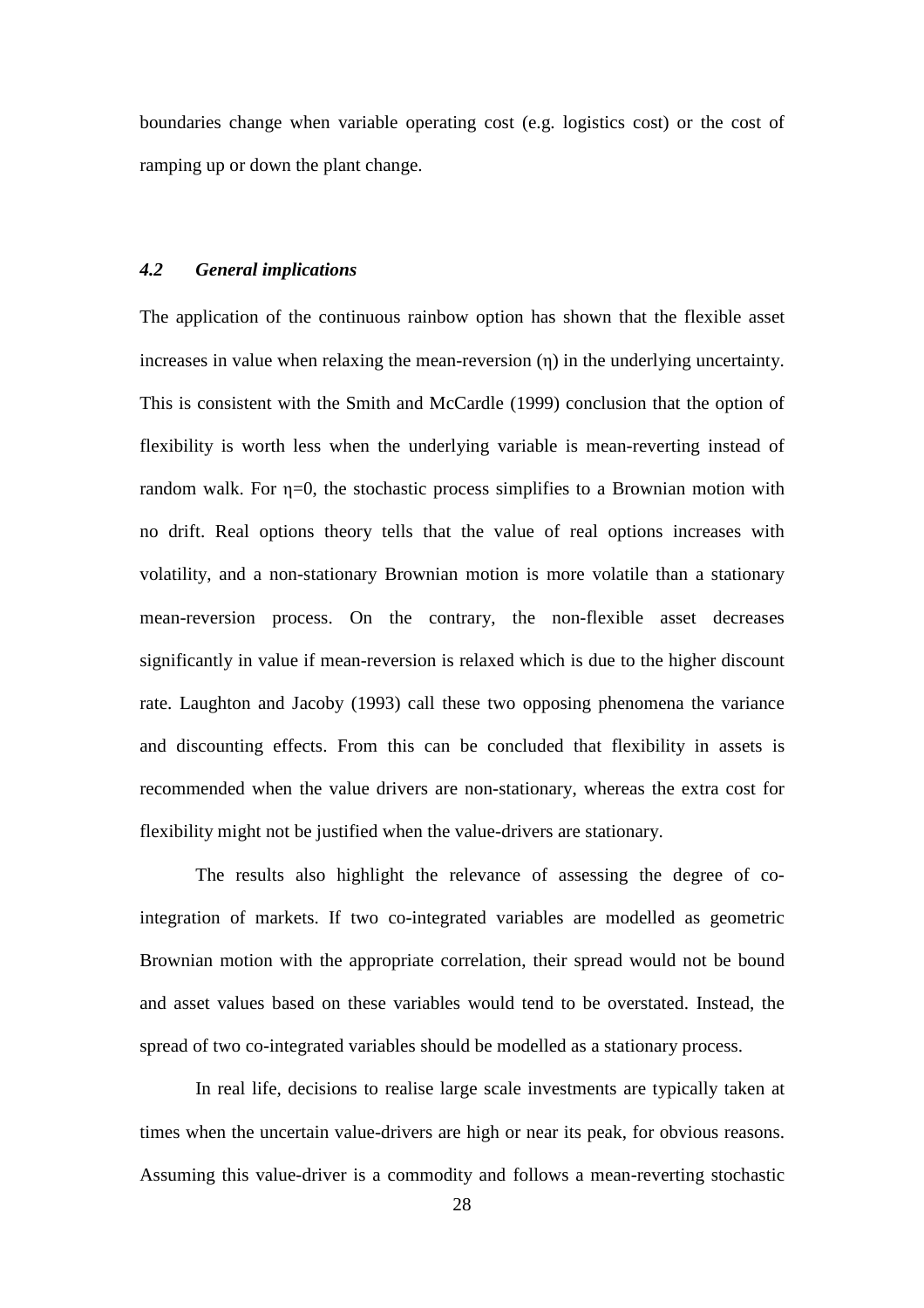process, the probability is high that the price has reverted back towards its long-run mean by the time the investment goes on stream. In addition, investments are typically most expensive when the economy is booming and the general price level is high. The opportunity can then be seen as an anti-cyclical investment. When the economy is weak, commodity prices tend to be weaker and investment costs tend to be lower as well. This seems to be a good time to invest, so that by the time the investment is completed, the commodity price reverts back towards its long-run mean while the savings on the investment cost have been realised. The booming years of 2007/8, when the cost for large-scale investments almost doubled compared to the normal level, demonstrated that this effect can be quite significant.

## **5 Conclusion**

This paper presents a continuous option to choose the best of two co-integrated commodities. Since the spread of two co-integrated variables can be modelled as arithmetic mean-reversion, this real rainbow option can also be interpreted as an entry/exit valuation problem on a mean-reverting stochastic variable, hence reducing the complexity from two-factor to one-factor. We develop a quasi-analytical solution for which all parameters can be estimated from empirical data.

An application of the model to value a polyethylene plant based on the spread between polyethylene and ethylene demonstrates that the option to switch between the two commodities increases when there is no mean-reversion. For the empirical data, we found a premium of the continuous rainbow option over the operation with no switching flexibility of merely 2% which is due to the mean-reverting characteristic of the spread and the on average large positive net cash flow, resulting in a low probability of switching to the alternative operating mode. When simulating zero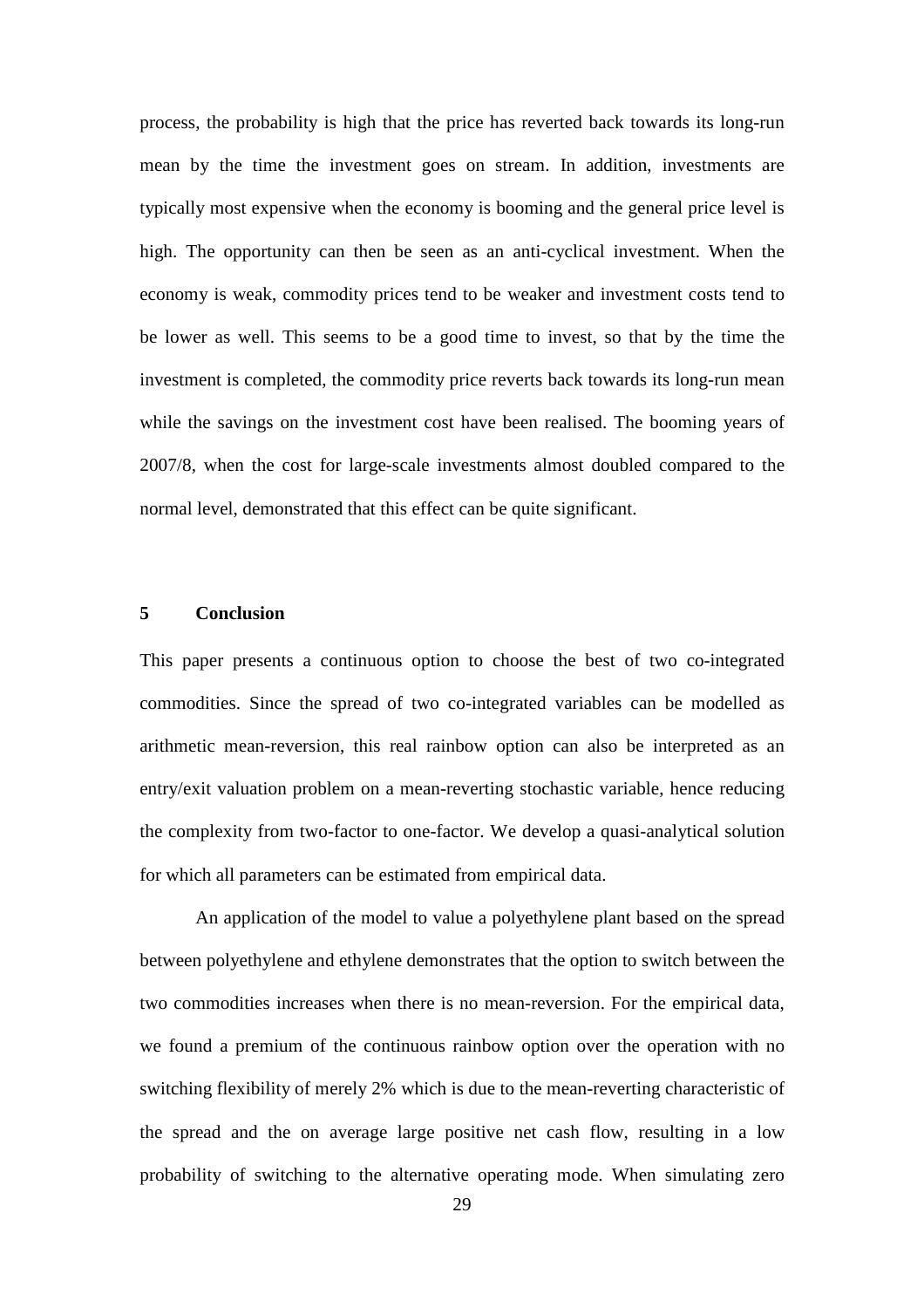mean-reversion, the rainbow option becomes several times as valuable as the nonflexible asset. One main implication from this is that incorporating flexibility into assets seems more promising when the value-drivers are non-stationary while the value of flexibility in co-integrated markets is more limited. On the other hand, opportunities are found in anti-cyclical investing when the value-driver is stationary because the investment can be made when prices and initial costs are low, with prices expected to revert back to their long-run mean by the time the benefits are realised. An interesting extension to the model would therefore be to determine the optimal investment timing based on a fixed investment cost and then on a stochastic investment cost proportional to the spread.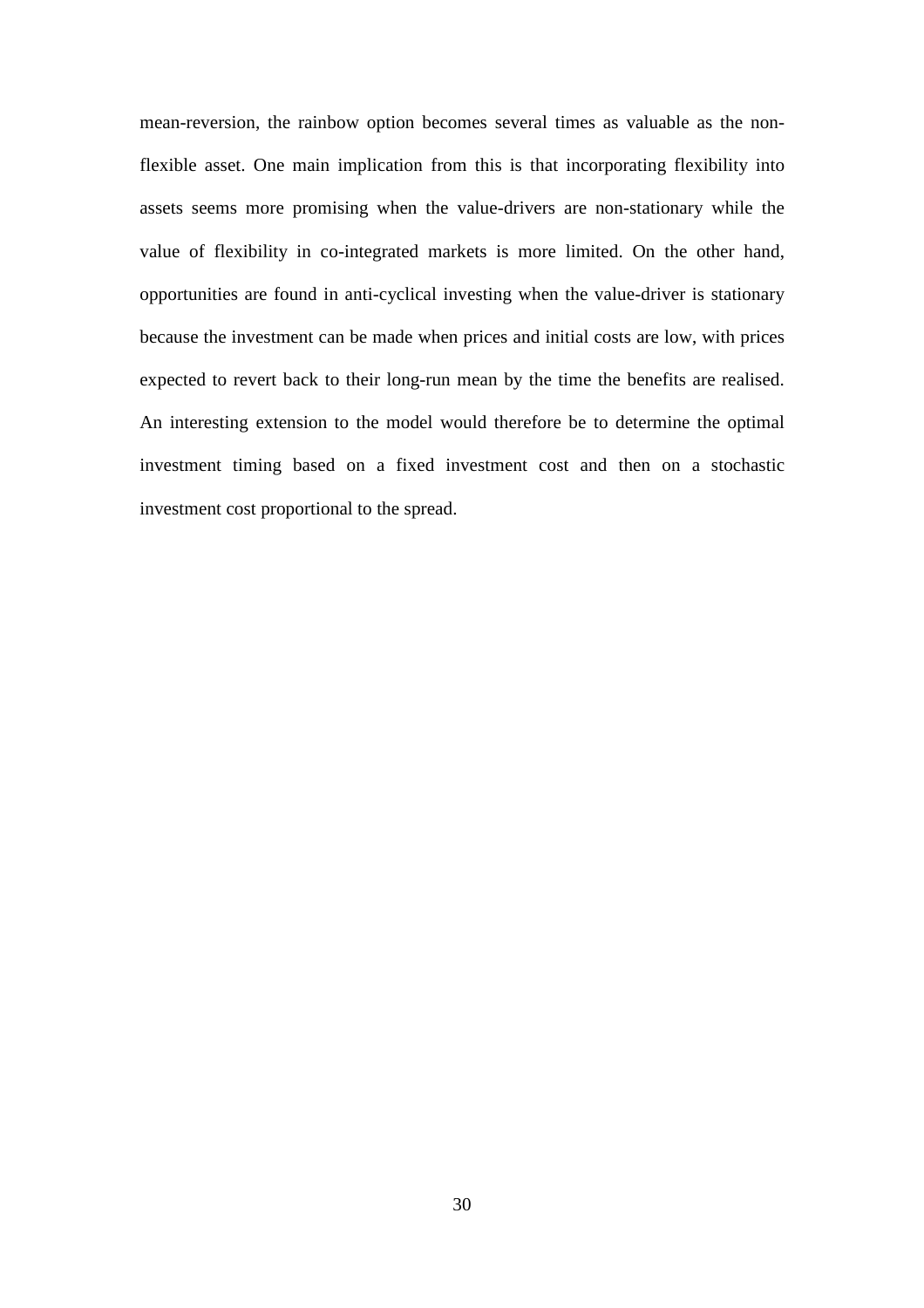# **Appendix A. Proof of the transformation of the PDE into Weber's equation**

Equation (15) is to be transformed on the basis of the substitutions  $V_0 = F(x)$  and

$$
x = \sqrt{|a|} \left( p + \frac{b}{a} \right)
$$
, as suggested by Kampke (1956, p. 414). The first and second

derivative functions of V are:

$$
\frac{\partial V}{\partial p} = \frac{\partial F}{\partial x}\frac{\partial x}{\partial p} = \frac{\partial F}{\partial x}\sqrt{|a|}
$$

$$
\frac{\partial^2 V}{\partial p^2} = \frac{\delta\left(\frac{\partial F}{\partial x}\frac{\partial x}{\partial p}\right)}{\delta p} = \frac{\delta\left(\frac{\partial F}{\partial x}\sqrt{|a|}\right)}{\delta p} = \frac{\partial^2 F}{\partial x^2}|a|
$$

These derivatives are applied to equation (15), and taking into consideration that  $a<0$ , we obtain:

$$
\frac{\partial^2 V}{\partial p^2} + (a p + b) \frac{\partial V}{\partial p} + d \cdot V = \frac{\partial^2 F}{\partial x^2} |a| + \left( a \left( \frac{x}{\sqrt{|a|}} - \frac{b}{a} \right) + b \right) \frac{\partial F}{\partial x} \sqrt{|a|} + d \cdot F
$$

$$
= \frac{\partial^2 F}{\partial x^2} - x \frac{\partial F}{\partial x} - \frac{d}{a} \cdot F = 0
$$

Substitute  $F = G(x)e^{\frac{1}{4}x^2}$ 1  $F = G(x)e<sup>4</sup>$  and take the derivatives:

$$
\frac{\partial F}{\partial x} = \left(\frac{\partial G}{\partial x} + \frac{1}{2}x \cdot G\right) e^{\frac{1}{4}x^2}
$$

$$
\frac{\partial^2 F}{\partial x^2} = \left(\frac{\partial^2 G}{\partial x^2} + x \frac{\partial G}{\partial x} + \left(\frac{1}{2} + \frac{1}{4}x^2\right)G\right) e^{\frac{1}{4}x^2}
$$

With the above substitutions, we obtain the Weber equation:

$$
\frac{\partial^2 G}{\partial x^2} = \left(\frac{x^2}{4} + \frac{d}{a} - \frac{1}{2}\right)G
$$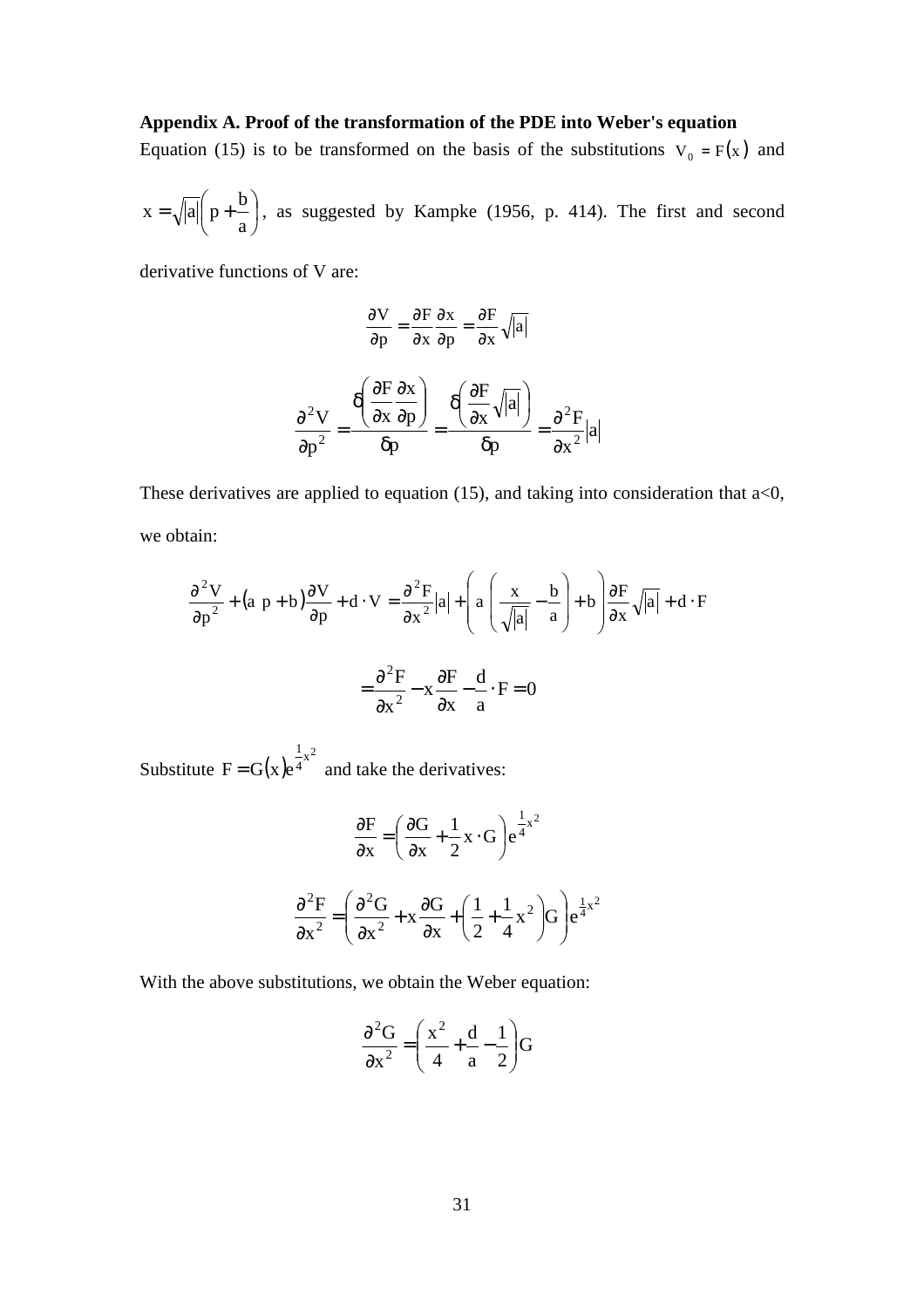## **Appendix B. System of equations**

With  $A_0=0$  and  $B_1=0$ , equations (21) and (23) simplify to

$$
V_0(p) = B_0 \cdot D_{-d/a} \left( -\sqrt{|a|} \left( p + \frac{b}{a} \right) \right) e^{\frac{1}{4} \left( \sqrt{|a|} \left( p + \frac{b}{a} \right) \right)^2}
$$
 and  

$$
V_1(p) = A_1 \cdot D_{-d/a} \left( \sqrt{|a|} \left( p + \frac{b}{a} \right) \right) e^{\frac{1}{4} \left( \sqrt{|a|} \left( p + \frac{b}{a} \right) \right)^2} + u \cdot p + w
$$

With the value functions above, the two boundary conditions, (24) and (25), can be evaluated:

$$
\begin{aligned}\n\left(B_0 \cdot D_{-d/a} \left(-\sqrt{|a|} \left(p_H + \frac{b}{a}\right)\right) - A_1 \cdot D_{-d/a} \left(\sqrt{|a|} \left(p_H + \frac{b}{a}\right)\right)\right) e^{\frac{1}{4}\left(\sqrt{|a|} \left(p_H + \frac{b}{a}\right)\right)^2} \\
&\quad - u \cdot p_H - w + S_{01} = 0 \\
\left(B_0 \cdot D_{-d/a} \left(-\sqrt{|a|} \left(p_L + \frac{b}{a}\right)\right) - A_1 \cdot D_{-d/a} \left(\sqrt{|a|} \left(p_L + \frac{b}{a}\right)\right)\right) e^{\frac{1}{4}\left(\sqrt{|a|} \left(p_L + \frac{b}{a}\right)\right)^2}\right. \\
&\quad &\quad - u \cdot p_L - w - S_{10} = 0\n\end{aligned}
$$

For the evaluation of the smooth pasting conditions, the derivative function of the parabolic cylinder function is used:

$$
\frac{d}{dx}D_{v}(f(x)) = \left(-\frac{1}{2}f(x)D_{v}(f(x)) + vD_{v-1}(f(x))\right)\frac{d}{dx}f(x)
$$

(26) can then be assessed and simplified:

$$
\frac{d\sqrt{|a|}}{a}e^{\frac{1}{4}\left(\sqrt{|a|}\left(p_H+\frac{b}{a}\right)\right)^2}\left[B_0\cdot D_{-1-d/a}\left(-\sqrt{|a|}\left(p_H+\frac{b}{a}\right)\right)+A_1\cdot D_{-1-d/a}\left(\sqrt{|a|}\left(p_H+\frac{b}{a}\right)\right)\right]-u=0
$$

Similarly, from (27):

$$
\frac{d\sqrt{|a|}}{a}e^{\frac{1}{4}\left(\sqrt{|a|}\left(p_L+\frac{b}{a}\right)\right)^2}\left[B_0\cdot D_{-1-d/a}\left(-\sqrt{|a|}\left(p_L+\frac{b}{a}\right)\right)+A_1\cdot D_{-1-d/a}\left(\sqrt{|a|}\left(p_L+\frac{b}{a}\right)\right)\right]-u=0
$$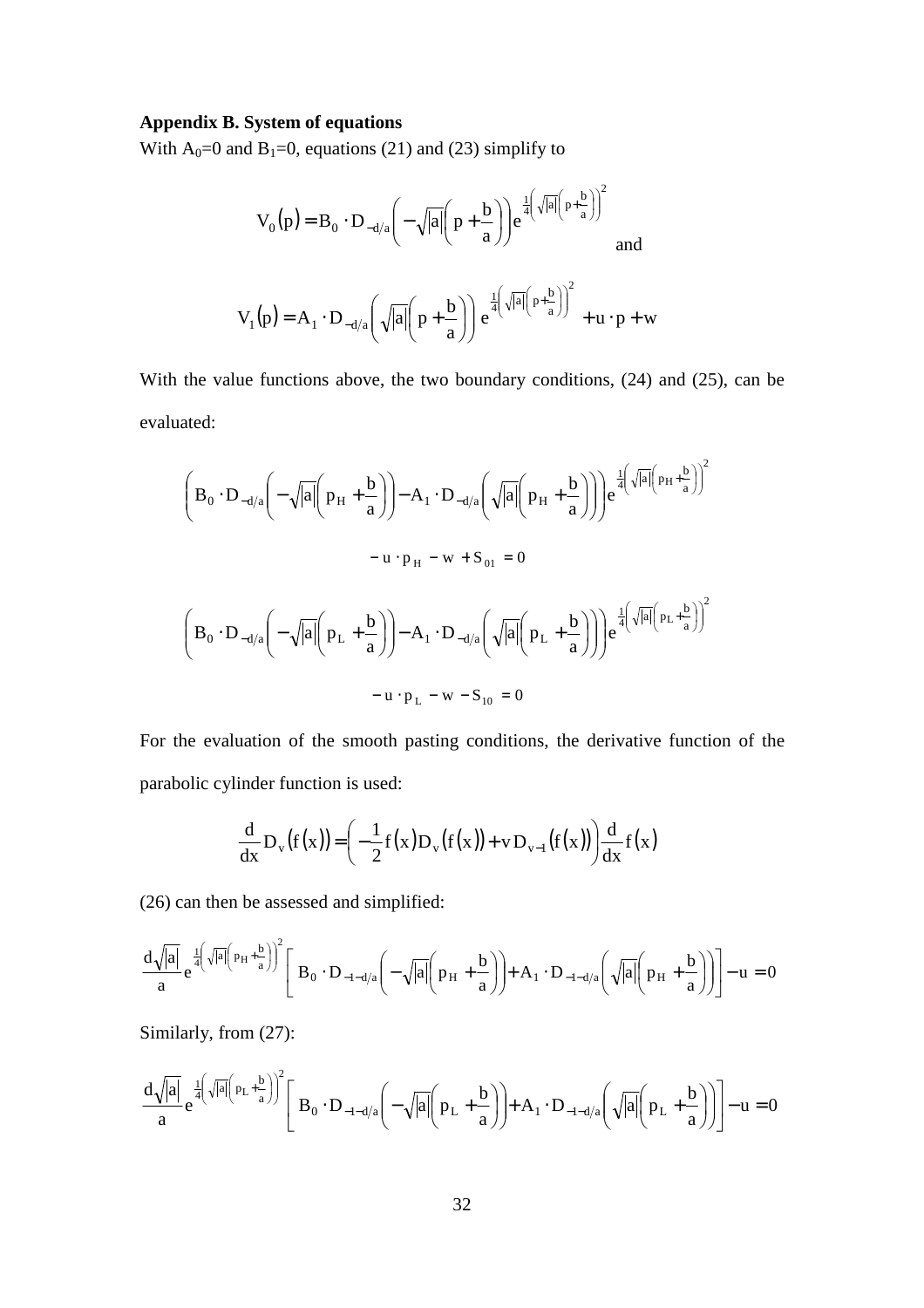Figure 1. General shape of the value functions  $V_0$  and  $V_1$ 



Asset values as a function of the spread (p).  $V_0$  is the asset value in the base mode,  $V_1$  in the alternative mode. Switching from base mode to alternative mode at  $p<sub>H</sub>$  for a switching cost of  $S_{01}$ , reverse switching at  $p<sub>L</sub>$  for  $S_{10}$ .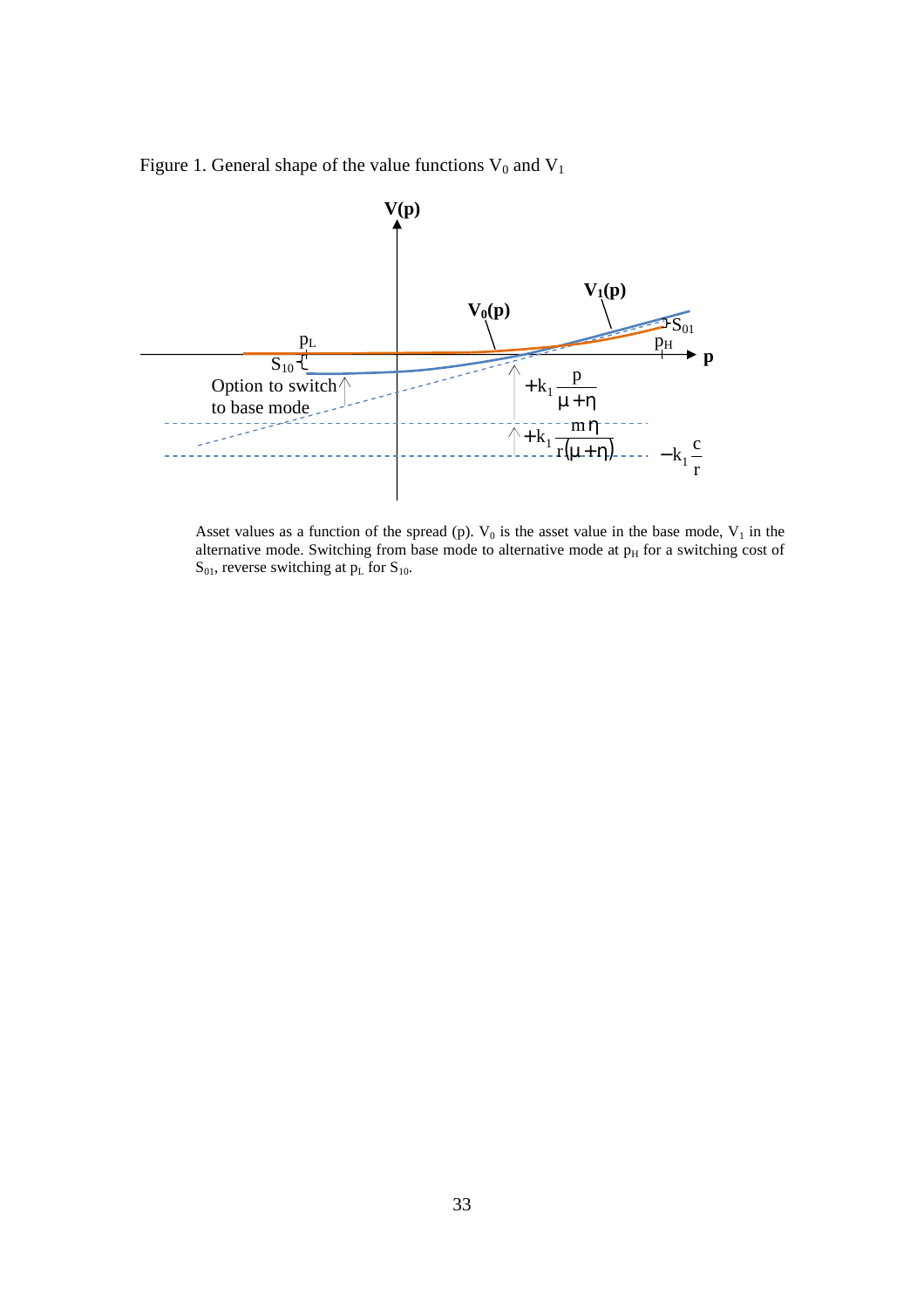Figure 2. Simplified scheme of inputs and outputs of a polyethylene plant (HDPE)



Feed components and output of the slurry polymerisation process of ethylene to high-density polyethylene (HDPE)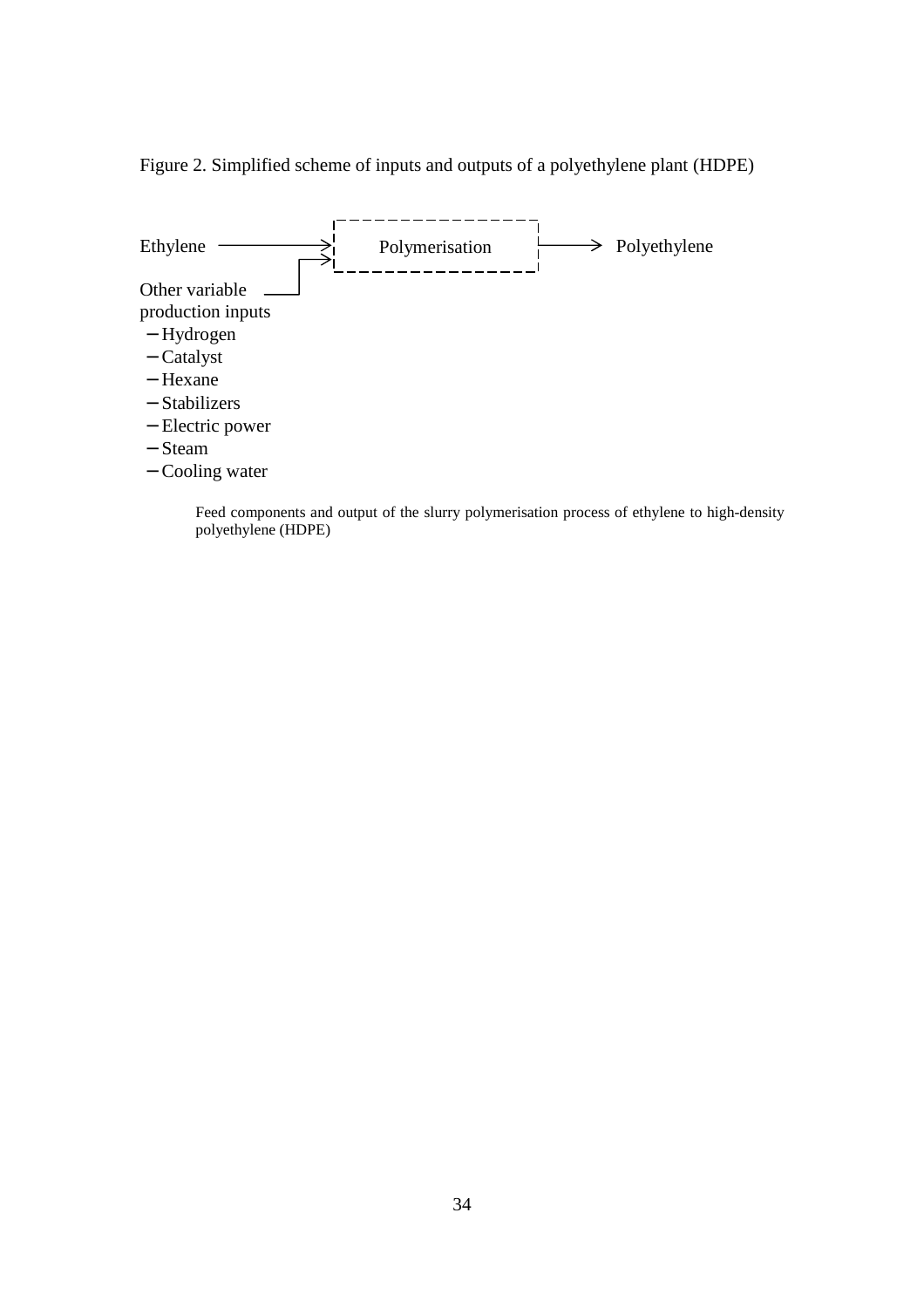Figure 3. Equilibrium price changes in reaction of supply shift in cost-driven and demand-driven markets



Supply/Demand equilibrium prices in cost-driven market (top) and demand-driven market (bottom). An increase in production costs leads to an upward shift in supply. Equilibrium price is more sensitive to a supply shift in a cost-driven market than in a demand-driven market.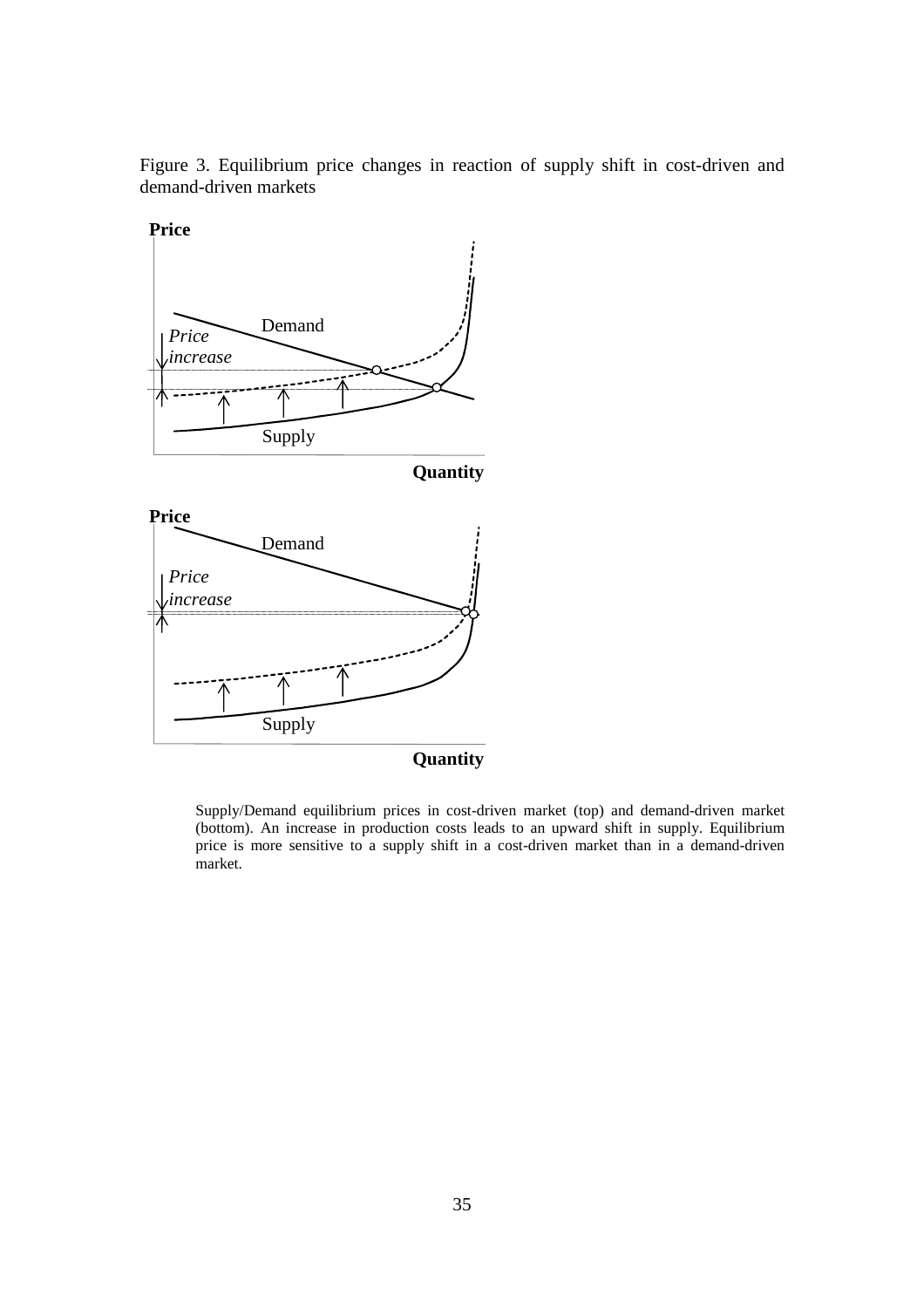

Figure 4. Time series of commodity prices and of the spread

Monthly data, prices in  $\epsilon$  per metric ton and for ddivery within Europe. Ethylene: spot prices. Polyethylene: HDPE quality (high-density polyethylene). Spread defined as polyethylene price less 1.017 times ethylene price.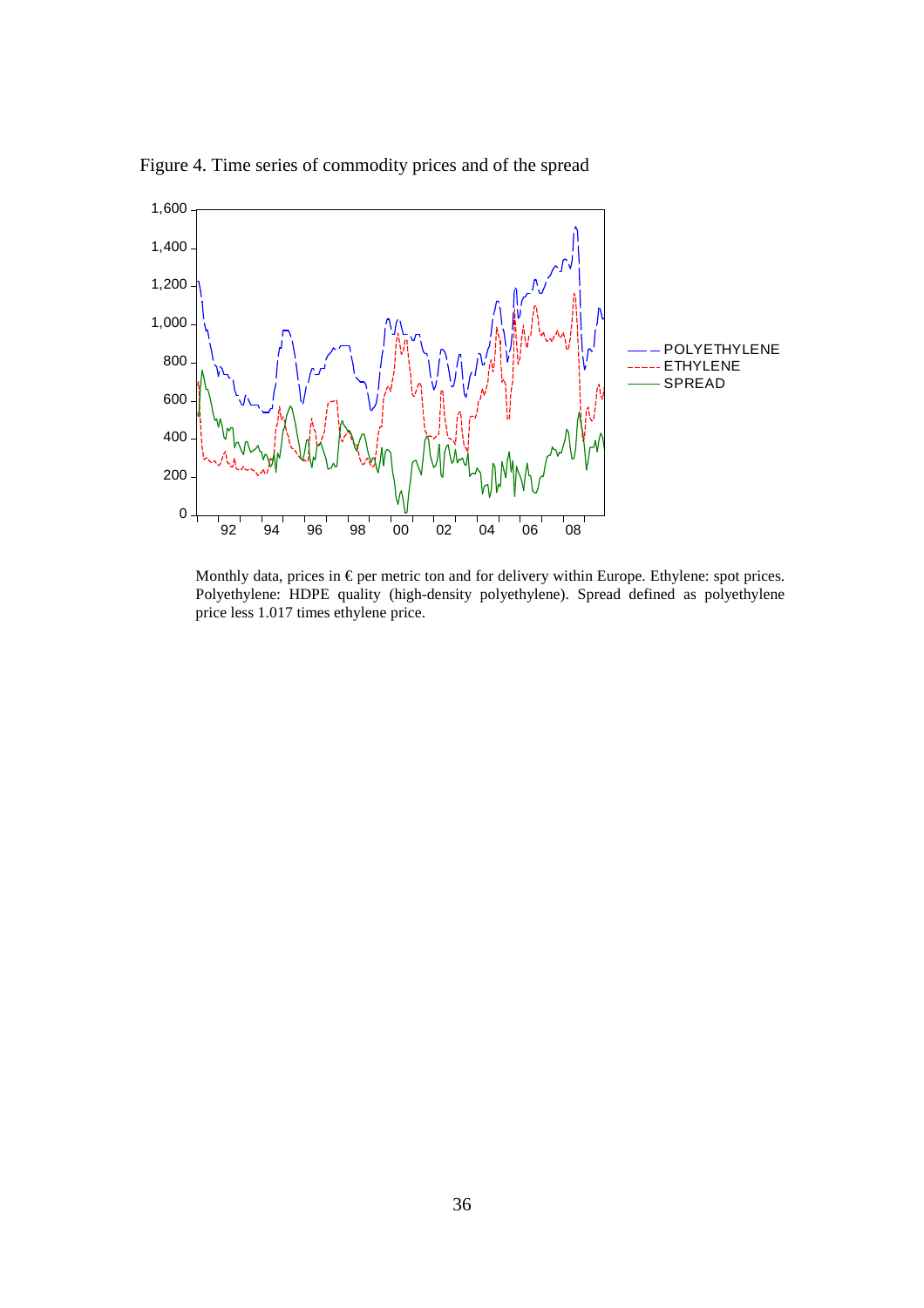

Figure 5. Chow tests on parameter stability with respect to particular breakpoints

P-value gives the probability of making an error when rejecting the null hypothesis of no breakpoint. Chow test splits the sample data into two periods divided by the breakpoint and compares the residual sums of the regressions from these sub-samples with the residual sum of the regression over the whole period. Ordinary least squares regression for the Ornstein-Uhlenbeck process:  $p_t = \alpha + \beta p_{t-1} + \varepsilon_t$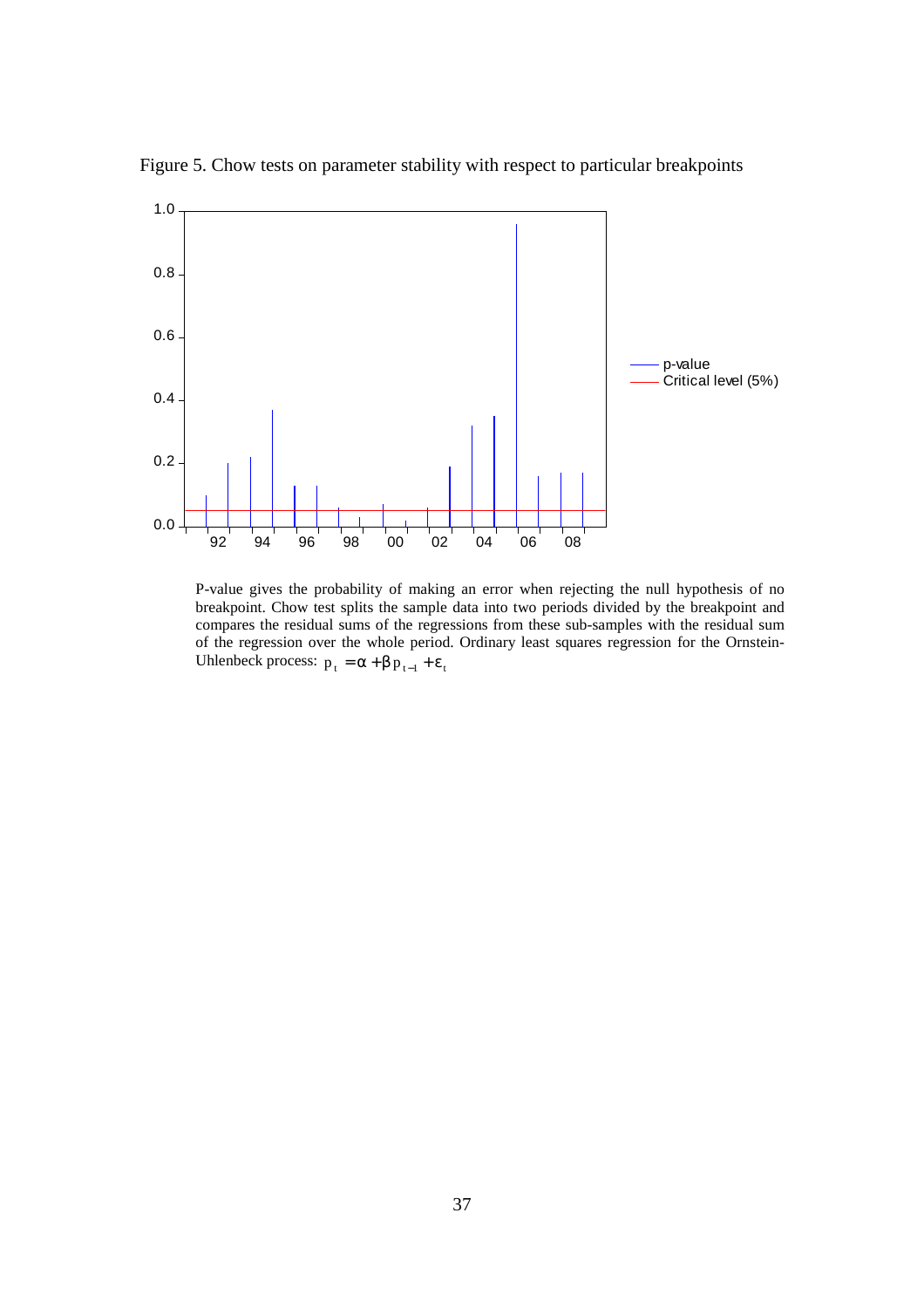Figure 6. Recursive coefficient estimates



Regression model:  $p_t = \alpha + \beta p_{t-1} + \varepsilon_t$ . C(1) corresponds to  $\alpha$ , C(2) to  $\beta$ . Parameter estimates start from Jan-1991 and subsequently add more data points until all data up to Dec 2009 is considered. Convergence towards a stable value indicates parameter stability.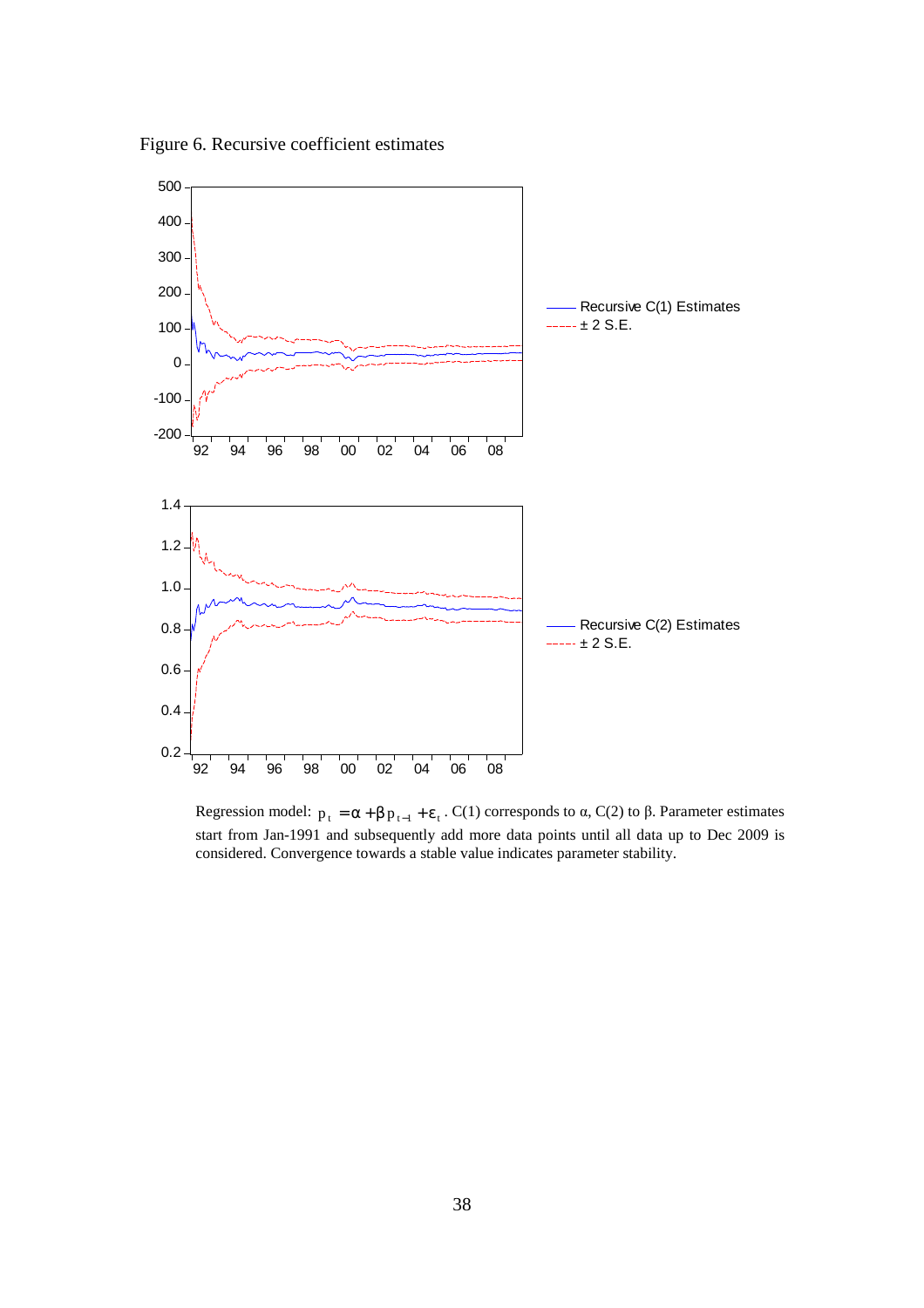Figure 7. Asset value as a function of the spread



Spread (p) in  $\epsilon$ /mt and asset values AV<sub>0</sub> and AV<sub>1</sub> in  $\epsilon$ . Switching from not operating to operating the asset at  $p_H$ , vice versa at  $p_L$ . Asset values on dashed lines not applicable because switching of operating mode is triggered.

Long-run mean of p: m =  $\text{\textsterling}316.8/\text{mt}$ ; Speed of mean-reversion of p:  $\eta = 1.35$ ; Volatility of p:  $σ = €198 p.a.; Variable operating cost: c = €128.5/π, Capacity of p: k<sub>1</sub> = 250,000 mt p.a.;$ Switching cost for resuming operation:  $S_{01} = \epsilon 40,000$ ; Switching cost for suspending operation:  $S_{10} = \text{\textsterling}20,000$ ; Required return:  $\mu = 0.10$ ; Risk-free rate of return:  $r = 0.05$ ; Exponential decay and technological/political risk:  $\lambda = 0.08$ ; Tax rate  $\gamma = 0.3$ ; Fixed operating cost:  $c_{fix} = \text{\textsterling}3.75$  million p.a.; Annual depreciation:  $\text{\textsterling}10$  million over 20 years.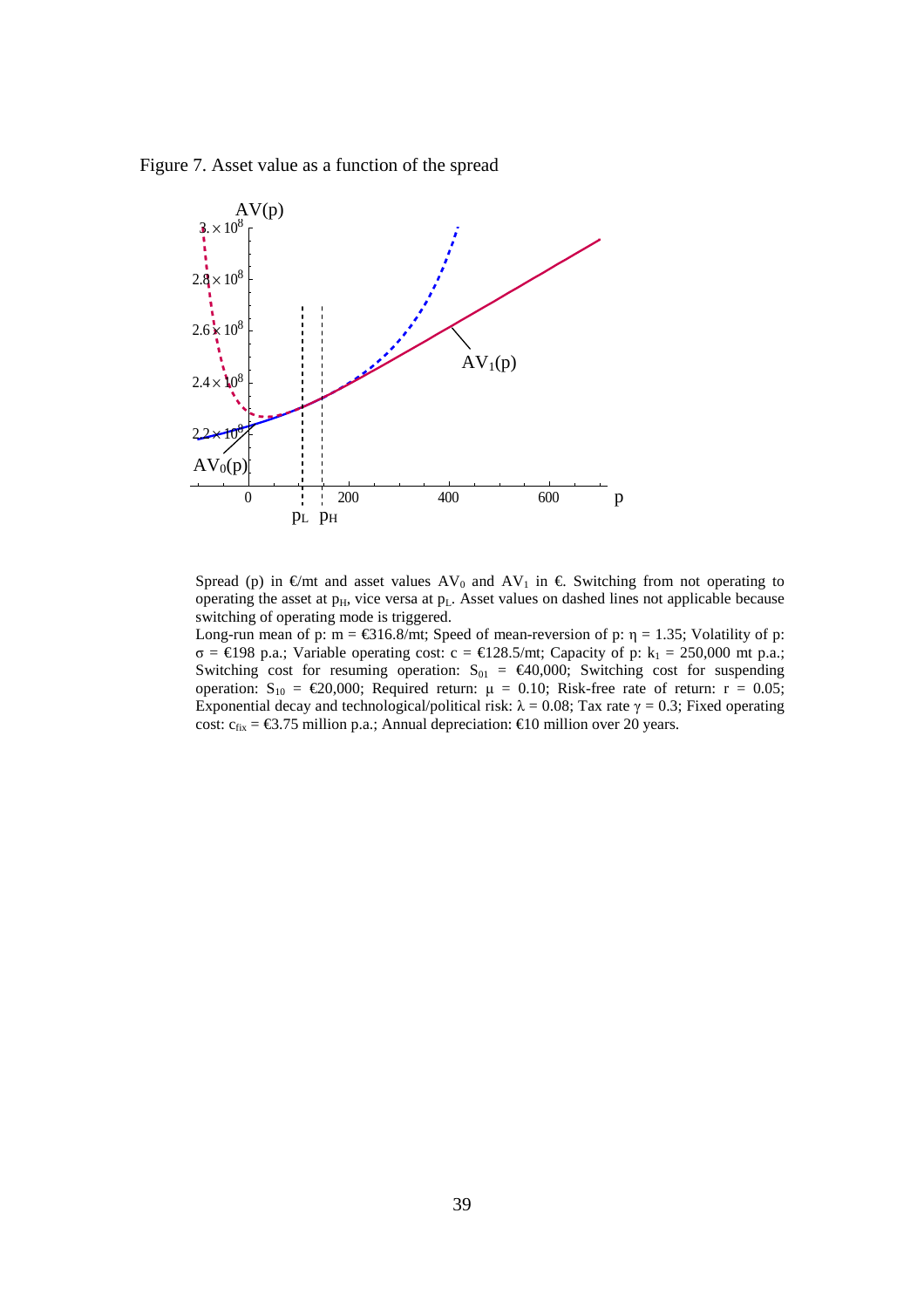



Switching boundaries  $p_H$  and  $p_L$  as a function of variable operating cost (c) and for different switching costs for resuming and suspending operation  $(S_{01} = S_{10})$  of  $\epsilon 0$ ,  $\epsilon 50,000$  and €200,000.

Standard parameters: Current value of the spread:  $p = \text{\textsterling}340/\text{mt}$ ; Long-run mean of p:  $m = \text{€316.8/mt}$ ; Speed of mean-reversion of p:η=1.35; Volatility of p: σ = €198 p.a.; Capacity of p:  $k_1 = 250,000$  mt p.a.; Required return:  $\mu = 0.10$ ; Risk-free rate of return:  $r = 0.05$ ; Exponential decay and technological/political risk:  $\lambda = 0.08$ ; Tax rate  $\gamma = 0.3$ ; Fixed operating cost:  $c_{fix} = \text{\textsterling}3.75$  million p.a.; Annual depreciation:  $\text{\textsterling}10$  million over 20 years.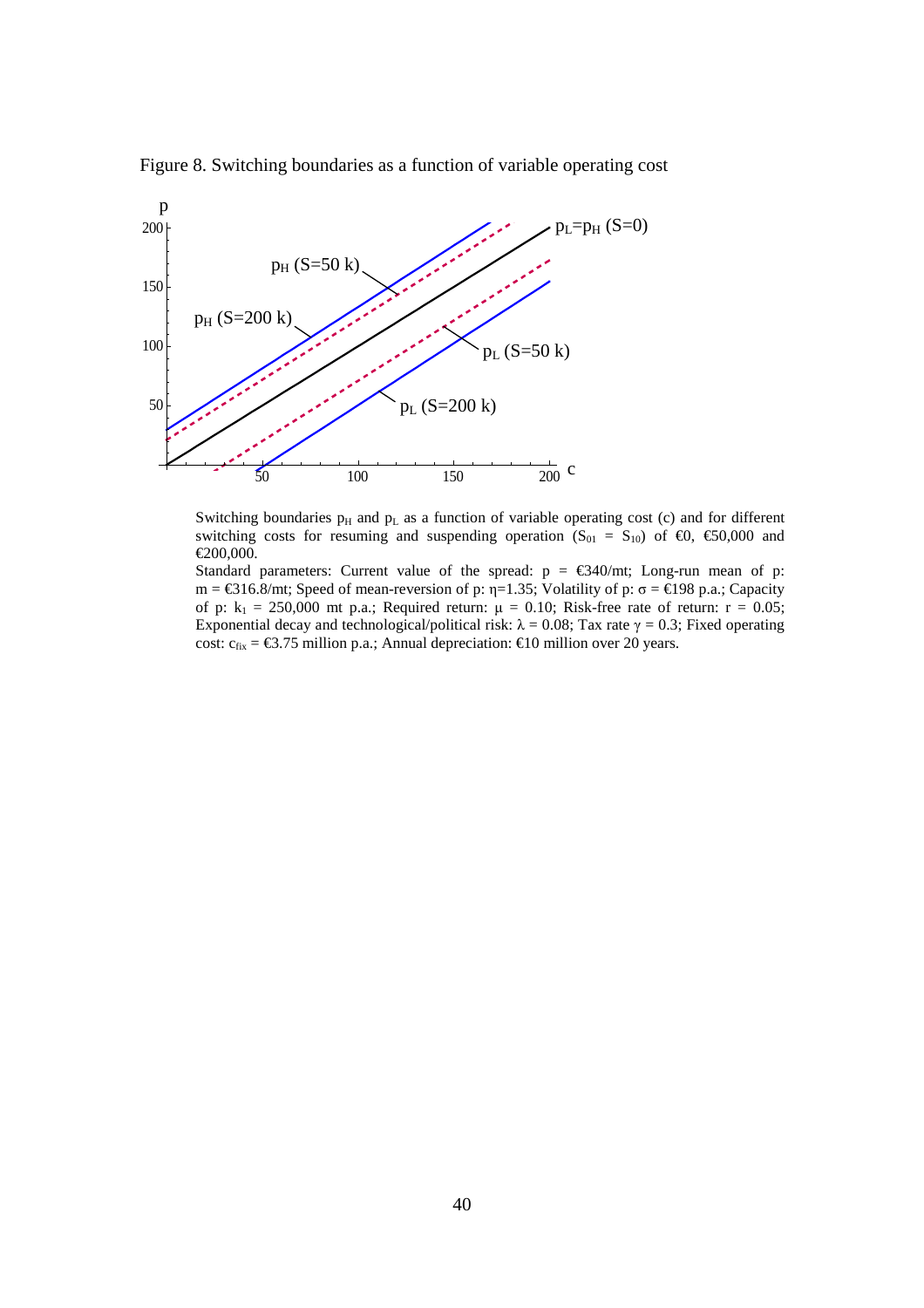Figure 9. Time series of the spread and optimal switching points



Monthly prices for the polyethylene/ethylene spread (polyethylene price less 1.017 times ethylene price) in  $\epsilon$  per metric ton of polyethylene and for delivery within Europe. Suspend conversion of ethylene to polyethylene if the spread falls below  $p_L = 104.8 \text{ } \infty$ /mt and resume at  $p_L = 148.2 \text{ } \in \text{/mt.}$ 

Parameters: Variable operating cost:  $c = \text{\textsterling}128.5/\text{mt}$ ; Capacity of p:  $k_1 = 250,000$  mt p.a.; Switching cost for resuming operation:  $S_{01} = \epsilon 40,000$ ; Switching cost for suspending operation:  $S_{10} = \epsilon 20,000$ ; Required return:  $\mu = 0.10$ ; Risk-free rate of return:  $r = 0.05$ ; Exponential decay and technological/political risk:  $\lambda = 0.08$ ; Tax rate  $\gamma = 0.3$ ; Fixed operating cost:  $c_{fix} = \text{\textsterling}3.75$  million p.a.; Annual depreciation:  $\text{\textsterling}10$  million over 20 years.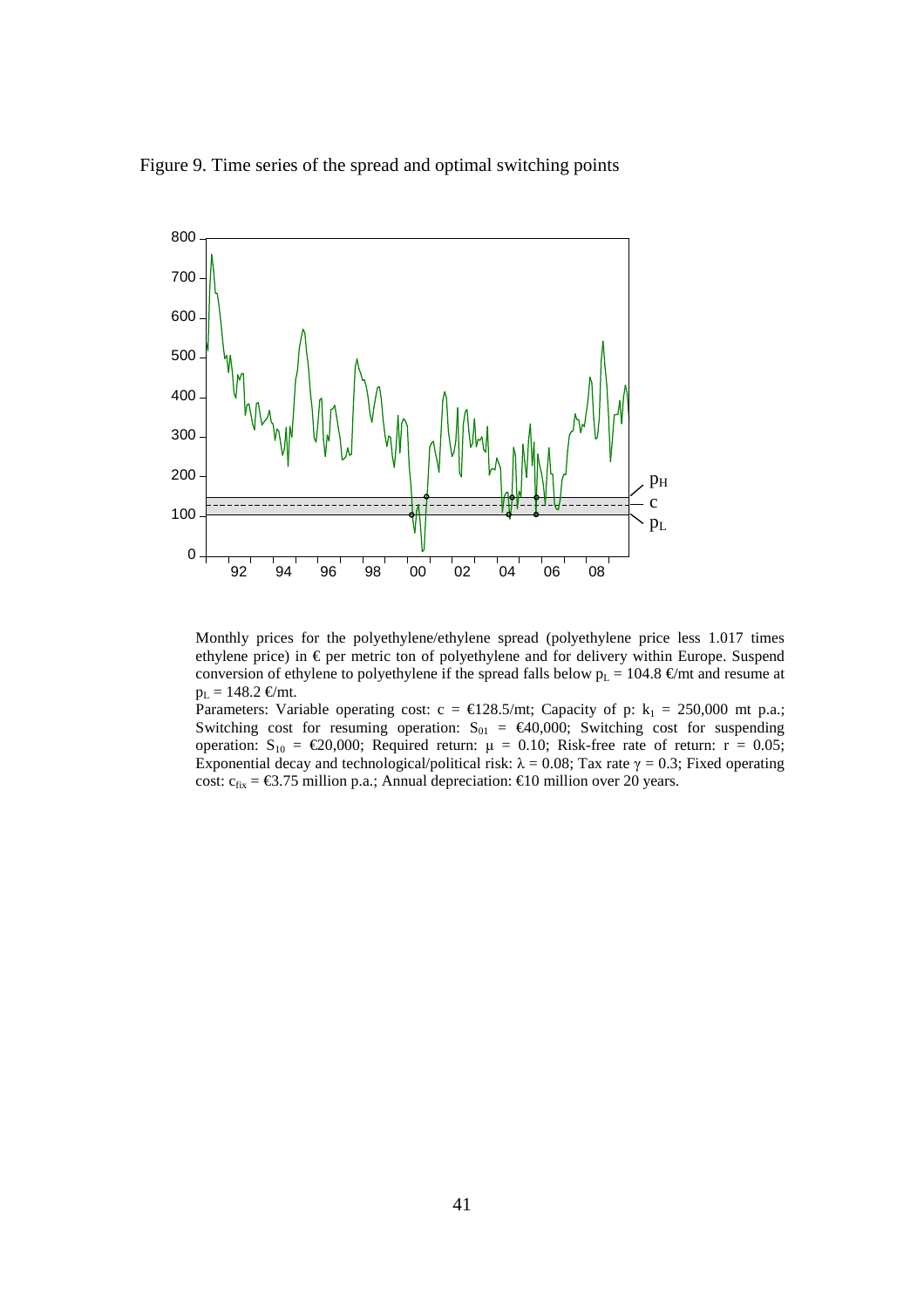

Figure 10. Delta and Gamma for asset values in base and alternative operating mode

Delta  $(\Delta)$  and Gamma (Γ) for the asset value in the base operating mode (top) and in the alternative operating mode (bottom) as a function of the spread (p) in  $\epsilon/mt$ .  $\Delta = \delta V / \delta p$  and  $\Gamma$  $= \delta^2 V / \delta p^2$ .

Parameters: Long-run mean of p: m =  $\text{\textsterling}316.8/\text{mt}$ ; Speed of mean-reversion of p:  $\eta = 1.35$ ; Volatility of p:  $\sigma = \epsilon$ 198 p.a.; Variable operating cost:  $c = \epsilon$ 128.5/n; Capacity of p:  $k_1 =$ 250,000 mt p.a.; Switching cost for resuming operation:  $S_{01} = \text{\textsterling}40,000$ ; Switching cost for suspending operation:  $S_{10} = \text{\textsterling}20,000$ ; Required return:  $\mu = 0.10$ ; Risk-free rate of return: r = 0.05; Exponential decay and technological/political risk:  $\lambda = 0.08$ ; Tax rate  $\gamma = 0.3$ ; Fixed operating cost:  $c_{fix} = \text{\textsterling}3.75$  million p.a.; Annual depreciation:  $\text{\textsterling}10$  million over 20 years.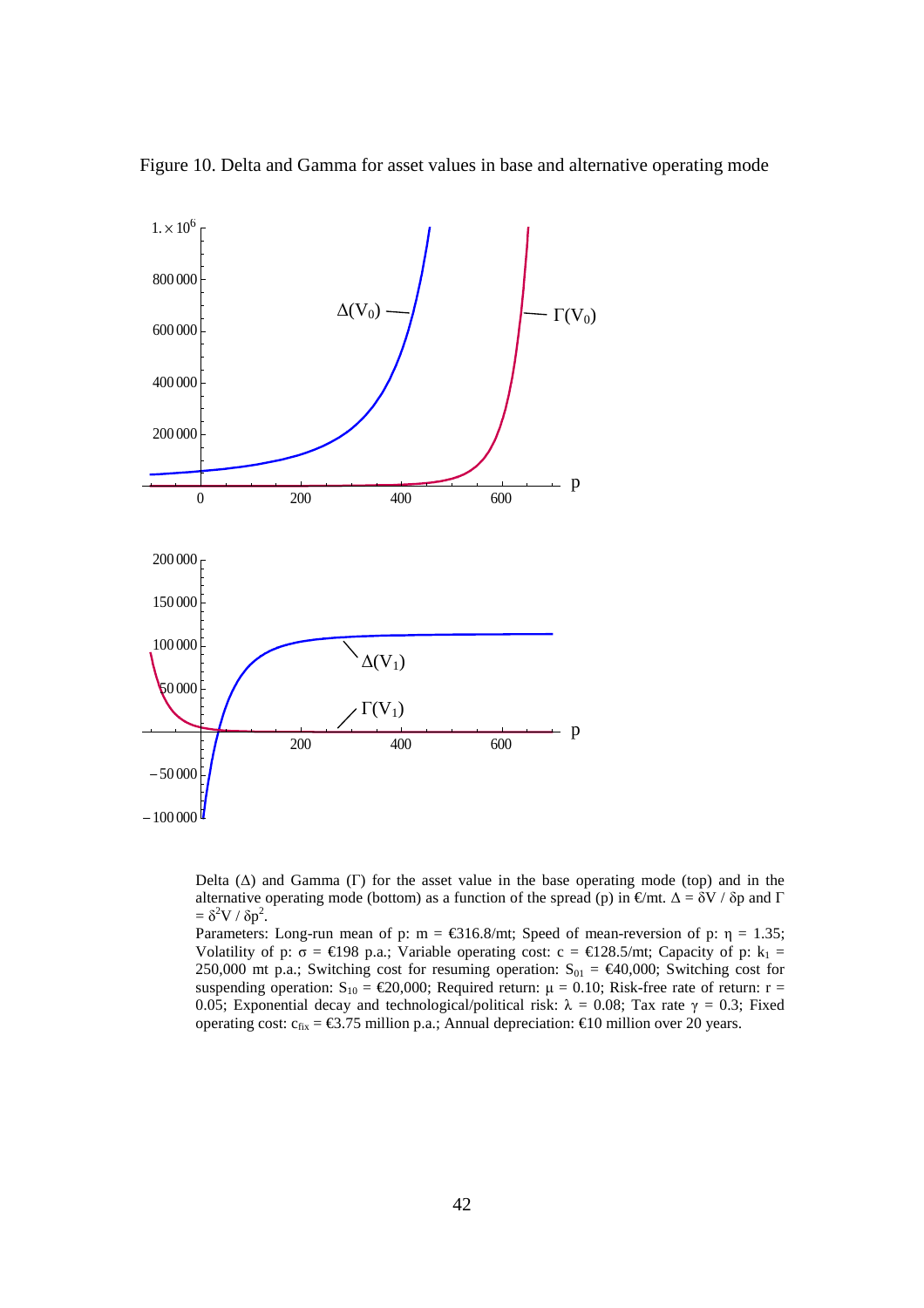## Table 1. Augmented Dickey-Fuller test for unit roots in time series

|              | Probability of unit roots on Probability of unit roots on |                            |  |  |
|--------------|-----------------------------------------------------------|----------------------------|--|--|
|              | prices                                                    | $1st$ difference of prices |  |  |
| Ethylene     | 0.043                                                     | 0.000                      |  |  |
| Polyethylene | 0.057                                                     | 0.000                      |  |  |
| Spread       | 0.005                                                     | 0.000                      |  |  |

MacKinnon one-sided p-values give the probability of making an error when rejecting the null hypothesis that unit roots exit. Unit roots are present if the regression  $y_t = \sum_{i=1}^{12} \phi_i y_{t-i} +$  $y_t = \sum_{i=1}^{t} \phi_i y_{t-i} + u_t$  yields  $\Phi_i \geq 1$  for any i, where  $y_t$  is the dependent variable at time t and  $u_t$  the residual at time t. The

presence of unit roots indicates that the process is non-stationary. Maximum number of lags to account for autocorrelation: 12 months.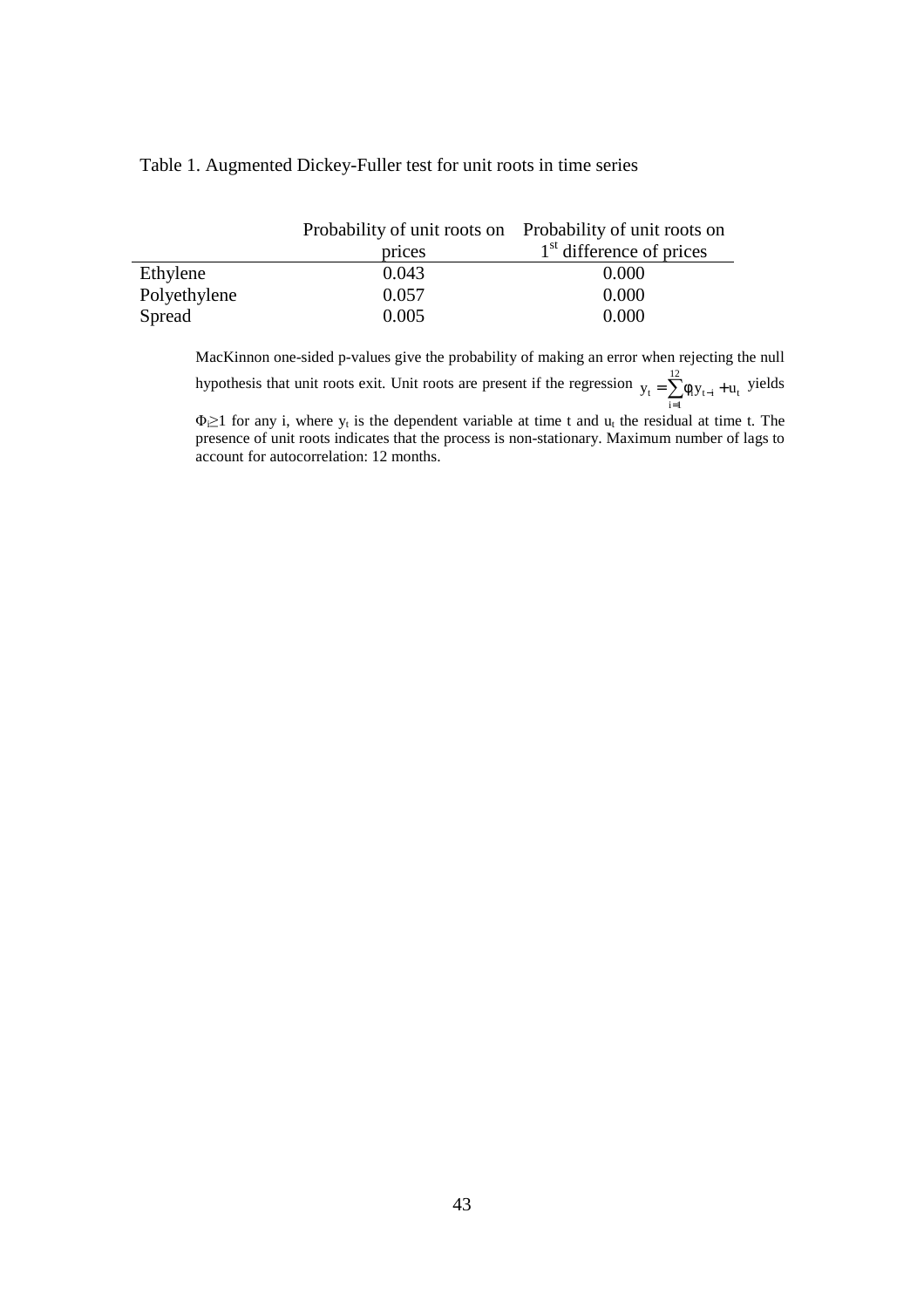| Regression parameter      | Value | Std. Error      | p-value |
|---------------------------|-------|-----------------|---------|
| $\alpha$                  | 33.62 | 10.06           | 0.00    |
| β                         | 0.894 | 0.029           | 0.00    |
| $\sigma_{\rm g}$          | 54.11 |                 |         |
|                           |       |                 |         |
| Parameters of the Spread  | Value | Unit            |         |
| m                         | 316.8 | EUR/t           |         |
| $\eta_{\text{month}}$     | 0.11  | per month       |         |
| $\eta_{\text{year}}$      | 1.35  | per year        |         |
| $\sigma$ <sub>month</sub> | 57.2  | EUR/t per month |         |
| $\sigma_{\text{year}}$    | 198.0 | EUR/t per year  |         |

Table 2. Regression model for the Ornstein-Uhlenbeck process of the spread

Ordinary least squares (OLS) regression model of the polyethylene-ethylene spread (p):  $p_t = \alpha + \beta p_{t-1} + \varepsilon_t$ . P-values give the probability of making an error when rejecting the null hypothesis that the respective parameter is zero.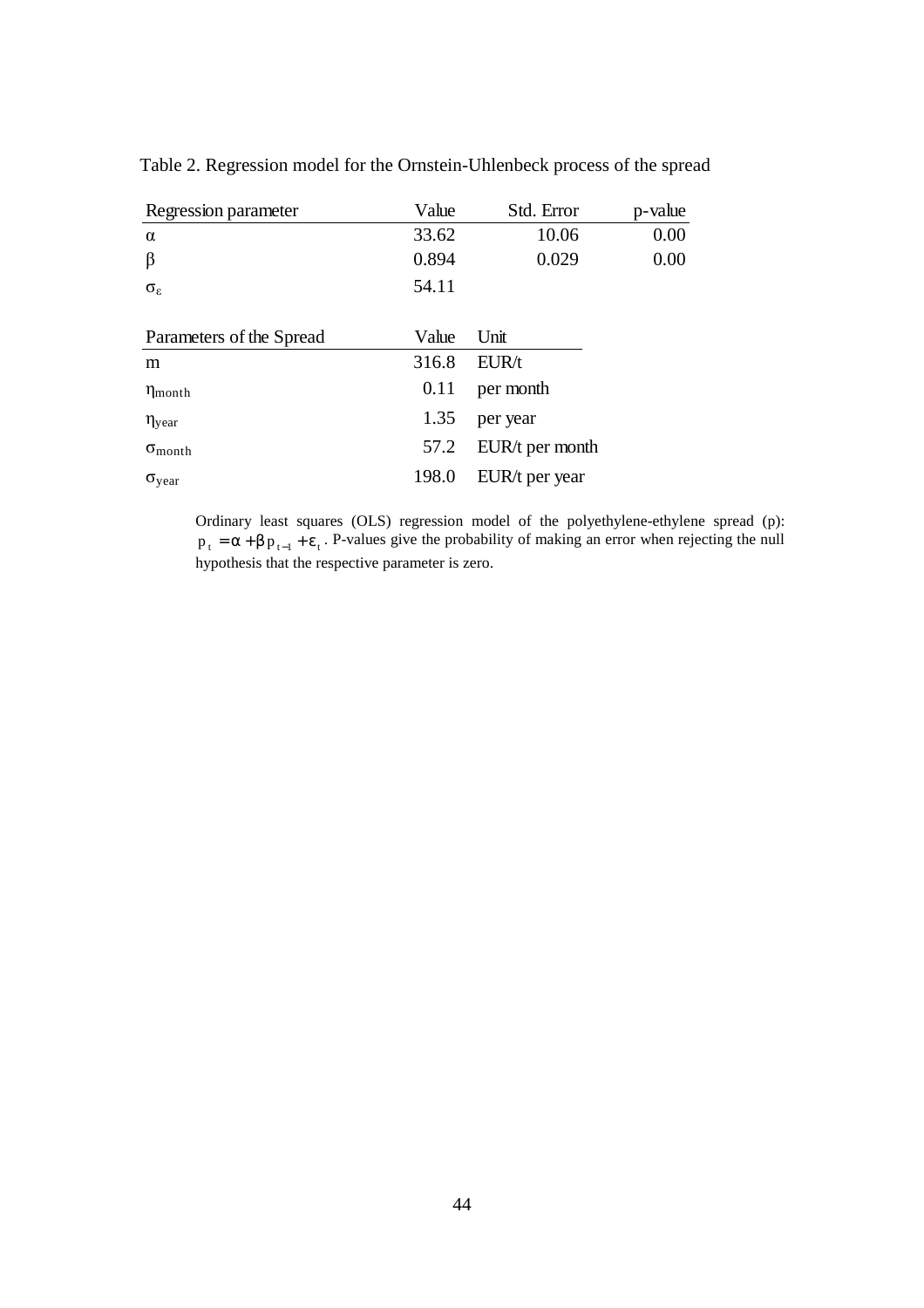Table 3. Diagnostic tests on regression model

| Test                                                                  | p-value | Interpretation                                                                                                                                                                                                                                                                                                                                                                                                                                                |
|-----------------------------------------------------------------------|---------|---------------------------------------------------------------------------------------------------------------------------------------------------------------------------------------------------------------------------------------------------------------------------------------------------------------------------------------------------------------------------------------------------------------------------------------------------------------|
| Heteroskedasticity test of residuals                                  |         |                                                                                                                                                                                                                                                                                                                                                                                                                                                               |
| <b>White Test</b>                                                     |         |                                                                                                                                                                                                                                                                                                                                                                                                                                                               |
| Probability F-distribution                                            | 0.49    | Do not reject the null hypothesis<br>of homoscedasticity                                                                                                                                                                                                                                                                                                                                                                                                      |
| <b>Autocorrelation test of residuals</b>                              |         |                                                                                                                                                                                                                                                                                                                                                                                                                                                               |
| <b>Breusch-Godfrey</b>                                                |         |                                                                                                                                                                                                                                                                                                                                                                                                                                                               |
| Probability F-distribution                                            | 0.21    | Do not reject the null hypothesis of<br>no autocorrelation                                                                                                                                                                                                                                                                                                                                                                                                    |
| Normality test of residuals                                           |         |                                                                                                                                                                                                                                                                                                                                                                                                                                                               |
| Bera-Jarque                                                           |         |                                                                                                                                                                                                                                                                                                                                                                                                                                                               |
| Probability Chi <sup>2</sup> -distribution                            | 0.01    | Reject the null hypothesis of normality                                                                                                                                                                                                                                                                                                                                                                                                                       |
| Test for misspecification of functional form                          |         |                                                                                                                                                                                                                                                                                                                                                                                                                                                               |
| Ramsey's RESET test                                                   |         |                                                                                                                                                                                                                                                                                                                                                                                                                                                               |
| Probability F-distribution                                            | 0.09    | Do not reject the null hypothesis                                                                                                                                                                                                                                                                                                                                                                                                                             |
|                                                                       |         | of the functional form being linear                                                                                                                                                                                                                                                                                                                                                                                                                           |
| Regression model: $p_t = \alpha + \beta p_{t-1} + \varepsilon_t$ .    |         |                                                                                                                                                                                                                                                                                                                                                                                                                                                               |
| are included.                                                         |         | The White test yields the probability according to an F-distribution for the joint null<br>hypothesis that $\rho_1=0$ , $\rho_2=0$ and $\rho_3=0$ in the auxiliary regression of the residuals<br>$\hat{\epsilon}_{t}^{2} = \rho_{1} + \rho_{2}p_{t-1} + \rho_{3}p_{t-1}^{2} + u_{t}$ where $u_{t}$ is a normally distributed disturbance term. Squared terms<br>The Breusch-Godfrey test yields the probability according to an F-distribution for the joint |
|                                                                       |         | null hypothesis that $\rho_i=0$ for i=112 in the auxiliary regression of the residuals                                                                                                                                                                                                                                                                                                                                                                        |
|                                                                       |         | $\hat{\epsilon}_t = \gamma_1 + \gamma_2 p_{t-1} + \sum_{i=1}^{L} \rho_i \hat{\epsilon}_{t-i} + u_t$ where $u_t$ is a normally distributed disturbance term. To account                                                                                                                                                                                                                                                                                        |
| for autocorrelation covering 12 months, 12 lagged terms are included. |         |                                                                                                                                                                                                                                                                                                                                                                                                                                                               |
|                                                                       |         | The Bera-Jarque test statistic is given by $\frac{N}{6}\left(S^2 + \frac{(K-3)^3}{4}\right)$ , where $S = \frac{E[\varepsilon^3]}{\sigma^3}$ is the skewness                                                                                                                                                                                                                                                                                                  |
|                                                                       |         | and $K = \frac{E[e^4]}{e^4}$ the kurtosis of the residuals distribution. The Bera-Jarque statistic is distributed                                                                                                                                                                                                                                                                                                                                             |
| as a Chi-square with 2 degrees of freedom.                            |         | Ramsey's RESET test yields the probability according to an F-distribution for the null<br>hypothesis that $\rho_1=0$ in the auxiliary regression of the residuals $p_t = \gamma_1 + \gamma_2 p_{t-1} + \rho_1 p_t^2 + u_t$                                                                                                                                                                                                                                    |
| where $u_t$ is a normally distributed disturbance term.               |         |                                                                                                                                                                                                                                                                                                                                                                                                                                                               |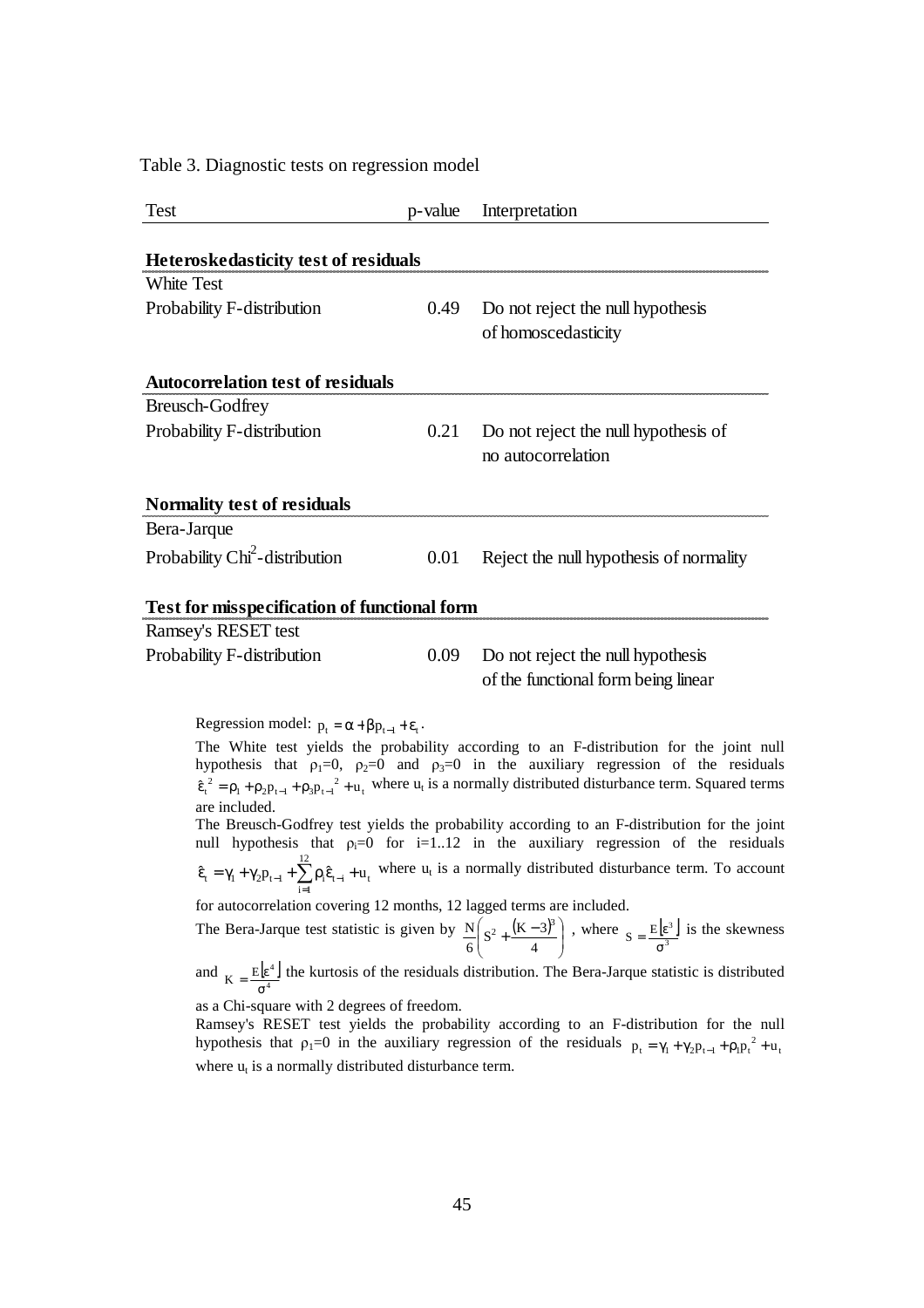| $k_1$       | 250,000 | mt per year                       |
|-------------|---------|-----------------------------------|
| $k_0$       | 254,250 | mt per year                       |
| $S_{01}$    |         | $000 \in$                         |
| $S_{10}$    |         | $000 \in$                         |
| р           |         | 340.0 $\epsilon$ /mt polyethylene |
|             | 50.0    | $\epsilon$ /mt polyethylene       |
|             |         | 74.5 $\epsilon$ /mt polyethylene  |
|             | 4.0     | $\epsilon$ /mt polyethylene       |
| $\mathbf c$ |         | 128.5 $\epsilon$ /mt polyethylene |
| $p-c$       | 214.9   | $\epsilon$ /mt polyethylene       |
|             |         |                                   |

Table 4. Overview of asset parameters

During the ramp-up phase the process stability is not given at all times so that the polyethylene produced is of lower quality. The ramp-up cost is then the lost income based on an estimated price reduction of  $\epsilon$ 20/mt for the lower grade and a ramp-up time of 24h up to 3 days. When suspending the operations temporarily, the variable personnel costs cannot be eliminated immediately, assuming that one week's salaries will be incurred for non-productive time following a ramp-down.

As quoted commodity prices refer to delivered products, logistics cost refer to delivery of polyethylene within Europe. Current spread as of December 2009.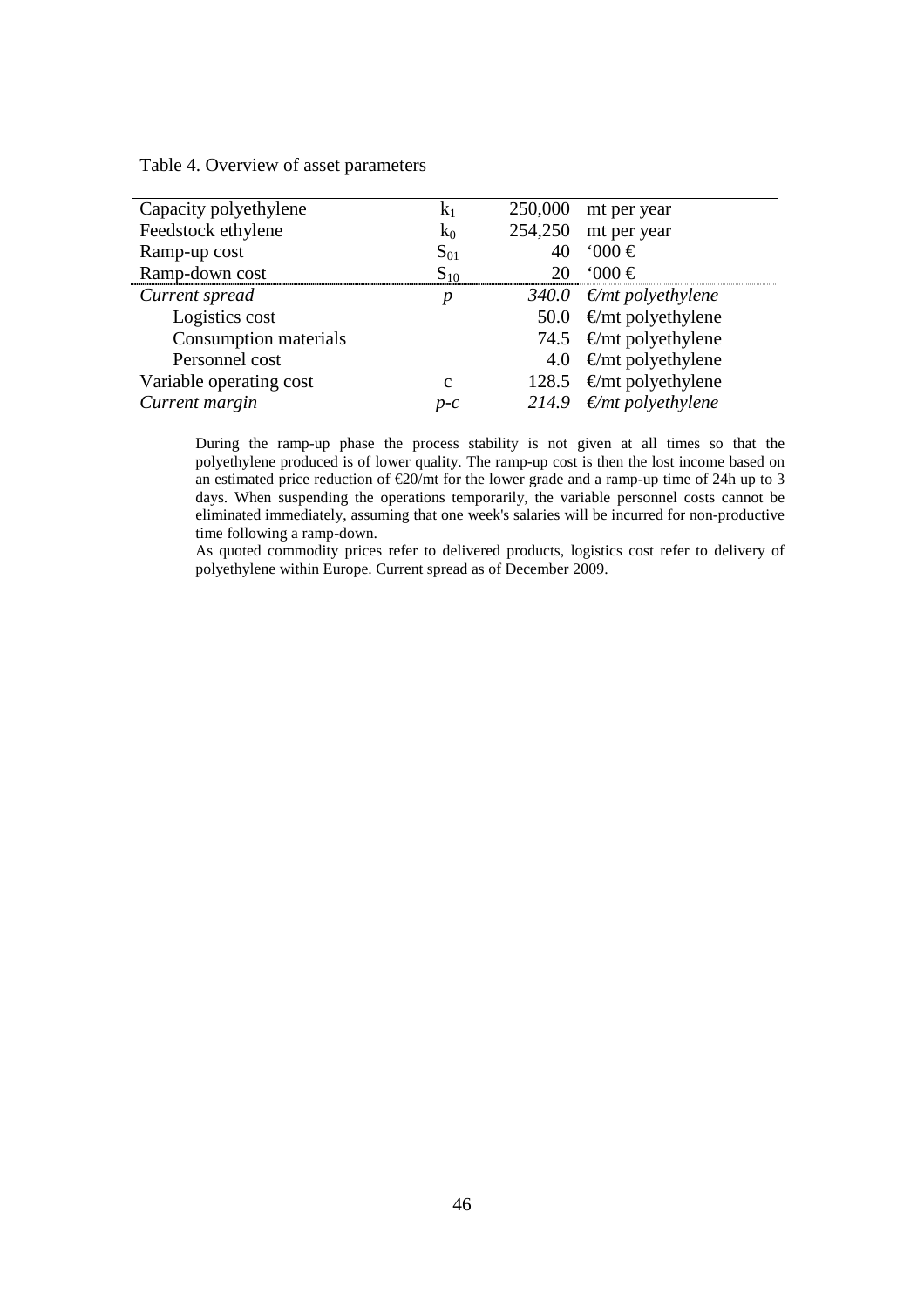| Production inputs  | Consumption for   |     | Unit prices |                             | Cost for $1,000$ kg              |
|--------------------|-------------------|-----|-------------|-----------------------------|----------------------------------|
|                    | 1,000 kg of HDPE  |     |             |                             | of HDPE                          |
| Catalyst           |                   |     |             |                             | €4                               |
| Hydrogen           | $0.7$ kg          |     |             | 2.4 $\epsilon$ /kg          | €1.7                             |
| Hexan              |                   | kg  | 650         | $\epsilon/t$                | $\epsilon$ 4.5                   |
| <b>Stabilisers</b> |                   |     |             |                             | $\epsilon$ 20                    |
| <b>Steam</b>       | 500               | kg  |             | 25 $\epsilon/t$             | €12.5                            |
| Electric power     | 600               | kWh | 45          | €/MWh                       | $\textcolor{blue}{\epsilon}27.0$ |
| Cooling water      | $200 \text{ m}^3$ |     |             | 2.4 $\in$ ct/m <sup>3</sup> | €4.8                             |
|                    |                   |     |             |                             | $\epsilon$ 74.5                  |

|  |  |  |  |  |  |  |  | Table 5. Cost of consumption materials for the HDPE slurry process |
|--|--|--|--|--|--|--|--|--------------------------------------------------------------------|
|--|--|--|--|--|--|--|--|--------------------------------------------------------------------|

Main production inputs to the HDPE slurry process other than ethylene. Consumption data based on Meyers (2004). Electric power and cooling water consumption data adjusted to account for the extruder. Estimate for cost of hydrogen on natural gas basis from FVS (2004). Prices of hexan, steam and cooling water based on industry experts interview. Electric power based on average spot electricity prices at European Energy Exchange.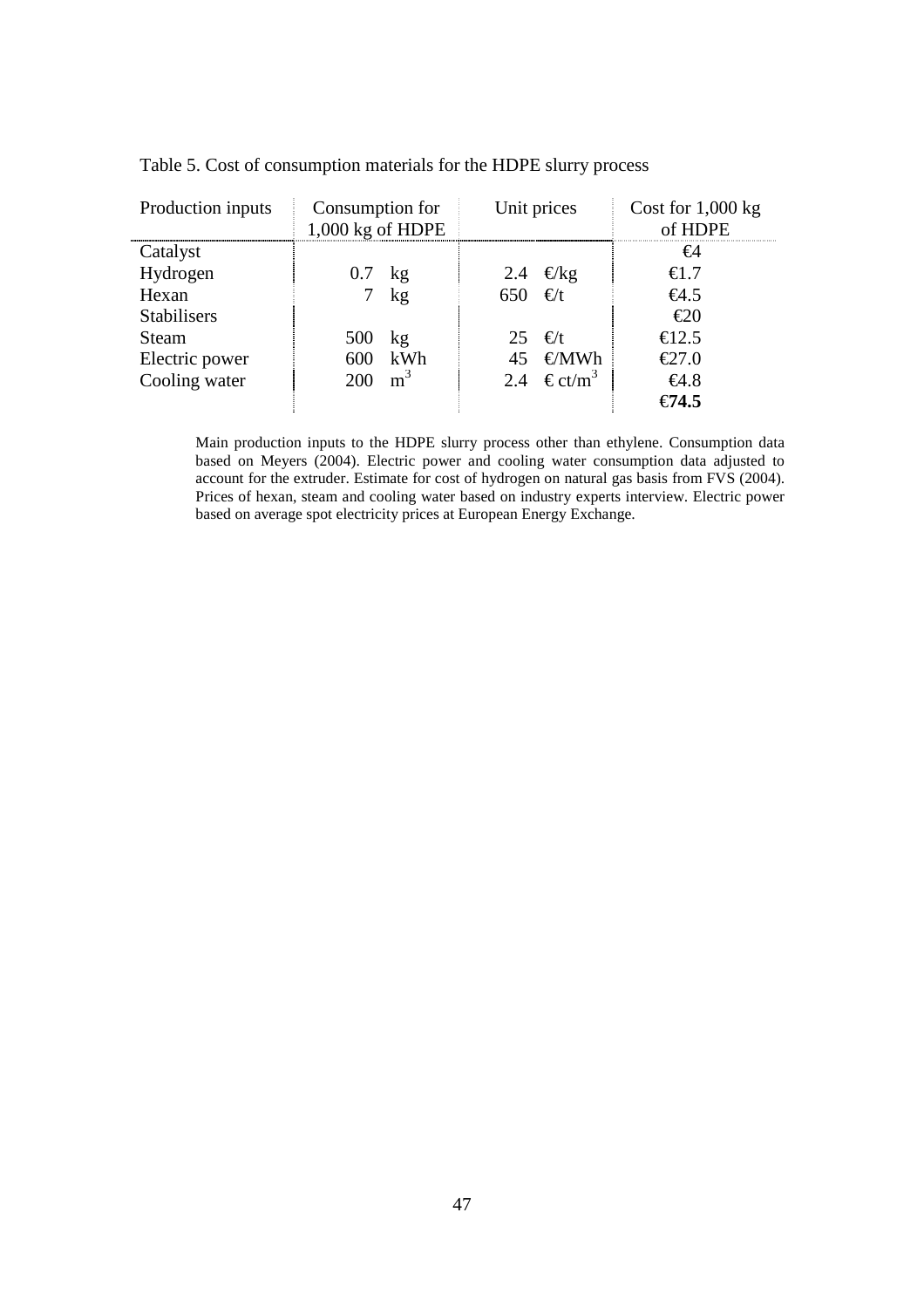Table 6. Sensitivity analysis of switching boundaries and asset values

|                                                 |                            |                                      | <b>Flexible</b> asset             | Non-flexible asset         |
|-------------------------------------------------|----------------------------|--------------------------------------|-----------------------------------|----------------------------|
| <b>Sensitivities</b>                            | pн<br>p <sub>L</sub>       |                                      | $AV_1 = V_1 - PV(cfix) + PV(tax)$ | $PV1 - PV(cfix) + PV(tax)$ |
|                                                 | $\left[\frac{f}{f}\right]$ | $[\text{\textsterling} / \text{mt}]$ | [million $\epsilon$ ]             | [million $\epsilon$ ]      |
|                                                 |                            |                                      |                                   |                            |
| Standard parameters                             | 104.83                     | 148.22                               | 255                               | 251                        |
| Sensitivity to volatility                       |                            |                                      |                                   |                            |
| $\sigma = 0$                                    | 115.16                     | 128.53                               | 251                               | 251                        |
| Sensitivity to mean-reversion $(\eta)$          |                            |                                      |                                   |                            |
| $\eta = 0$                                      | 106.95                     | 150.17                               | 315                               | 166                        |
| Operating cost sensitivity                      |                            |                                      |                                   |                            |
| $c = \text{\textsterling}100/\text{mt}$         | 76.00                      | 119.41                               | 291                               | 289                        |
| $c = \text{\textsterling}150/mt$                | 126.58                     | 169.95                               | 228                               | 222                        |
| Switching cost sensitivity                      |                            |                                      |                                   |                            |
| $S_{01} = S_{10} = \text{\textsterling}0$       | 128.50                     | 128.50                               | 255                               | 251                        |
| $S_{01} = S_{10} = \text{\textsterling}200,000$ | 80.01                      | 162.62                               | 254                               | 251                        |
| Sensitivity to current spread (po)              |                            |                                      |                                   |                            |
| $p_0 = 500$                                     | 104.83                     | 148.22                               | 273                               | 269                        |
| $p_0 = 150$                                     | 104.83                     | 148.22                               | 234                               | 229                        |
|                                                 |                            |                                      |                                   |                            |

Standard parameters: Current value of the spread:  $p = \text{\textsterling}340/\text{mt}$ ; Long-run mean of p: m =  $\text{\textsterling}316.8/\text{mt}$ ; Sped of mean-reversion of p: η=1.35; Volatility of p:  $\sigma = \text{\textsterling}198$ p.a.; Variable operating cost: c =  $\epsilon$ 128.5/mt; Fixed cost: c<sub>fix</sub> =  $\epsilon$ 3.75 million p.a.; Capacity of p: k<sub>1</sub> = 250,000 mt p.a.; Switching cost for resuming operation: S<sub>01</sub> = €40,000; Switching cost for suspending operation:  $S_0 = \epsilon 20,000$ ; Required return:  $\mu = 0.10$ ; Risk-free rate of return:  $r = 0.05$ ; Exponential decay and technological/political risk: λ = 0.08; Tax rate γ = 0.3; Fixed operating cost:  $c_{fix} = \text{\textsterling}3.75$  million p.a.; Annual depreciation: €10 million over 20 years.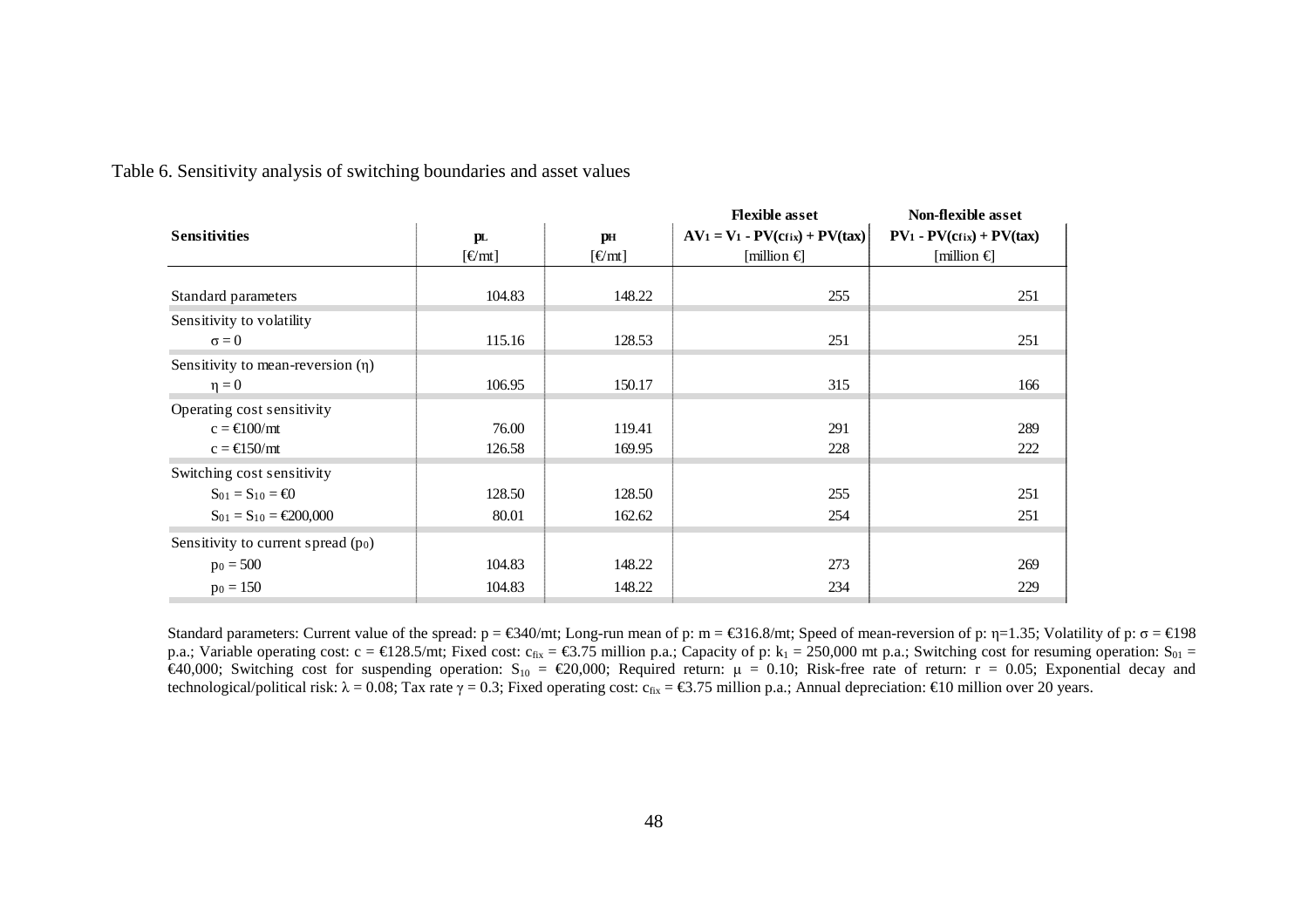## **References**

- Abramowitz, M. and I. Stegun. 1964. *Handbook of Mathematical Functions with Formulas, Graphs, and Mathematical Tables*. New York: Dover Publications Inc.
- Adkins, R. and D. Paxson. 2010a. Renewing Assets with Uncertain Revenues and Operating Costs. *Journal of Financial and Quantitative Analysis*, forthcoming.
- Adkins, R. and D. Paxson. 2010b. Reciprocal Energy Switching Options. Paper presented at the Trondheim Winter Energy Workshop, 6 January 2010, in Trondheim, Norway.
- Bhattacharya, S. 1978. Project Valuation with Mean-Reverting Cash Flow Streams. *Journal of Finance* 33, 1317-1331.
- Bjerksund, P., and S. Ekern. 1995. Contingent Claims Evaluation of Mean-Reverting Cash Flows in Shipping. In *Real Options in Capital Investment: Models, Strategies, and Applications*, ed. Lenos Trigeorgis. London: Praeger.
- Brooks, Chris. 2008. *Introductory Econometrics for Finance*. 2nd edition. Cambridge: Cambridge University Press.
- Deutsche Bank. 2009. *Petrochemicals Yearbook*.
- Dickey, D. A., and W. A. Fuller. 1979. Distribution of the Estimators for Autoregressive Time Series with a Unit Root. *Journal of the American Statistical Association* 74, 427−431.
- Dixit, Avinash K., and Robert S. Pindyck. 1994. *Investment under Uncertainty*. Princeton, NJ: Princeton University Press.
- Dockendorf, J. and D. Paxson. 2009. Continuous Rainbow Options on Commodity Outputs: What is the Value of Switching Facilities? Paper presented at the 13th International Conference on Real Options, 17-20 June 2009, in Braga, Portugal and Santiago, Spain.
- Duan, J.-C., and S. R. Pliska. 2004. Option Valuation with Co-integrated Asset Prices. *Journal of Economic Dynamics and Control* 28, 727−754.
- FVS (Forschungsverbund Sonnenenergie). 2004. Wasserstoff und Brennstoffzellen Energieforschung im Verbund. Annual symposium, 25-26 November 2004, in Berlin
- Geman, H. 2007. Mean Reversion Versus Random Walk in Oil and Natural Gas Prices. In *Advances in Mathematical Finance*, eds. Michael C. Fu, Robert A. Jarrow, Ju-Yi J. Yen and Robert J. Elliott. Basle: Birkhäuser.